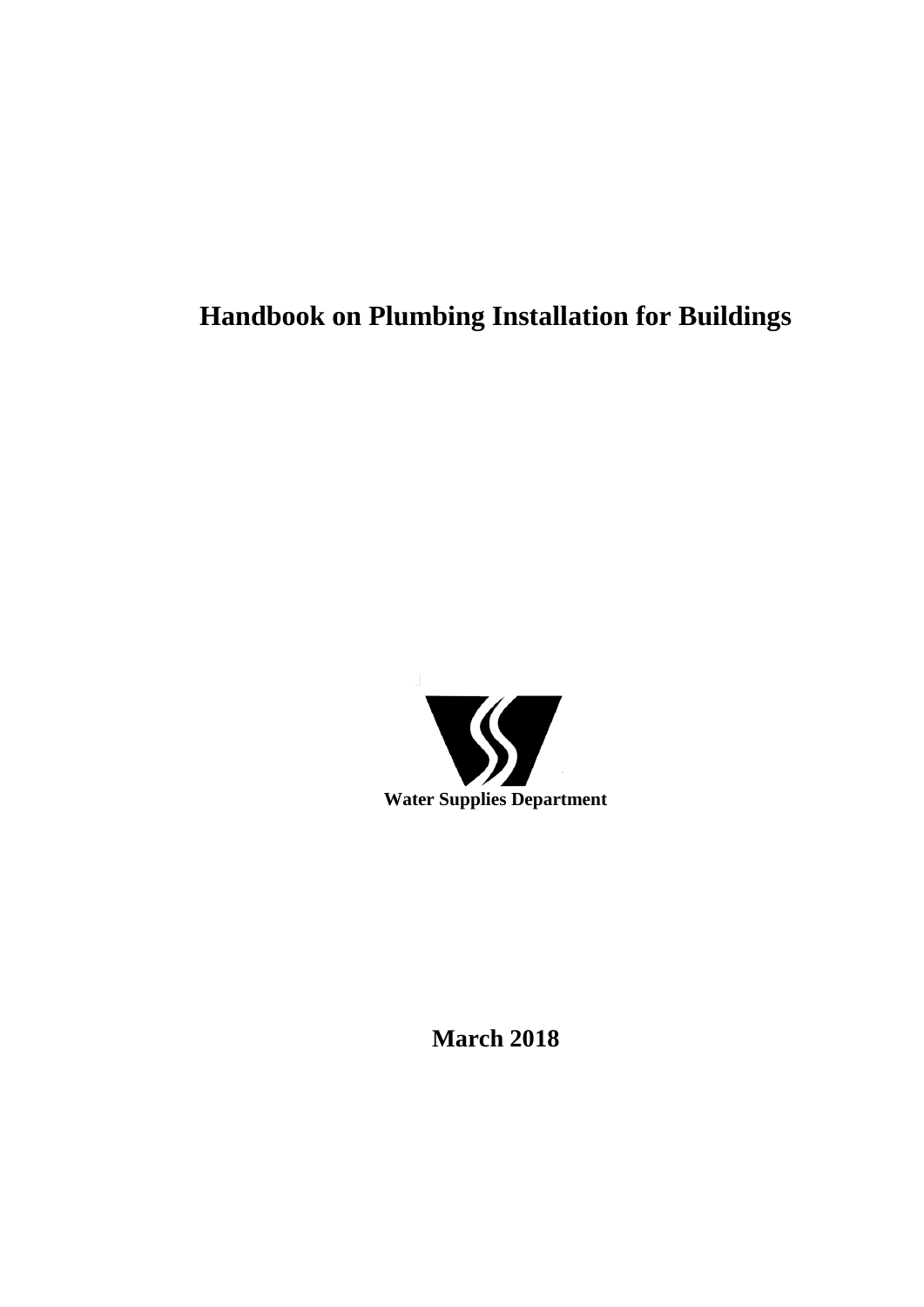## **Contents** Page No.

| 1. |      | <b>GENERAL</b>                                                           | $\mathbf{1}$   |
|----|------|--------------------------------------------------------------------------|----------------|
|    | 1.1. | <b>DEFINITIONS</b>                                                       | 1              |
|    | 1.2. | <b>ABBREVIATIONS</b>                                                     | $\overline{2}$ |
|    | 1.3. | <b>COMMONLY USED WATERWORKS FITTINGS</b>                                 | 3              |
| 2. |      | <b>RESPONSIBILITIES OF WATER AUTHORITY AND CONSUMERS/AGENTS</b>          | 5              |
|    | 2.1. | <b>DIVISIONS OF RESPONSIBILITIES</b>                                     | 5              |
|    | 2.2. | <b>OBLIGATIONS OF CONSUMERS/AGENTS</b>                                   | 5              |
|    | 2.3. | <b>GENERAL PRINCIPLES FOR INSTALLING PLUMBING WORKS</b>                  | 6              |
| 3. |      | APPLICATION FOR NEW WATER SUPPLY                                         | 7              |
|    | 3.1. | <b>GENERAL</b>                                                           | 7              |
|    | 3.2. | <b>SUBMISSIONS</b>                                                       | 8              |
|    | 3.3. | <b>APPLICATION FOR NEW WATER SUPPLY - RESPONSE TIME</b>                  | 9              |
|    | 3.4. | EXCAVATION PERMIT FEE UNDER THE LAND ORDINANCE (MISCELLANEOUS PROVISION) | 10             |
|    | 3.5. | <b>COMMENCEMENT OF WORK</b>                                              | 10             |
|    | 3.6. | <b>INTERIM INSPECTIONS AND FINAL INSPECTIONS</b>                         | 11             |
|    | 3.7. | <b>COMPLETION OF WORK</b>                                                | 12             |
| 4. |      | <b>LICENSED PLUMBERS</b>                                                 | 13             |
|    | 4.1. | <b>GENERAL</b>                                                           | 13             |
|    | 4.2. | <b>WORKS OF A MINOR NATURE</b>                                           | 13             |
|    | 4.3. | <b>RENEWAL OF PLUMBER'S LICENCES</b>                                     | 15             |
| 5. |      | <b>METERING</b>                                                          | 17             |
|    | 5.1. | <b>GENERAL</b>                                                           | 17             |
|    | 5.2. | <b>METER POSITION</b>                                                    | 18             |
|    | 5.3. | <b>MASTER METER</b>                                                      | 21             |
|    | 5.4. | <b>CHECK METER</b>                                                       | 23             |
| 6. |      | <b>INSIDE SERVICE</b>                                                    | 24             |
|    | 6.1. | PIPE MATERIALS                                                           | 24             |
|    | 6.2. | <b>FRESH WATER SUPPLY</b>                                                | 25             |
|    | 6.3. | <b>FLUSHING SUPPLY</b>                                                   | 35             |
| 7. |      | <b>FIRE SERVICE</b>                                                      | 39             |
|    | 7.1. | <b>METERING REQUIREMENT</b>                                              | 39             |
|    | 7.2. | PIPE MATERIALS                                                           | 39             |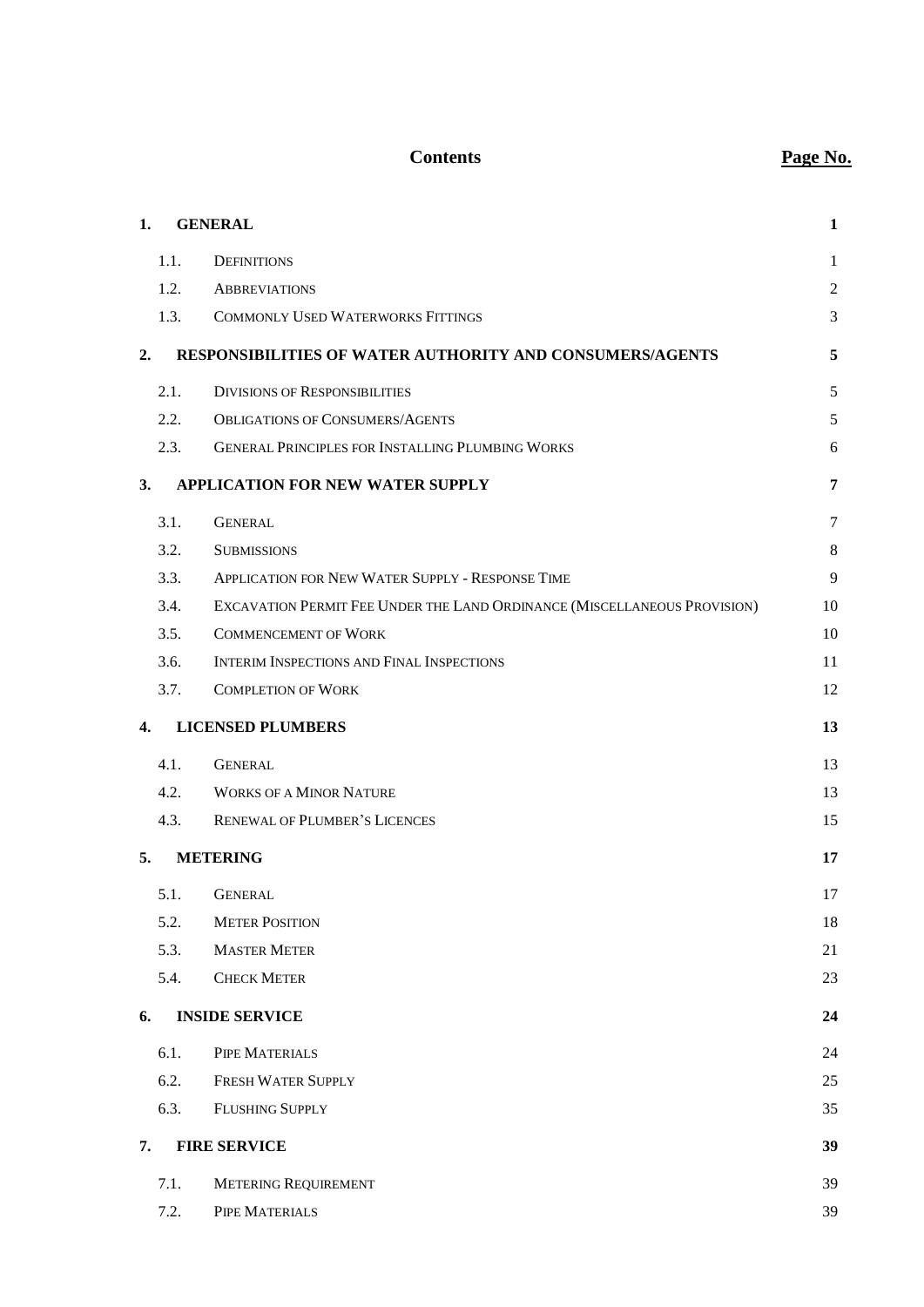|    | 7.3.                                                                        | <b>SUPPLY TYPES AND ARRANGEMENTS</b>                                        | 40 |  |
|----|-----------------------------------------------------------------------------|-----------------------------------------------------------------------------|----|--|
| 8. |                                                                             | STORAGE CISTERNS, WATER PUMPS AND OTHER MISCELLANEOUS                       | 44 |  |
|    | 8.1.                                                                        | STORAGE CISTERNS (OR WATER TANKS)                                           | 44 |  |
|    | 8.2.                                                                        | <b>WATER PUMPS</b>                                                          | 47 |  |
|    | 8.3.                                                                        | <b>VALVES AND TAPS</b>                                                      | 47 |  |
|    | 8.4.                                                                        | <b>EARTHING</b>                                                             | 48 |  |
|    | 8.5.                                                                        | <b>SEPARATE METERING IN EXISTING PREMISES</b>                               | 48 |  |
|    | 8.6.                                                                        | AUTHORIZING PRIVATE DEVELOPERS/AUTHORIZED PERSONS TO UNDERTAKE WATER SUPPLY |    |  |
|    |                                                                             | <b>CONNECTION WORKS</b>                                                     | 49 |  |
| 9. |                                                                             | <b>MAINTENANCE</b>                                                          | 50 |  |
|    |                                                                             | <b>APPENDIX A1: CHECKLIST FOR VETTING PLUMBING PROPOSALS</b>                | 52 |  |
|    |                                                                             | APPENDIX A2: COMMON MISTAKES BY PRACTITIONERS                               | 63 |  |
|    | APPENDIX A3: CHECK LIST ON DOCUMENTS FOR INCLUSION IN PLUMBING PROPOSALS 67 |                                                                             |    |  |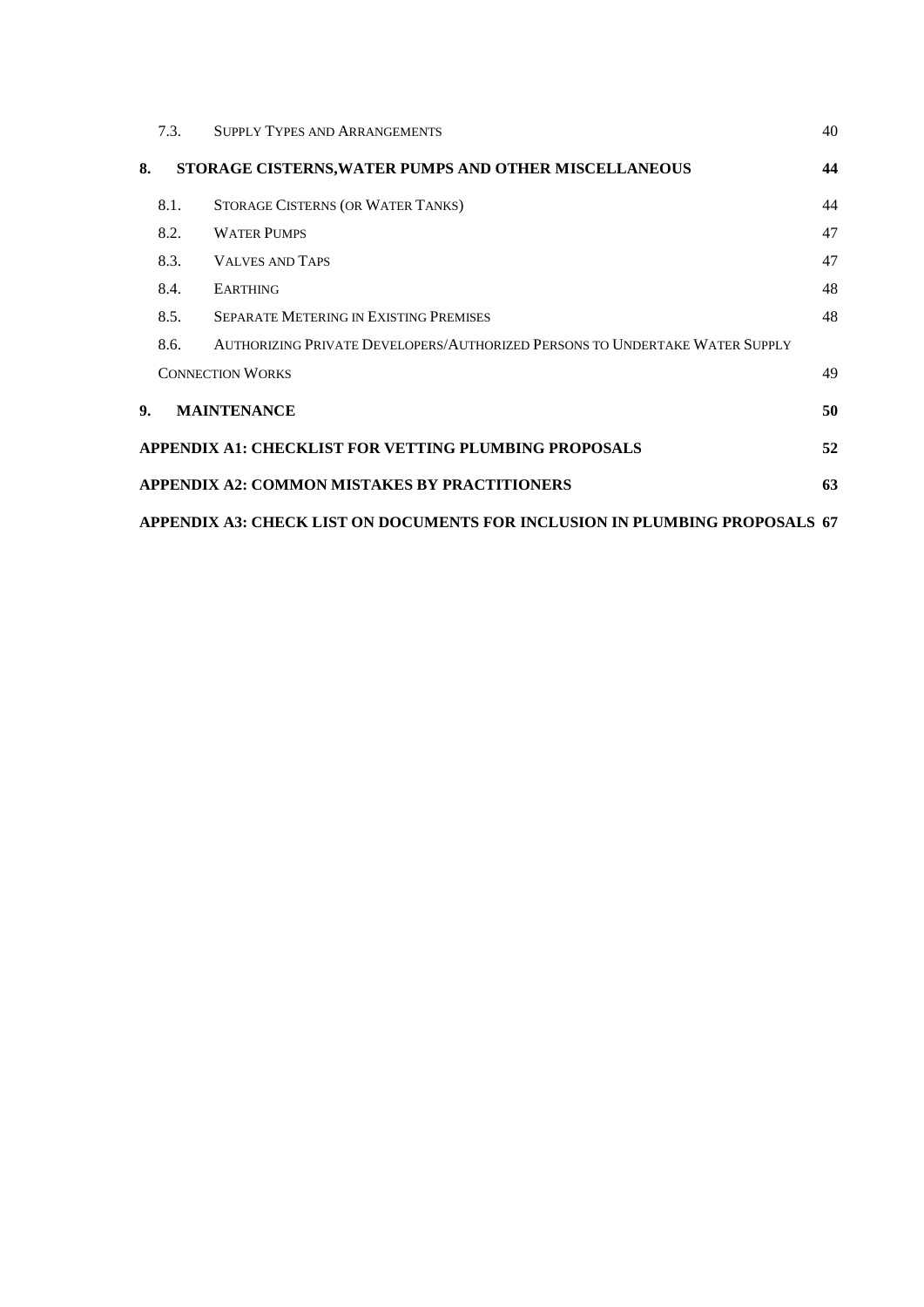|  |  | <b>List of Figures</b> |
|--|--|------------------------|
|--|--|------------------------|

| <b>Figure</b> Title |  |
|---------------------|--|
|                     |  |

- Fig 1 Areas of Responsibility of Water Authority/Registered Agent/Consumers (Direct Supply System)
- Fig 2 Areas of Responsibility of Water Authority/Registered Agent/Consumers (Indirect Supply System)
- Fig 3 Typical Installation of a 15mm diameter Water Meter
- Fig 4 Meter Dimensions

Fig. No.

- Fig 5 Direct Supply System
- Fig 6 Indirect Supply System
- Fig 7 Non-pressure Type Heater
- Fig 8 Cistern Type Water Heater
- Fig 9 Instantaneous Gas Water Heater
- $Fig 10$ Layout of Unvented Electric Thermal Storage Type Water Heater
- Fig 11 Pressure Type Thermal Storage Water Heater
- $Fig 12$ Direct Centralized Hot Water System
- Fig 13 Indirect Centralized Hot Water System
- $Fig 14$ Salt Water Flushing Supply System
- Fig 15 Flushing Supply Storage Cistern - Mixed Supply
- Fig  $16$ Layout Drawing for Sprinkler System
- Fig 17 Layout Drawing for Improvised Sprinkler System
- Fig 18 Layout Drawing for Fire Hydrant/Hose Reel System
- Fig 19 Layout Plan of the Typical Installation of DN150 Street Fire Hydrant
- $Fig 20$ Section of the Typical Installation of DN150 Street Fire Hydrant
- $Fig 21$ Schematic Layout of Pressure Reducing Valves
- $Fig 22$ Common Mistakes for Meter / Check Meter Positions
- $Fig 23$ Common Mistakes for Inside Service
- $Fig 24$ Common Mistakes for Sump and Pump System
- Fig  $25$ Common Mistakes for Watering Flower Beds Plumbing System
- $Fig 26$ Common Mistakes for Fire Service
- Fig 27A Master Meter Schematic Layout (Sheet 1 of 2)
- Fig 28A Master Meter Schematic Layout (Sheet 2 of 2)
- $Fig 29$ Master Meter – Conceptual Design of Master Meter Room (Sheet 1 of 5)
- Fig 30 Master Meter – Conceptual Design of Master Meter Room (Sheet 2 of 5)
- Fig 31 Master Meter – Conceptual Design of Master Meter Room (Sheet 3 of 5)
- Fig 32 Master Meter – Conceptual Design of Master Meter Room (Sheet 4 of 5)
- Fig 33 Master Meter – Conceptual Design of Master Meter Room (Sheet 5 of 5)
- Fig 34A Master Meter Schematic Layout of Master Meter in Private Road
- Fig  $35$ Working Clearances for Check Meter Position
- Fig 36 Typical Schematic Plumbing Diagram (Food Business (Restaurant) / Kitchen)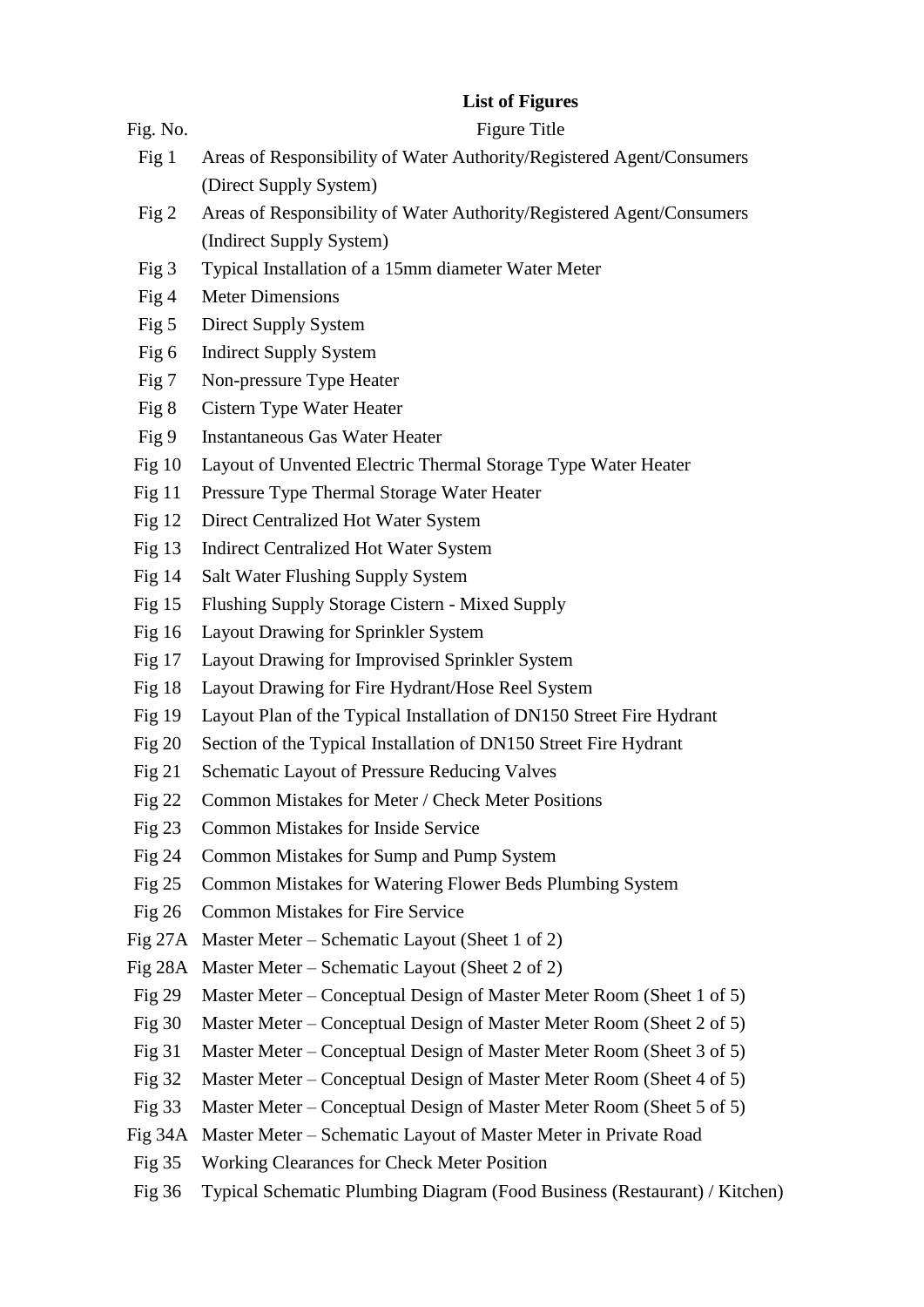#### **Preface**

Water Authority issues guidelines including Hong Kong Waterworks Standard Requirements for Plumbing Installation in Buildings and Water Supplies Department Circular Letters to Licensed Plumbers and Authorized Persons to set out the normal requirements, practices and procedures for the construction, installation, alteration or removal of inside service and fire service.

With an aim to providing more comprehensive information in a user-friendly manner to the practitioners, this **Handbook on Plumbing Installation for Buildings** summarises the current normal requirements that the practitioners are expected to observe as set out in the Waterworks Ordinance (Cap 102), the Waterworks Regulations (Cap 102 A), the Hong Kong Waterworks Standard Requirements for Plumbing Installation in Buildings and Water Supplies Department Circular Letters issued to Licensed Plumbers and Authorized Persons.

In all circumstances, it is the responsibility of the applicants, Authorised Persons and Licensed Plumbers to ensure that the applications comply with the statutory requirements and the requirements of the Water Authority. This book is compiled by the Water Supplies Department to serve as a handy reference only. It is therefore important for the applicants, Authorised Persons and Licensed Plumbers to refer to the original publications and to make reference to the latest information on new or modified requirements issued by the Water Authority and relevant British Standards before they submit their applications. In case there is any discrepancy between the original publications and this book, the original publications should take precedence.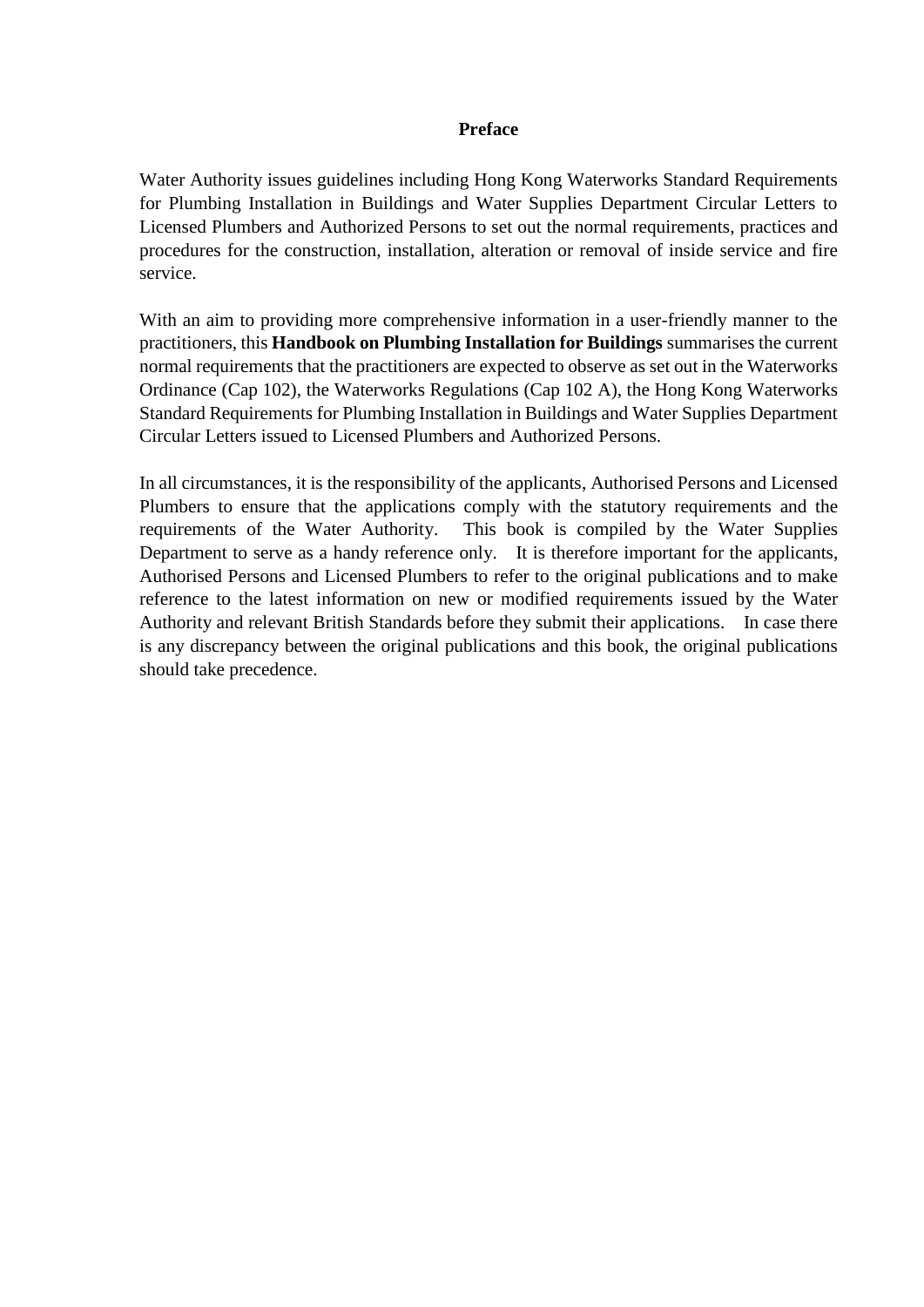## **1. General**

## **1.1. Definitions**

The definitions used in this booklet are as follows:-

| Agent                         | A person who is approved under Section 7 of Waterworks Ordinance        |
|-------------------------------|-------------------------------------------------------------------------|
|                               | as an agent of a communal service.                                      |
| <b>Authorized Person</b>      | An Authorized Person registered under the Buildings Ordinance.          |
| <b>Communal Service</b>       | That part of a fire service or inside service which is used in common   |
|                               | by more than one consumer in the same premises.                         |
| Connexion to the Main         | The pipe between the main and the control valve which is nearest to     |
|                               | the main and which regulates the flow of a supply from the main into    |
|                               | a fire service or inside service, such control valve and all fittings   |
|                               | between such control valve and the main.                                |
| Consumer                      | A person who is approved under Section 7 of Waterworks Ordinance        |
|                               | as a consumer of a fire service or inside service.                      |
| <b>Direct Supply System</b>   | A plumbing system which conveys water directly from the                 |
|                               | government water mains to the point of usage without any transit        |
|                               | water storage tanks.                                                    |
| <b>Fire Service</b>           | The pipes and fittings in premises, and any pipes and fittings between  |
|                               | the premises and a connexion to the main, which are used or are         |
|                               | intended to be used for a supply solely for the purposes of fire        |
|                               | fighting.                                                               |
| Fitting                       | Any apparatus, cistern, cock, equipment, machinery, material, tank,     |
|                               | tap and valve; and any appliance or device other than a meter, which    |
|                               | is installed or used in a fire service or inside service.               |
| <b>Indirect Supply System</b> | A plumbing system which conveys water from the government water         |
|                               | mains to the point of usage through a transit water storage tank.       |
| <b>Inside Service</b>         | The pipes and fittings in premises, and any pipes and fittings between  |
|                               | the premises and a connexion to the main (other than the pipes and      |
|                               | fittings forming part of a fire service) which are used or are intended |
|                               | to be used for the purposes of a supply.                                |
| <b>Licensed Plumber</b>       | A person licensed under the Waterworks Ordinance to construct,          |
|                               | install, maintain, alter, repair or remove fire services or inside      |
|                               | services.                                                               |
| Main                          | Main includes a connexion to the main and any pipe owned by the         |
|                               | Government and maintained by the Water Authority for the purposes       |
|                               | of a supply.                                                            |
|                               |                                                                         |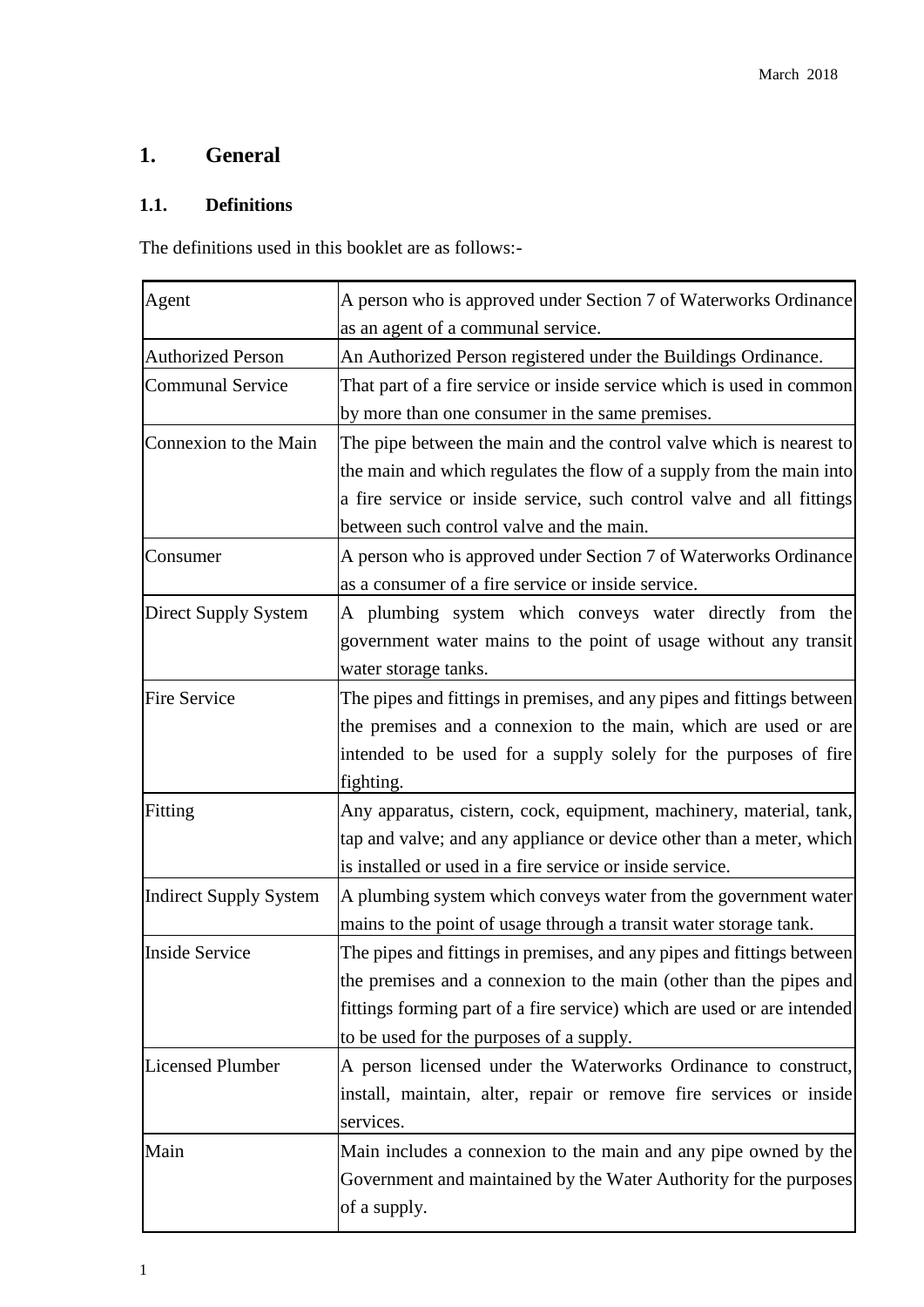| Meter                  | An appliance or device owned by the Government and maintained by<br>the Water Authority for the purpose of measuring water consumption.                                                                                                      |  |  |  |
|------------------------|----------------------------------------------------------------------------------------------------------------------------------------------------------------------------------------------------------------------------------------------|--|--|--|
| Premises               | Any building or structure or any part thereof and any place in which<br>there is a fire service, inside service or any part of the waterwork; or<br>in which a fire service or inside service is intended to be constructed<br>or installed. |  |  |  |
| <b>Water Authority</b> | The Director of Water Supplies                                                                                                                                                                                                               |  |  |  |
| Waterworks             | Any property occupied, used or maintained by the Water Authority<br>for the purpose of water supply, including all water gathering<br>grounds.                                                                                               |  |  |  |

## **1.2. Abbreviations**

Abbreviations used in this booklet are as follows:-

| <b>BS</b>    | <b>British Standards</b>                                |
|--------------|---------------------------------------------------------|
| <b>FSD</b>   | <b>Fire Services Department</b>                         |
| GI           | <b>Galvanized Steel</b>                                 |
| <b>HKWSR</b> | Hong Kong Waterworks Standard Requirements for Plumbing |
|              | <b>Installation in Buildings</b>                        |
| LP           | <b>Licensed Plumber</b>                                 |
| PB           | Polybutylene                                            |
| PE           | Polyethylene                                            |
| PVC-C        | <b>Chlorinated Polyvinyl Chloride</b>                   |
| PVC-U        | <b>Unplasticised Polyvinyl Chloride</b>                 |
| <b>TMF</b>   | <b>Temporary Mains Fresh Water for Flushing</b>         |
| <b>VPLD</b>  | Vertical Plumbing Line Diagram(s)                       |
| <b>WSD</b>   | <b>Water Supplies Department</b>                        |
| WW           | Waterworks                                              |
| <b>WWO</b>   | Waterworks Ordinance Cap. 102                           |
| <b>WWR</b>   | <b>Waterworks Regulations Cap. 102A</b>                 |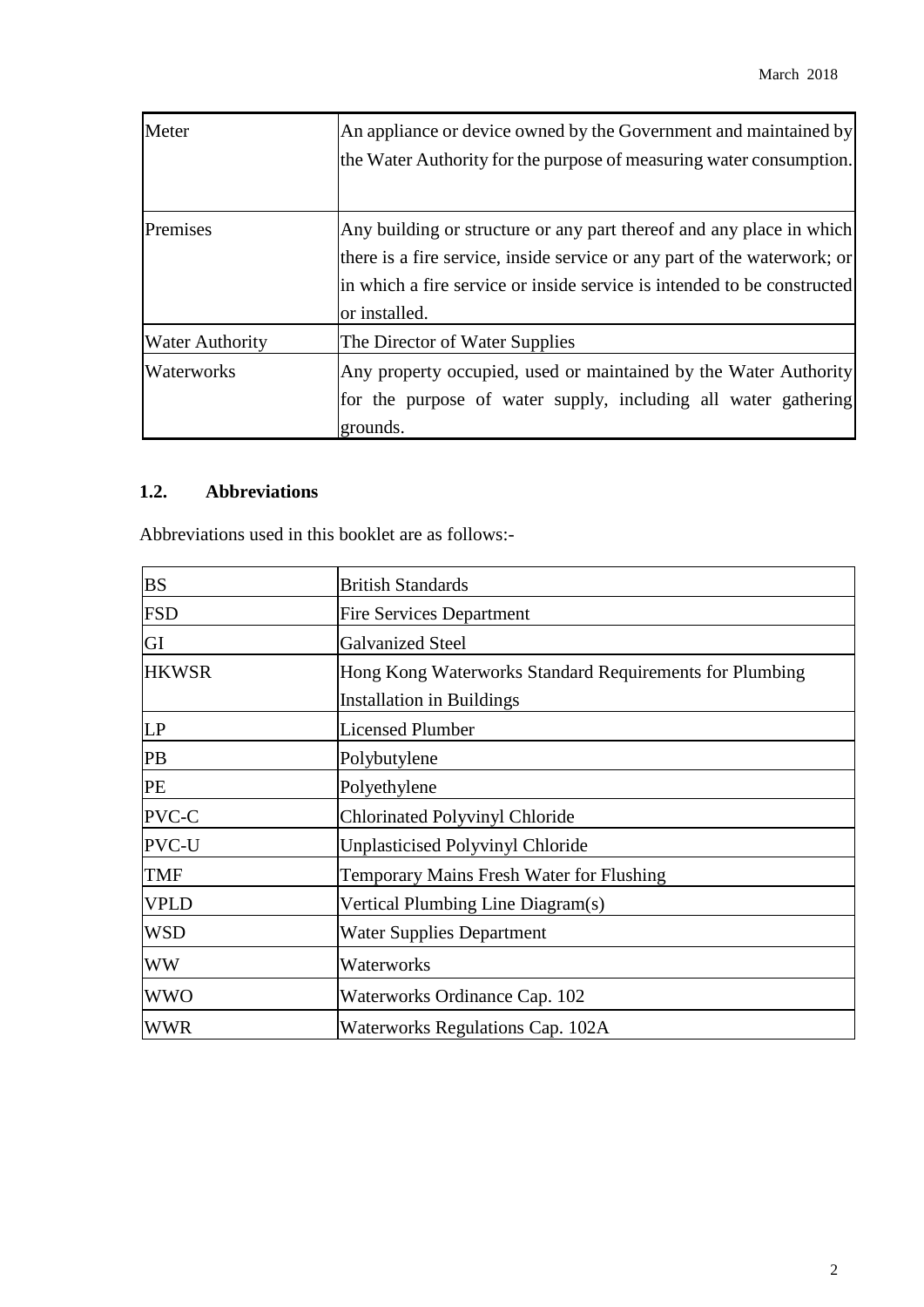## **1.3. Commonly Used Waterworks Fittings**

The functions of some commonly used waterworks fittings are described below:-

| Fitting                 | Function                                                                   |  |  |
|-------------------------|----------------------------------------------------------------------------|--|--|
| Anti-vacuum Valve       | a valve in a water service that opens to admit air if the pressure within  |  |  |
|                         | the water service falls below atmospheric pressure.                        |  |  |
| <b>Ball Valve</b>       | a valve that controls the entry of water into a storage cistern or         |  |  |
|                         | flushing cistern, closing off the supply when the water level in the       |  |  |
|                         | cistern has reached a predetermined level. It is sometimes called a        |  |  |
|                         | ball cock or float-operated valve.                                         |  |  |
| <b>Boiler</b>           | an enclosed vessel in which water is heated by the direct application      |  |  |
|                         | of heat                                                                    |  |  |
| <b>Butterfly Valve</b>  | a valve in which a disc is rotated about a diametric axis of a cylinder    |  |  |
|                         | to vary the aperture. It is used where space is limited or more            |  |  |
|                         | sophisticated control is required.                                         |  |  |
| Calorifer               | a storage vessel, not open to the atmosphere, in which a supply of         |  |  |
|                         | water is heated. The vessel contains an element, such as a coil of pipe,   |  |  |
|                         | through which is passed a supply of hot water or steam, in such a way      |  |  |
|                         | that the two supplies do not mix, heat being transferred through the       |  |  |
|                         | walls of the element.                                                      |  |  |
| <b>Expansion Vessel</b> | a closed vessel for accommodating the thermal expansion of water in        |  |  |
|                         | a pressurized hot water heating system                                     |  |  |
| <b>Float Switch</b>     | a device incorporating a float that operates a switch in response to       |  |  |
|                         | changes in the level of a liquid.                                          |  |  |
| <b>Gate Valve</b>       | a valve that provides a straight-through passage for the flow of fluid     |  |  |
|                         | and in which the passage can be closed by a gate. It is used where the     |  |  |
|                         | water pressure is low and on distribution pipework from a storage          |  |  |
|                         | cistern. This valve is sometimes referred to as a fullway gate valve       |  |  |
|                         | because when it is fully open, there is no restriction of flow through     |  |  |
|                         | the valve.                                                                 |  |  |
| Loose Jumper Type       | a screwdown pattern valve with horizontal inlet and outlet                 |  |  |
| Stopcock                | connections. It incorporates a loose jumper valve permitting flow in       |  |  |
|                         | one direction only. It is used for isolating the supply of water in a high |  |  |
|                         | pressure pipeline. In case the supply main is shut off and drained         |  |  |
|                         | down for any reason, the 'non-return' action of the loose valve plate      |  |  |
|                         | will stop any backflow from the service pipe.                              |  |  |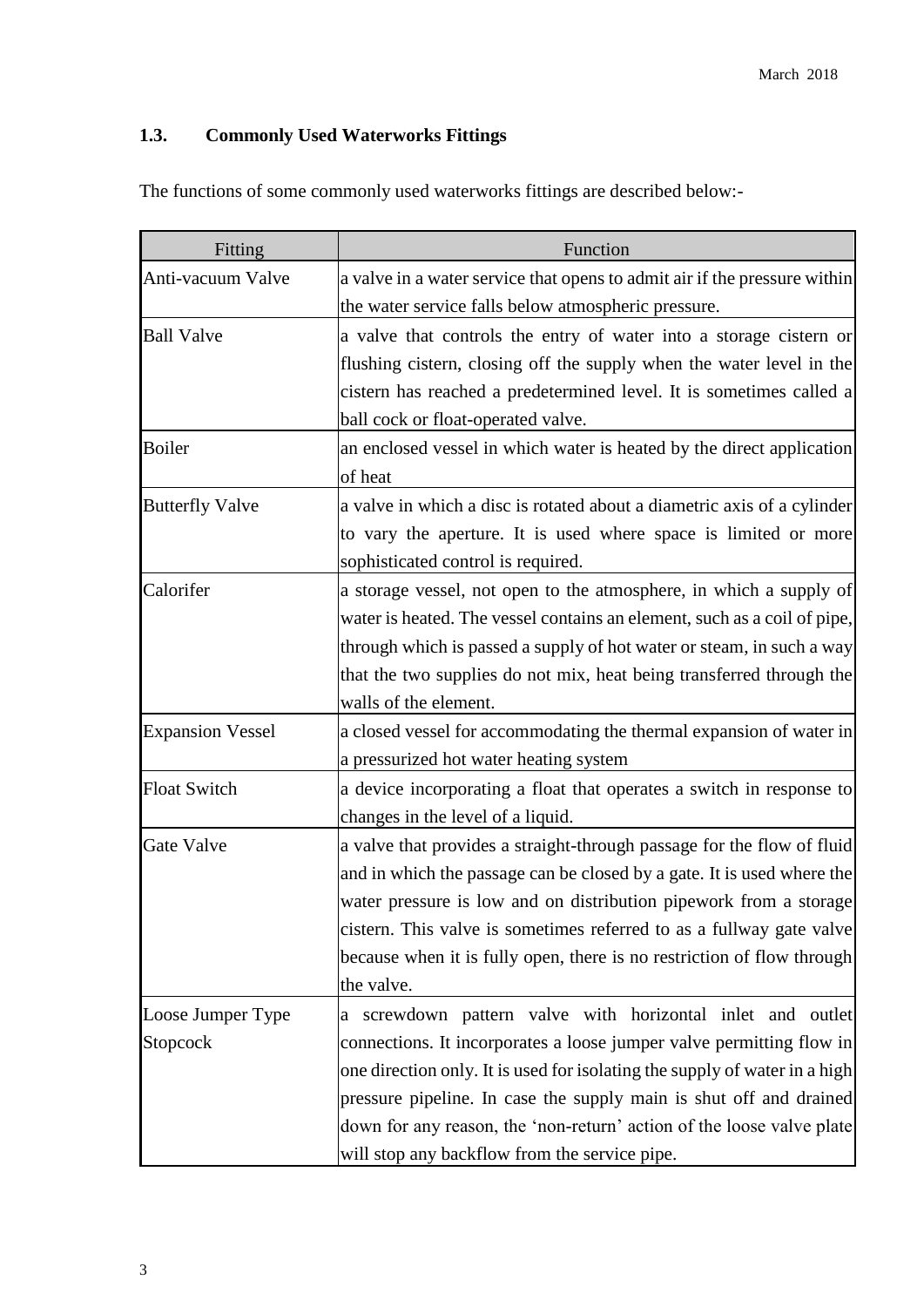| Non-return Valve             | a valve that prevents reversal of flow in the pipe of a water supply by                     |
|------------------------------|---------------------------------------------------------------------------------------------|
|                              | means of the check mechanism, the valve being opened by the flow                            |
|                              | of water and closed by the action of the check mechanism when the                           |
|                              | flow ceases, or by back pressure. It is also known as check valve.                          |
|                              | Pressure Reducing Valve a valve that reduces the pressure of a fluid immediately downstream |
|                              | of its position in a pipeline to a preselected value or by a                                |
|                              | predetermined ratio.                                                                        |
| <b>Pressure Relief Valve</b> | A self-acting valve that automatically opens to prevent a                                   |
|                              | predetermined safe pressure being exceeded.                                                 |
| <b>Temperature Relief</b>    | A self-acting valve that automatically opens to prevent a                                   |
| Valve                        | predetermined safe temperature being exceeded.                                              |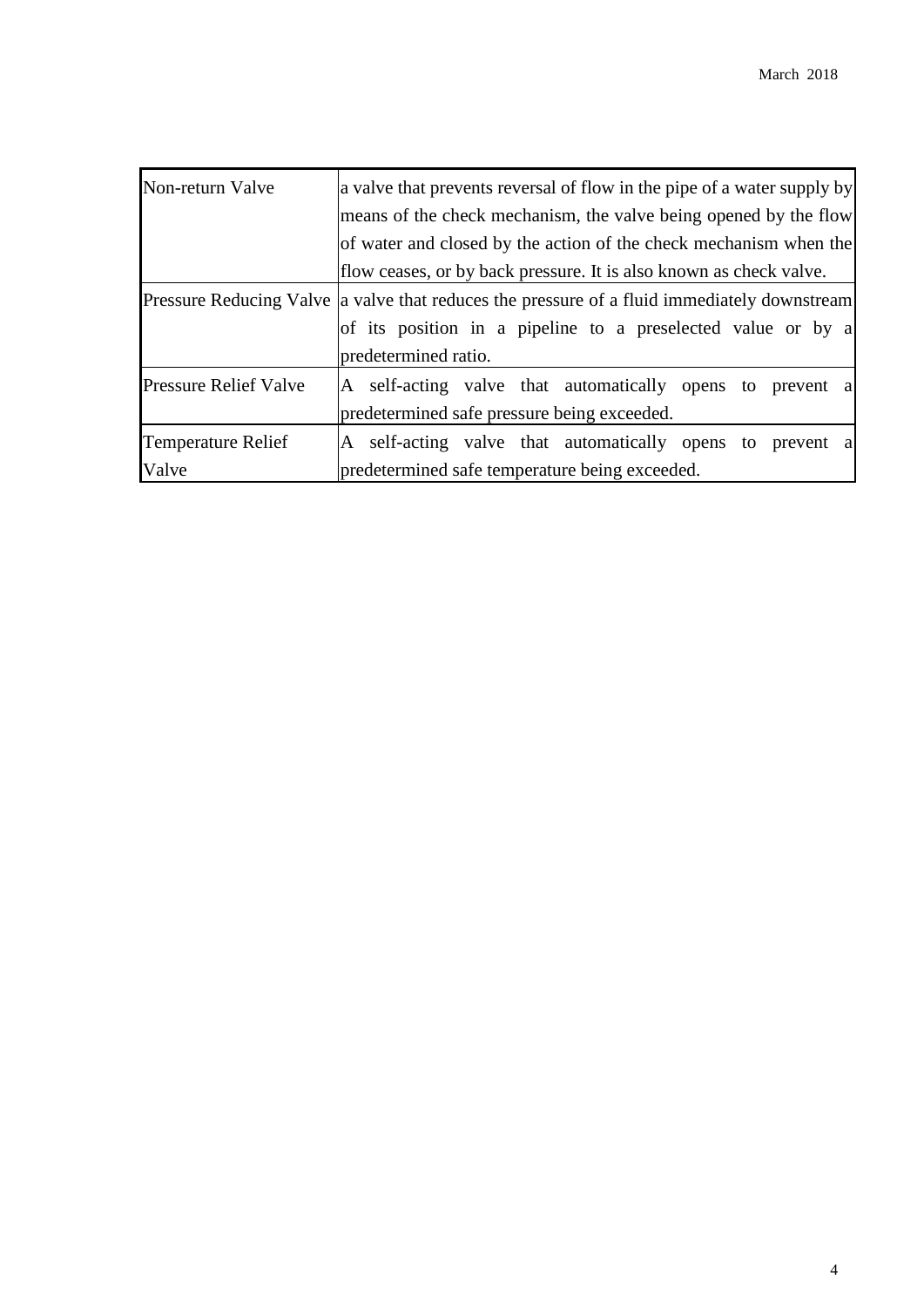## **2. Responsibilities of Water Authority and Consumers/Agents**

#### **2.1. Divisions of Responsibilities**

The division of responsibilities for Water Authority, consumer/agent on the maintenance of water supply systems are as follows (Fig 1 & Fig 2):-

| Area of Responsibility                      | Maintained by                           |
|---------------------------------------------|-----------------------------------------|
| Connexion to the main                       | <b>Water Authority</b>                  |
| Water meter                                 | <b>Water Authority</b>                  |
|                                             | (the Consumer/Agent is however          |
|                                             | responsible for the safe custody of the |
|                                             | meter serving his/her premises.)        |
| Communal inside/fire service within the     | Agent                                   |
| building/lot boundary                       |                                         |
| Non-communal inside/fire service within the | Consumer                                |
| building/lot boundary                       |                                         |

### **2.2. Obligations of Consumers/Agents**

The obligations of a consumer/agent under the Waterworks Ordinance are as follows:-

|     | <b>OBLIGATIONS</b>                                                                          |                                           |
|-----|---------------------------------------------------------------------------------------------|-------------------------------------------|
|     | Consumer                                                                                    | Agent                                     |
| (i) | proper maintenance of the inside services $(i)$                                             | proper maintenance of the communal        |
|     | within his/her premises.                                                                    | services within the premises.             |
|     | (ii) safe custody of the water meter for his/her (ii)                                       | safe custody of the water meter for the   |
|     | premises. If the meter is stolen or damaged                                                 | communal services. If the meter is stolen |
|     | (not as a result of fair wear and tear), he/she                                             | or damaged (not as a result of fair wear  |
|     | must pay for its replacement or costs of                                                    | and tear), the Agent must pay for its     |
|     | repairs.                                                                                    | replacement or costs of repairs.          |
|     | (iii) payment of a deposit and all charges in (iii) payment of a deposit and all charges in |                                           |
|     | respect of the supply to the premises.                                                      | respect of the supply to the communal     |
|     |                                                                                             | service.                                  |

The liability of a consumer/agent in respect of a supply will continue, until another consumer/agent is approved by the Water Authority in his/her place or an undertaking given under Section 7 of Waterworks Ordinance is cancelled by the Water Authority.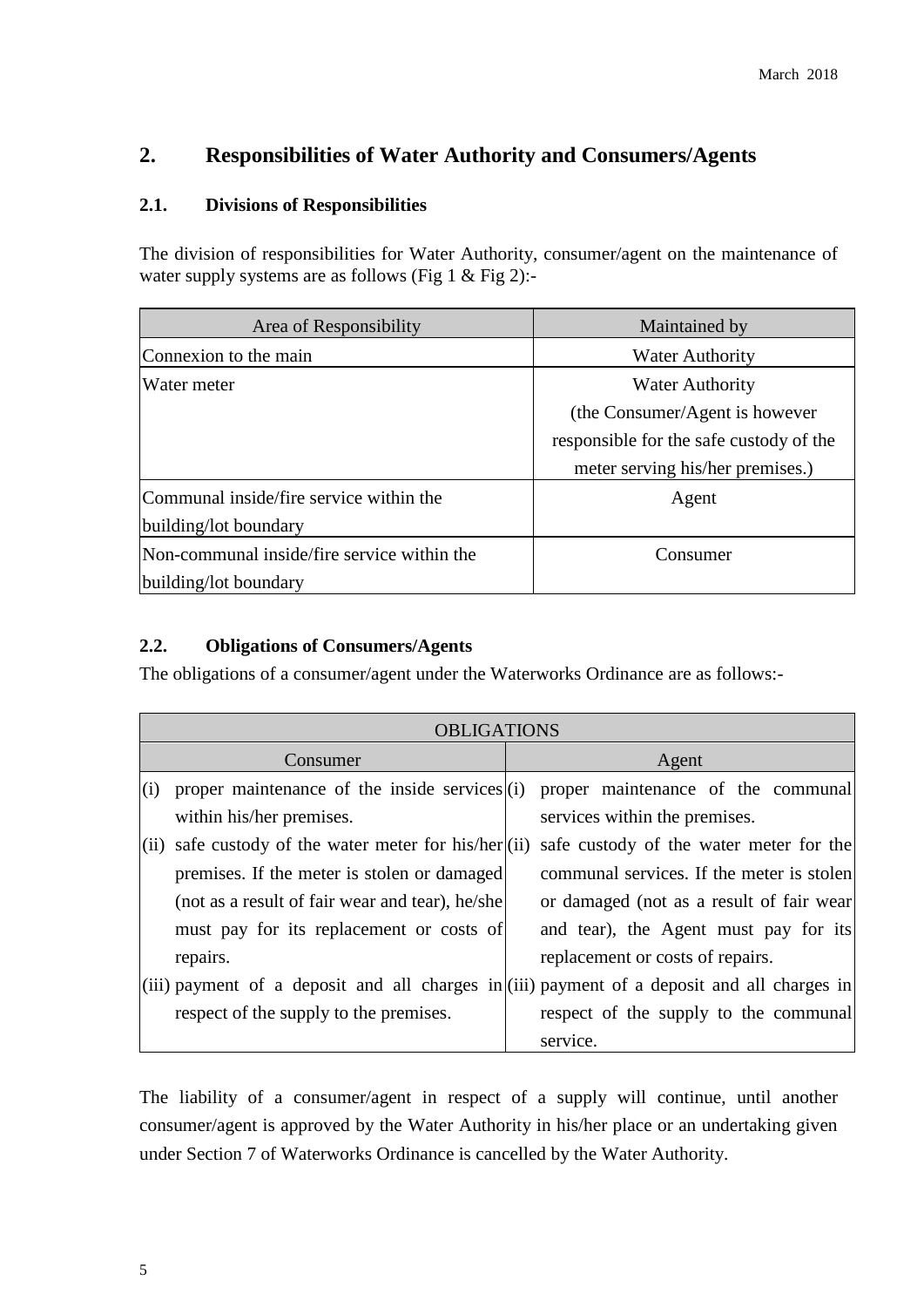### **2.3. General Principles for Installing Plumbing Works**

The general principles for installing plumbing works are as follows:-

- (a) all pipes and fittings shall comply with the requirements of Waterworks Ordinance, Cap. 102 and Waterworks Regulations, Cap. 102A; and
- (b) all plumbing works, except those works of a minor nature, shall be carried out by a licensed plumber.

As far as practicable, it is advised that the communal service should not be run through the individual premises because access to the communal service for routine inspection, maintenance and repair of the communal service may be restricted and obstructed by individual premises.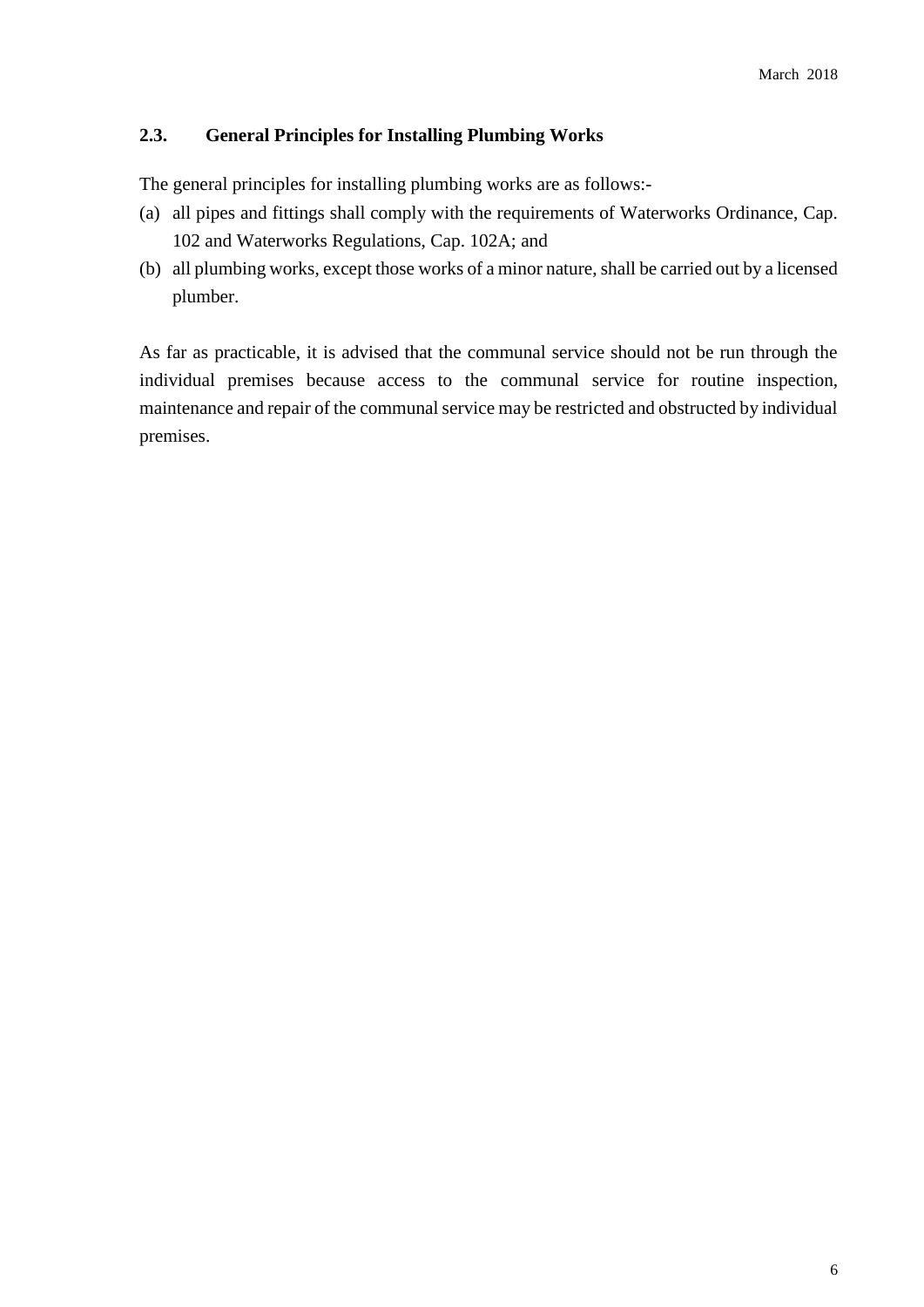## **3. Application for New Water Supply**

#### **3.1. General**

Plumbing installation that receives water supply from the Waterworks has to comply with the Waterworks requirements under the provision of the Waterworks Ordinance/Regulations, Hong Kong Waterworks Standard Requirements for Plumbing Installation in Buildings (HKWSR), and Water Supplies Department Circular Letters issued to Licensed Plumbers and Authorized Persons. Approval from the Water Authority is required in order to construct, install, alter or remove a plumbing installation.

Plumbing installation that is not to receive water supply from the Waterworks does not need the approval of the Water Authority. However, it is advisable for the plumbing installation to follow the Waterworks requirements such that when a supply from the Waterworks becomes necessary, the modification of the plumbing installation to comply with the Waterworks requirements will be minimized.

#### **3.1.1. Minimum Residual Pressure**

The Water Authority maintained a minimum residual pressure of 30-metre head in most *existing* fresh water supply zones except at their extremities. To tie in with various national standards and international practice, the Water Authority has decided to lower the minimum residual pressure to 20-metre head, except at the extremities of supply zones for new developments in new or existing supply zones or re-developments in existing supply zones, for plumbing proposals first submitted to the Water Authority on or after 1 April 2008.

### **3.1.2. Application for Water Supply for two- storey Warehouse through One Stop Centre (OSC)**

Applicant may apply for water supply for 2-storey warehouse through the OSC operated under the Efficiency Unit (EU) of Chief Secretary for Administration's Office with effect from 1 December 2008. The OSC is an option in addition to the existing channels of application. It aims to streamline the application process by setting a centralized office for receiving submissions of building plans and related applications (including technical audit for water supply connection works) and coordinating joint inspections for two-storey warehouses. Subject to satisfactory compliance with the Water Authority's requirements, water supply could be made available immediately during the joint and final inspection. For more details, please refer to the EU's website:-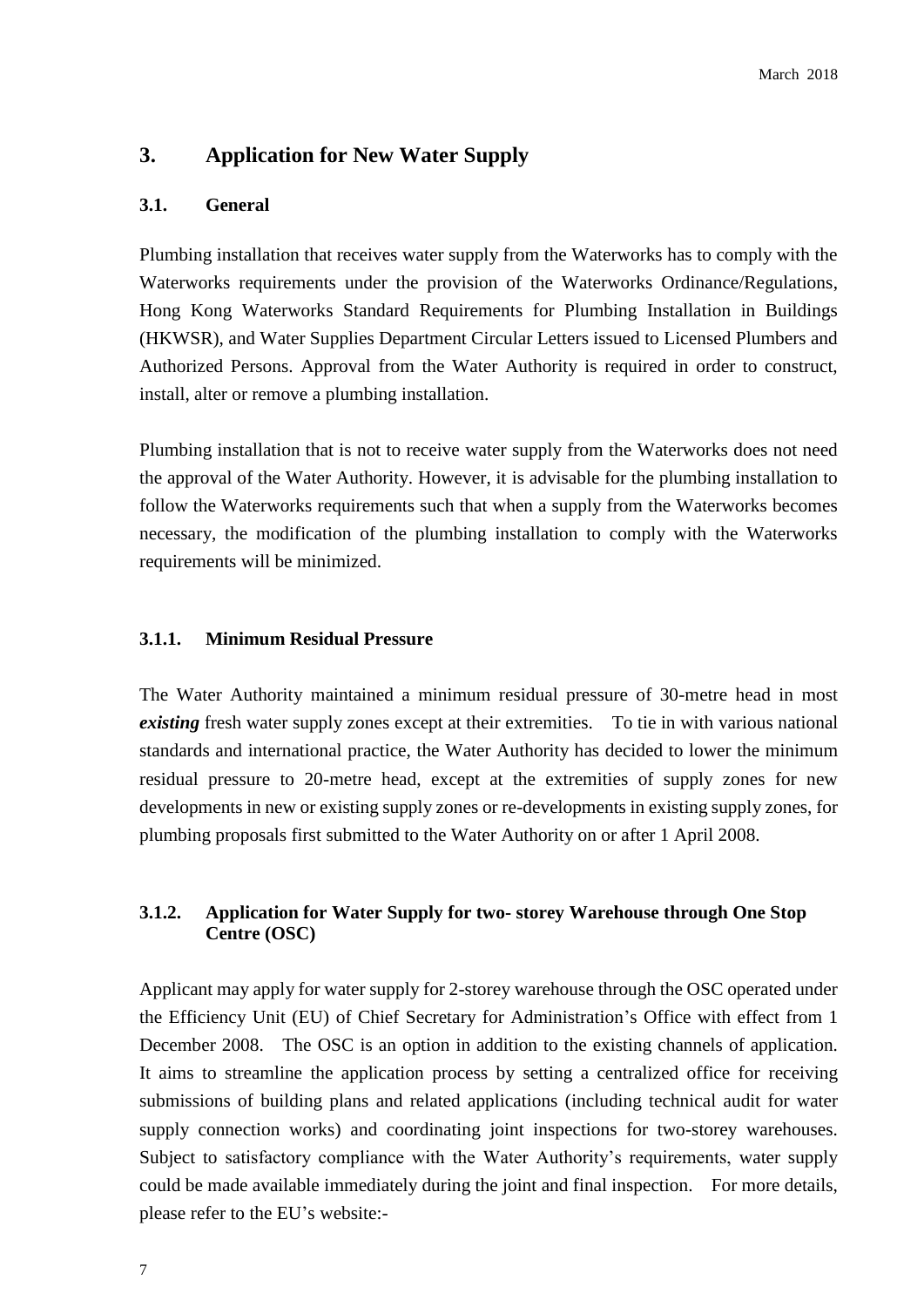http://www.eu.gov.hk/en/our-work/citizen-centric-services/one-stop-warehouse-application-procedure.html

#### **3.1.3. Household-Scale Solar Water Heater System for Village House**

The Electrical and Mechanical Services Department (EMSD) provides general guidelines for the intending purchasers, owners and installers of household-scale solar water heating system to be installed at village houses. The guidelines help the above people to understand the installation requirements and application procedures associated with the installation, operation and maintenance of the aforesaid solar water heating system. For details, please refer to the EMSD's website at :-

http://www.emsd.gov.hk/filemanager/en/content\_299/Guidance\_Notes-solar\_water\_heating\_system.pdf

#### **3.2. Submissions**

#### **3.2.1. Plumbing Works**

The applicant should obtain from the Water Authority such information as are relevant to the design of the plumbing installation and submit the plumbing proposal to the Water Authority for approval. The Water Authority will as far as practical provide the information to the applicant such as location and size of connection points, water pressures, single or double-end fed supply.

WSD pledges to vet submissions of plumbing proposals for new building developments in 20 working days. Sometimes it may take a longer time for the applicant to clarify on points not clearly mentioned in the proposal. Therefore, it is advisable for the applicant to submit the plumbing proposal to the Water Authority for approval early in order not to delay the plumbing works. **No plumbing work shall commence before the plumbing proposal has been approved by the Water Authority.** It is important for the applicant to bear in mind the need to accommodate all the inside service and fire service, which include water storage tanks, break pressure tanks, meter rooms etc. together with the associated access, in the layout and structural design of the development.

#### **3.2.2. Replumbing Works**

Prior to carrying out replumbing works within private buildings, approval from the Water Authority must be sought. Failing this is in contravention of Section 14 of the Waterworks Ordinance and the offenders are liable to prosecution.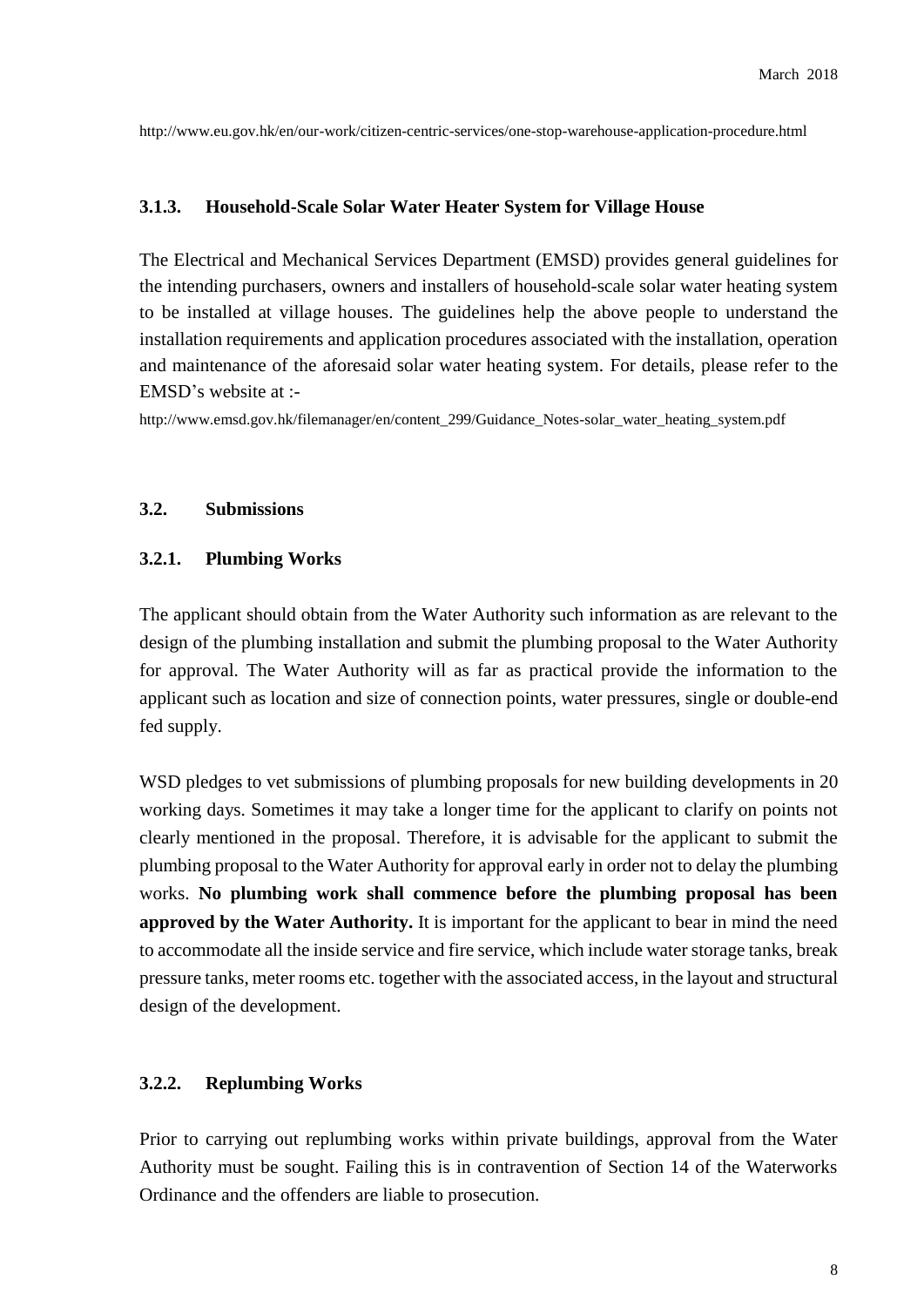The Water Authority would like to replace the old meters of the buildings in conjunction with the replumbing works. For better co-ordination of work, it is considered more appropriate to have the meter replacement works to be carried out by the same licensed plumber engaged in the replumbing works. In our approval to the application for replumbing works, the licensed plumber will be invited to carry out the meter replacement works and our District staff will inform the licensed plumber of the detailed arrangement.

#### **3.2.3. Plumbing Proposals**

Applicants should submit Application Form WWO 542 together with plumbing proposals as listed in **Appendix A3**.

#### **3.2.4. Format**

One set of the plumbing proposals is required. All drawings shall be:-

- (a) identified by drawing numbers and drawing titles;
- (b) folded to a plan size not exceeding the A4 size (i.e. 297 mm by 210 mm) and in such a way to display the drawing numbers and drawing titles.

For revised drawings, details of all the amendments shall be listed as notes to the drawings and the amendments shall also be highlighted or coloured in the drawings for easy identification. The submission, whether approved or not, will not be returned to the applicant. Once approved, no details in the submission shall be altered without the written approval of the Water Authority.

#### **3.3. Application for New Water Supply - Response Time**

The Water Authority has provided target response time for completing the key activities in respect of the application for new water supply in WSD Circular Letter No. 3/2010. The Water Authority from time to time reviews the target response time to look for improvements.

In case an application is not processed within the target response time or the applicant wants to discuss the way in which an application has been handled, the applicant can contact the responsible staff of WSD's Regional Office to which the application has been submitted. The list of case officers and business facilitation officers can be obtained from webpage [http://www.wsd.gov.hk/filemanager/en/share/pdf/list\\_case\\_officers.pdf](http://www.wsd.gov.hk/filemanager/en/share/pdf/list_case_officers.pdf)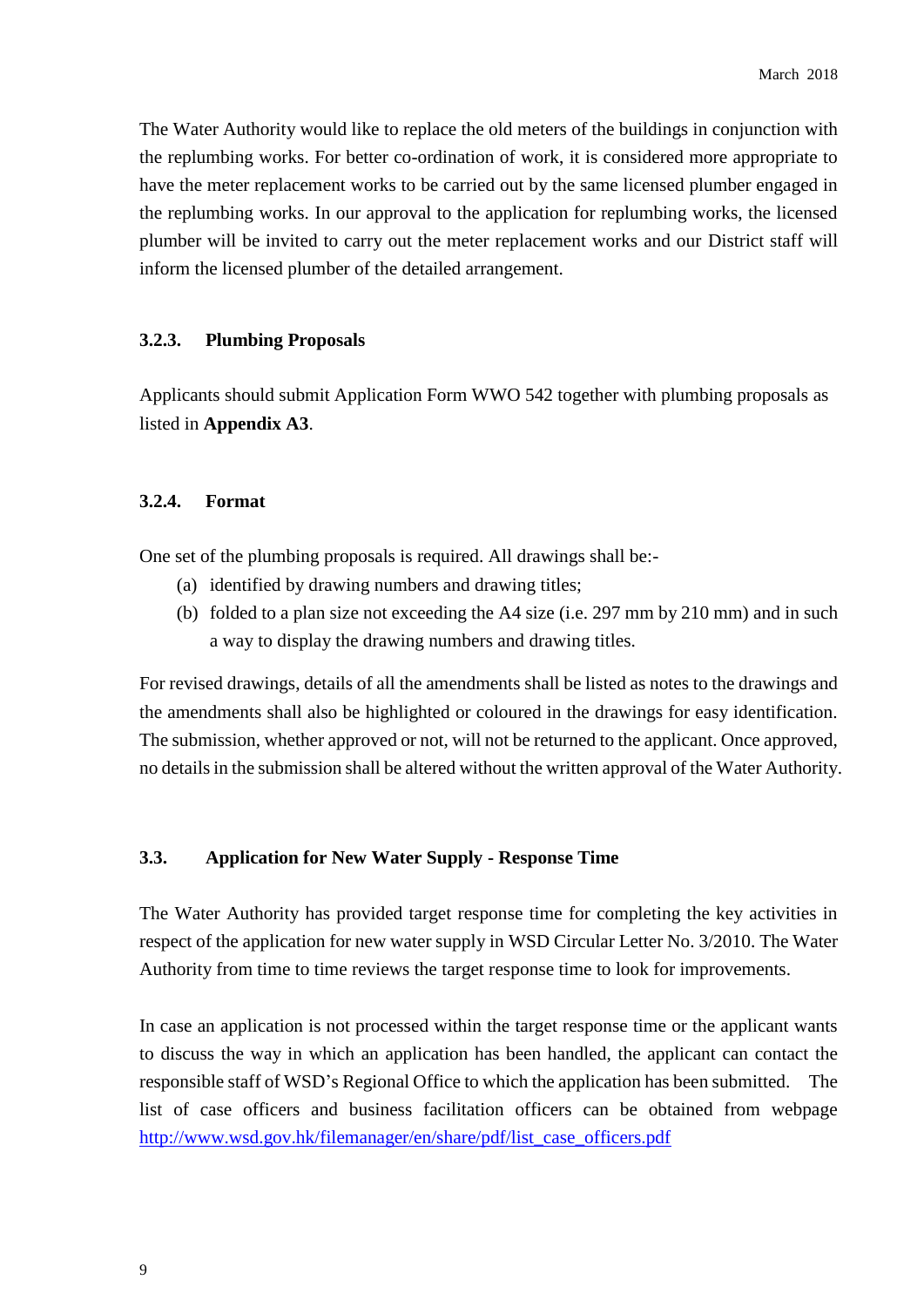#### **3.4. Excavation Permit Fee Under the Land Ordinance (Miscellaneous Provision)**

According to Chapter 28 Land (Miscellaneous Provisions) Ordinance, any person who wishes to make any excavation in unleased land must apply for an excavation permit. Under the Ordinance, a fee is required for the excavation permit. To recover the cost, the Water Authority will issue an additional and separate demand note on the estimated excavation permit fees to applicants. This demand note is subject to adjustment according to the actual final excavation permit fees incurred for the work.

#### **3.5. Commencement of Work**

The licensed plumber, who is employed by the applicant, should submit Parts I, II & Annex to the Form WWO 46 - "Application for Constructing, Installing, Altering or Removing an Inside or Fire Service" to the Water Authority for approval before commencement of plumbing works. Part I shall also be signed by the Authorized Person for new building project. On completion of the processing, the licensed plumber will receive Part III of Form WWO 46 with a form serial number printed on it. A copy of Parts I and II of Form WWO 46 will also be returned to the licensed plumber.

The licensed plumber and the Authorized Person (if applicable) shall certify that the pipes and fittings to be installed and any materials to be used for the construction, installation, alteration or removal (construction etc.) of the Approved Plumbing Works covered by the submitted Form WWO 46, including those as listed on the attached Annex and those not listed, shall be as prescribed by the Waterworks Regulations, Cap. 102A.

Before commencement of plumbing works, when signing Form WWO 46, the licensed plumber should take all necessary steps to ensure that the pipes and fittings to be installed and any materials to be used shall be as prescribed by the Waterworks Regulations. Similarly, when the Authorized Person (if applicable) signs the Form WWO46 and Form WWO 132, he / she shall ensure that there is an effective internal checking system to help him / her certify that the pipes and fittings installed or to be installed and any materials used or to be used are in full compliance with the relevant provisions in the Waterworks Regulations.

#### **3.5.1. Form WWO 46 Submission Practice**

- (a) WWO46 (excluding explanatory notes) can be mailed or faxed to the Water Authority. WWO46 form should be in A4 size.
- (b) WWO46 will be scanned into the EDMS. The original will be disposed of and will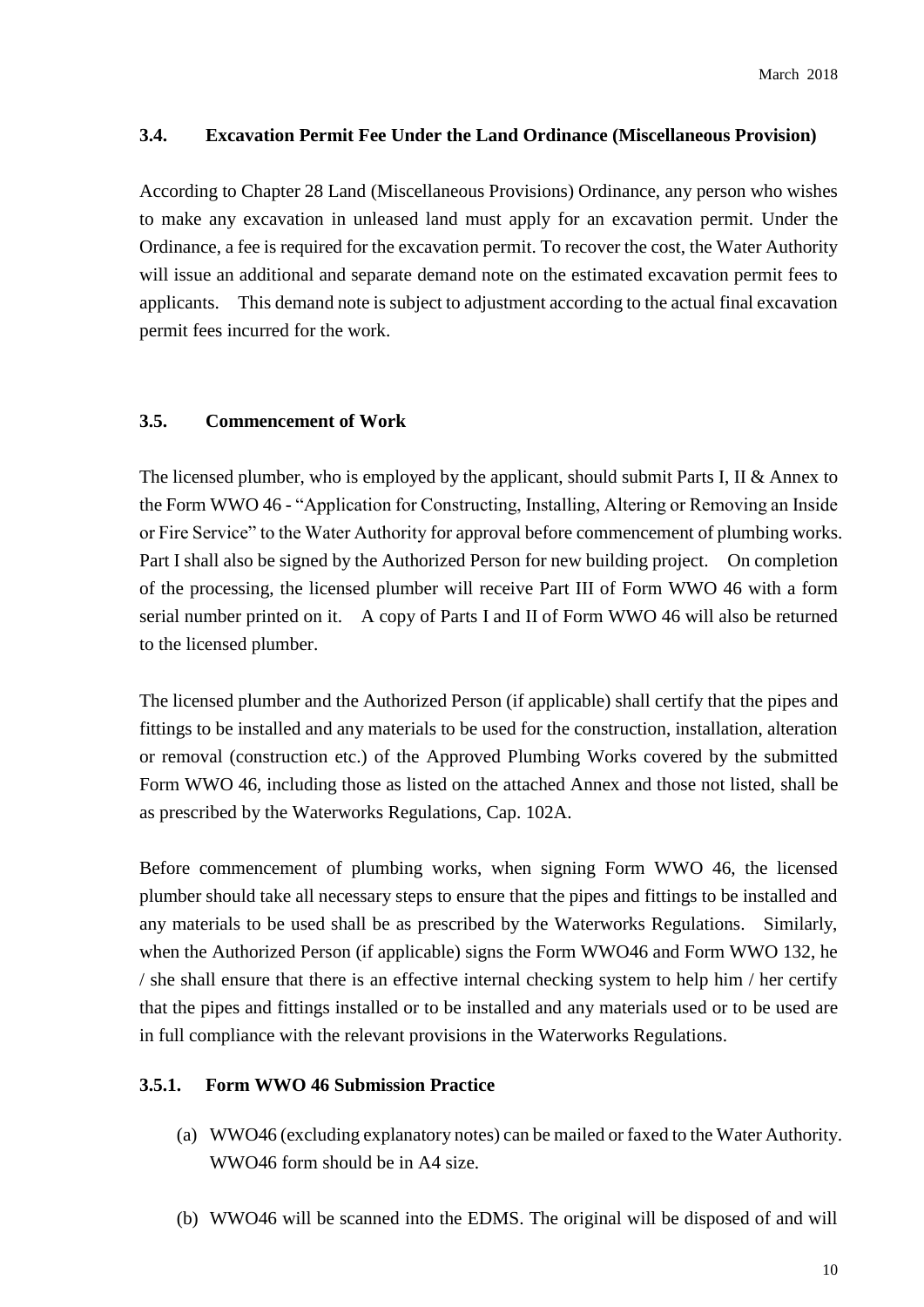not be returned to the LP.

- (c) Staff of Water Authority will return a printout copy of WWO46 with Part III endorsed.
- (d) For reporting completion of whole or part of plumbing, LP needs to complete and sign Part IV before submission to the Water Authority.
- (e) If a schematic drawing is necessary to indicate the completion of a part of plumbing, the drawing should be of A4 size.
- (f) Whenever there is any minor alteration initiated by the LP, LP can mail or fax a copy of previous WWO 46 with his/her signature and date on each entry of such alteration(s). This needs to be done before staff of the Water Authority conducts inspection.
- (g) Staff of Water Authority will return a printout copy of WWO 46 with Part V endorsed on site if the plumbing is found generally in order.
- (h) If the plumbing is found not in order, staff of Water Authority will return a printout copy of WWO 46 with Part V signed for rejection and will attach a WWO 1008.
- (i) When LP has rectified the irregularities, LP needs to re-date WWO 46 and submit it to the Water Authority.

#### **3.6. Interim Inspections and Final Inspections**

After completion of plumbing works, the licensed plumber concerned is required to report completion to the Water Authority and requests the Water Authority to inspect the completed works via the submission of Form WWO46 Part IV. The inspection will be an interim inspection when the completed works are only part of the plumbing works such as underground pipeworks or an inside service or a fire service to be concealed. On the other hand, when the completed works are the whole of the plumbing works, the inspection conducted by the Water Authority will be a final inspection.

The interim inspection will be carried out on a random basis and applied a risk based approach. The inspection should be such that approximately 10% of the total plumbing works will be inspected except that for those underground pipeworks without a meter (not a master meter or check meter position), full inspection will be carried out. Upon receipt of Form WWO46 Part IV, the staff of Water Authority should arrange the interim / final inspection within 7 clear working days.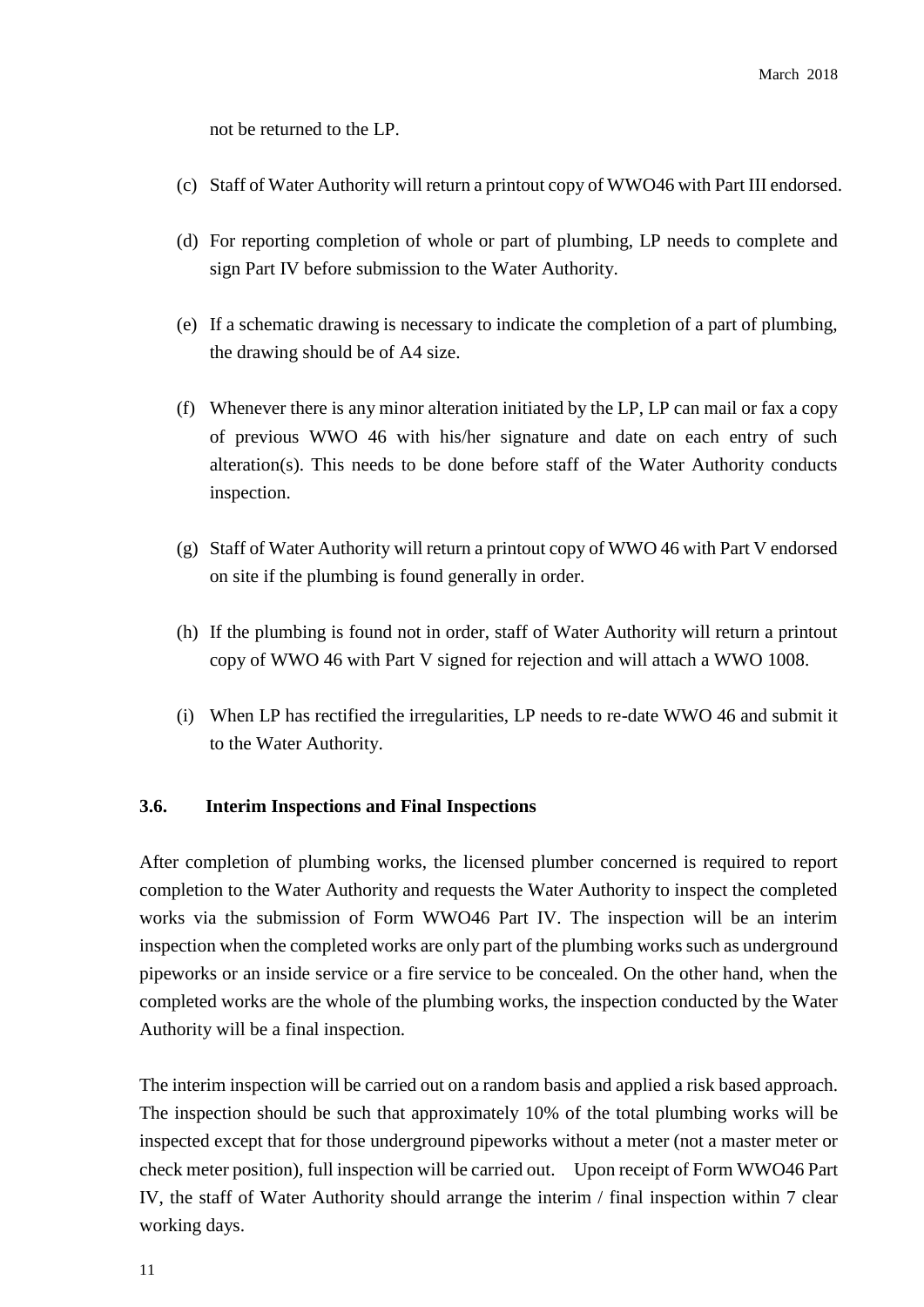#### **3.7. Completion of Work**

After completion of plumbing works, the licensed plumber should report completion of work on Part IV of Form WWO 46 and request the Water Authority to arrange for final inspection. Water supply will only be effected after the inside service / fire service has been checked in order and the necessary requirements such as satisfactory water sampling test results are fulfilled.

Given that WSD's inspections shall include but not limited to carrying out spot-check of the pipes and fittings at the premises and random sampling of the water supply on the Approved Plumbing Works, attention of the licensed plumber is drawn to the licensed plumber's duty to construct. etc of the Approved Plumbing Works covered by the submitted Form WWO 46 in compliance with the approved plumbing proposals and the Waterworks Regulations.

A licensed plumber can be assisted by workers in carrying out the works, but under no circumstances should a licensed plumber use his licence to enable non-licensed persons to undertake plumbing works without involving himself/herself in the supervision of the work.

Furthermore, neither the approval of the plumbing proposals nor the granting of the connection to the main and the installation of the part of the fire service or inside service on land held by the Government shall be construed as a ratification of any contravention of any of the provisions of the Waterworks Ordinance or the Waterworks Regulations.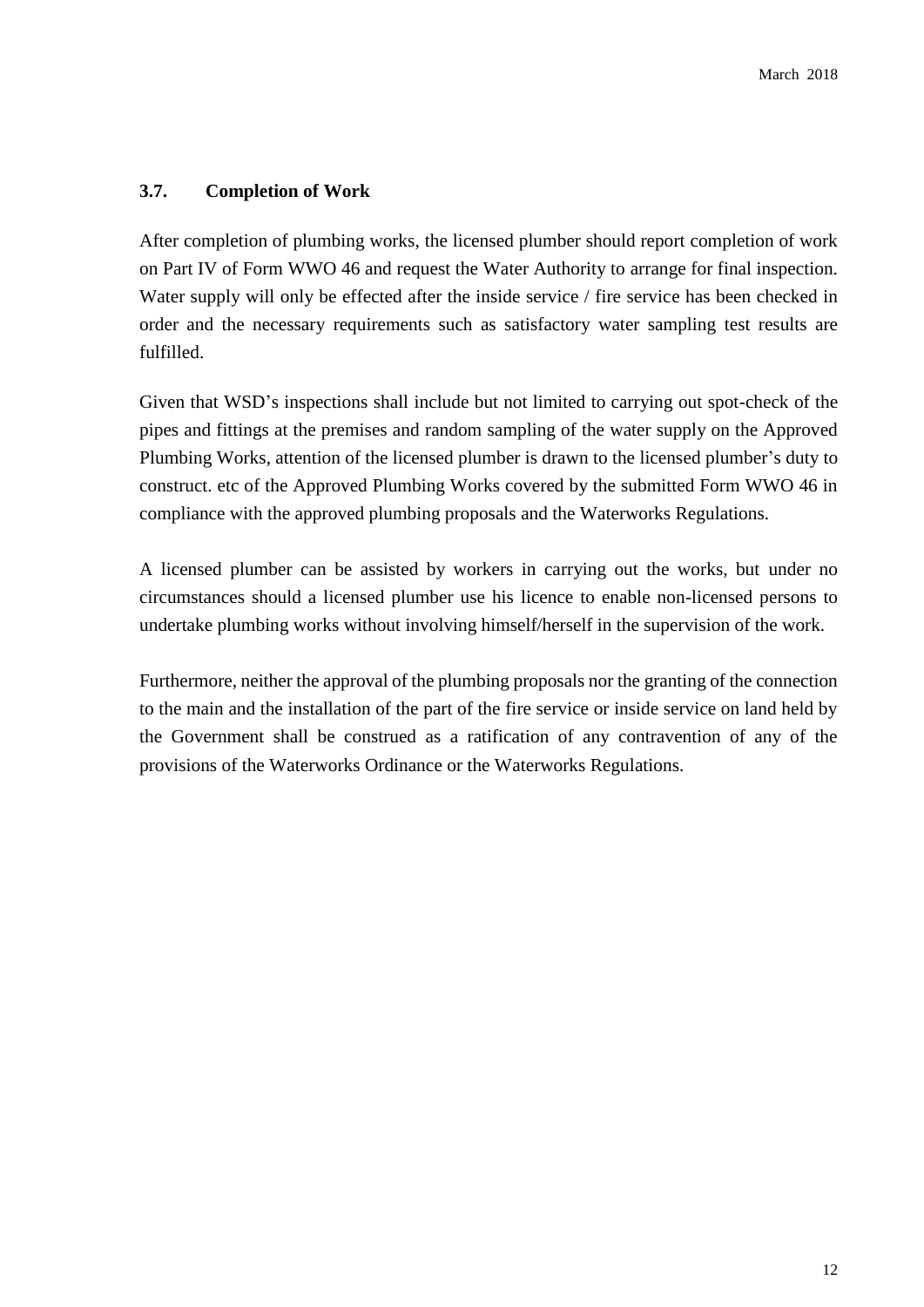## **4. Licensed Plumbers**

#### **4.1. General**

#### **4.1.1. Category of Grades**

A licensed plumber (LP) is categorised into two grades:-

| Grade I      | for the construction, installation, maintenance, alteration, repair or removal  |  |  |
|--------------|---------------------------------------------------------------------------------|--|--|
|              | of a fire service or inside service of any type                                 |  |  |
| Grade $II^*$ | for the maintenance and repair of a fire service or inside service; and for the |  |  |
|              | installation, maintenance, repair or removal of water appliances                |  |  |

*\* No new Grade II plumbers' licence was issued after 1 October 1993.*

#### **4.1.2. Awareness of Anti-corruption Laws**

Licensed Plumber should always be aware of the anti-corruption laws and avoid to contravene them during their course of works. For details, please refer to the website of Independent Commission Against Corruption at<http://www.icac.org.hk/> .

#### **4.2. Works of a Minor Nature**

Pursuant to Section 14 of the Waterworks Ordinance (WWO), no person shall, unless with the permission in writing of the Water Authority, construct, install, alter, or remove a fire service or inside service. Besides, Section 15 of the WWO also stipulates that, no fire service or inside service shall be constructed, installed, maintained, altered, repaired or removed by a person other than a licensed plumber or a public officer authorized by the Water Authority.

The Water Authority (WA) may waive the requirement of permission under Section 14 of the WWO in the case of alterations to a fire service or inside service which are, in his opinion, of a minor nature. Moreover, under Section 15 of the WWO, alterations or repairs to a fire service or inside service which are, in the opinion of the WA, of a minor nature, may be carried out by a person other than a licensed plumber.

Examples of alterations or repairs to inside services or fire services satisfying the following 5 conditions are considered as works of a minor nature :

(1) do not change the purpose of supply (e.g. from domestic purpose to trade purpose<sup>1</sup>) or the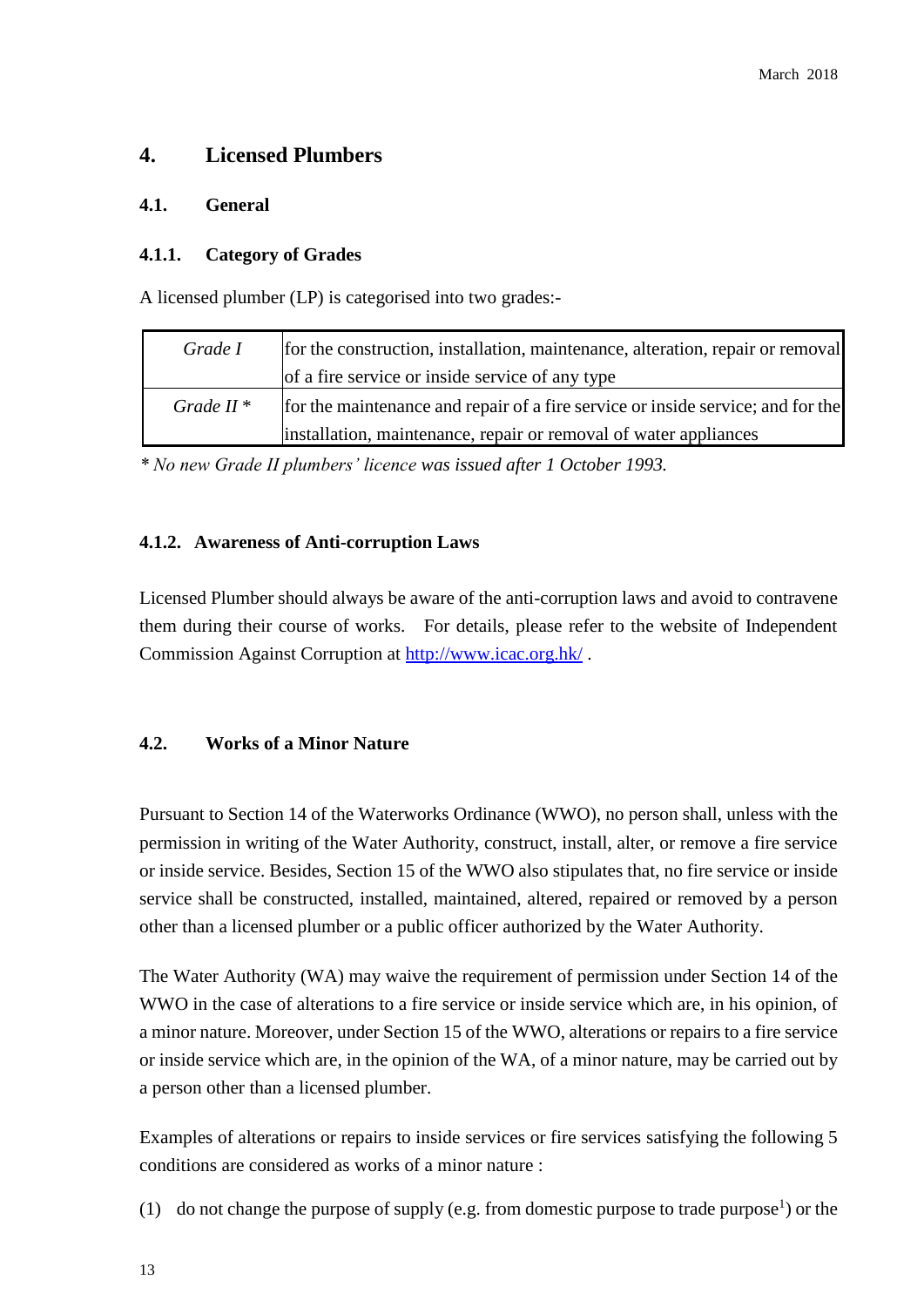existing usage (e.g. from fire fighting to vehicle washing or internal cleansing in building, from irrigation to air-conditioning) of the plumbing installation already approved by the Water Authority (WA);

- (2) do not change from the indirect supply of the plumbing installation already approved by the WA to direct supply;
- (3) do not require dismantling and reinstallation of the water meter installed by the WA;
- (4) do not involve soldering for connecting copper pipes; and
- (5) do not require provision of backflow preventive devices for water using apparatus [other than washing machine, dish-washing machine or water filter (faucet or countertop type)].

| A.   | At the inside service solely<br>serving an individual flat/unit<br>within a building                                                                                                                                                                                                                                                                                                              | <b>Examples</b>                                                                                                                                                                                                                                                                                                                                                                                                                                        |
|------|---------------------------------------------------------------------------------------------------------------------------------------------------------------------------------------------------------------------------------------------------------------------------------------------------------------------------------------------------------------------------------------------------|--------------------------------------------------------------------------------------------------------------------------------------------------------------------------------------------------------------------------------------------------------------------------------------------------------------------------------------------------------------------------------------------------------------------------------------------------------|
| i.   | Replacement of pipes or fittings <sup>2</sup>                                                                                                                                                                                                                                                                                                                                                     | Within a domestic flat, a shop unit or an<br>office<br>Replacement of pipes or fittings<br>$\overline{a}$<br>Replacement of a water closet and its<br>flushing cistern<br>Replacement of a water heater,<br>provided that the type of water heater<br>does not change                                                                                                                                                                                  |
| ii.  | Repairs<br>leaking pipes<br>to<br><b>or</b><br>fittings                                                                                                                                                                                                                                                                                                                                           | Rewashering of an existing tap<br>$\overline{\phantom{a}}$<br>Tightening joints of leaking pipe<br>$\overline{\phantom{0}}$<br>Fixing components of leaking fitting<br>$\qquad \qquad -$                                                                                                                                                                                                                                                               |
| iii. | Insertions or taking-out of valves<br>the<br>existing pipeline<br>along<br>within the same flat/unit                                                                                                                                                                                                                                                                                              | Insertion of a gate valve along the<br>$\Box$<br>existing pipeline between a kitchen<br>and a bathroom within a domestic flat                                                                                                                                                                                                                                                                                                                          |
| iv.  | Extensions or reductions of the<br>existing pipeline with additions<br>of a new tap/new valves or<br>abandonment of some existing<br>taps/valves within the<br>same<br>flat/unit to supply a<br>single<br>additional<br>draw-off<br>point,<br>appliance or device, provided<br>draw-off<br>that<br>the<br>point,<br>appliance or device does not<br>require the installation of a<br>storage tank | Within a domestic flat, a shop unit or an<br>office<br>Extension of the existing pipeline<br>$\overline{a}$<br>to<br>supply the single additional draw-off<br>point<br>Shortening and plugging of<br>an<br>existing pipeline supplying a tap<br>Extension of the existing pipeline to<br>$\overline{\phantom{a}}$<br>supply a water using apparatus such<br>as washing machine, dish-washing<br>machine or water filter (faucet or<br>countertop type) |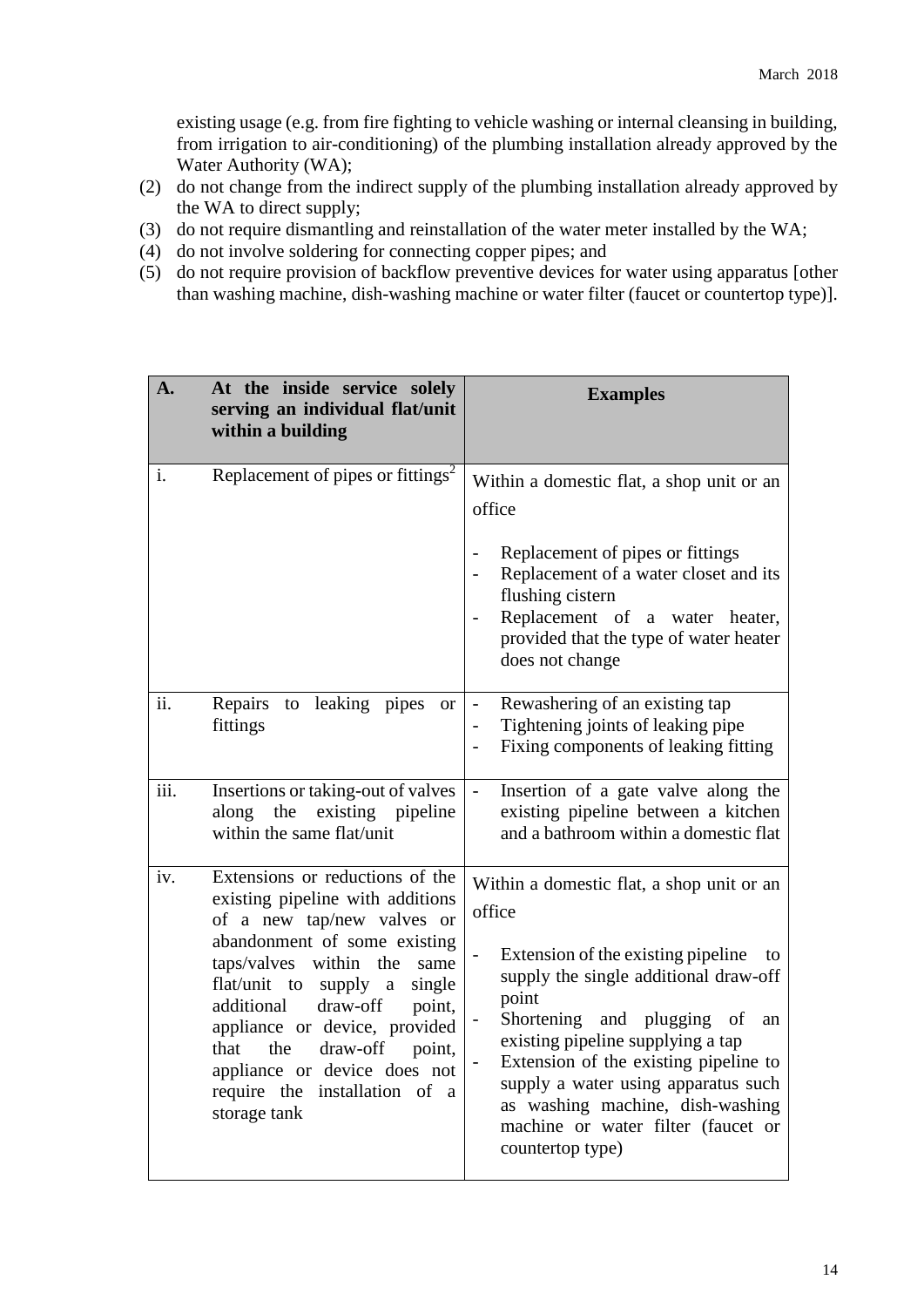| <b>B.</b>      | At the inside service or fire<br>service within a building/lot<br>boundary (other than A) | <b>Examples</b>                                                                                                                                                                                             |  |  |
|----------------|-------------------------------------------------------------------------------------------|-------------------------------------------------------------------------------------------------------------------------------------------------------------------------------------------------------------|--|--|
| $\mathbf{i}$ . | Replacement of pipes or fittings<br>of length not exceeding 3 metres                      | Replacement of about 2-metre long<br>$\qquad \qquad -$<br>corroded/leaking pipe, valve, cock,<br>tank or defective<br>pumpset<br>in<br>communal pipe of inside service or<br>fire service within a building |  |  |
| ii.            | leaking<br>Repairs<br>to<br>pipes<br><sub>or</sub><br>fittings                            | Rewashering of an existing tap<br>Tightening joints of leaking pipe<br>Fixing components of leaking fitting                                                                                                 |  |  |

*Notes:*

*1."Domestic purpose" means a purpose connected solely with the occupation of a dwelling-house and does not include a purpose connected with a garden, lawn, playground or swimming pool appurtenant to a dwelling-house. "Trade purpose" means water supplied for use for any purpose connected with a trade, manufacture or business, other than a construction purpose, shipping purpose or domestic purpose.*

*2."Fitting" means any apparatus, cistern, cock, equipment, machinery, material, tank, tap, valve and any appliance or device other than a meter installed by the Water Authority, which is installed or used in a fire service or inside service.*

Minor alterations and repairs to inside services or fire services shall conform to waterworks requirement in respect of quality of workmanship and material. It is in the interest of the consumer/agent that in case of doubt to notify the Water Authority of his intention, so that the Water Authority can give advice to the consumer/agent.

#### **4.3. Renewal of Plumber's Licences**

For renewing plumber's licences, licence holders may come, in person, to WSD Customer Enquiry Centres at Wan Chai or Mong Kok to renew their licence for a new term no earlier than three months before the expiry of the current licence. A licence holder has to bring along his/her identity card, one recent photograph in size of 38 mm by 25 mm for payment of licence fee and collection of the new licence at any one of the following Customer Enquiry Centres: The payment of licence fee is prescribed in latest enactment of paragraph 6 in Part I, Schedule 1 of the WWR. The addresses and office hours of Customer Enquiry Centres are: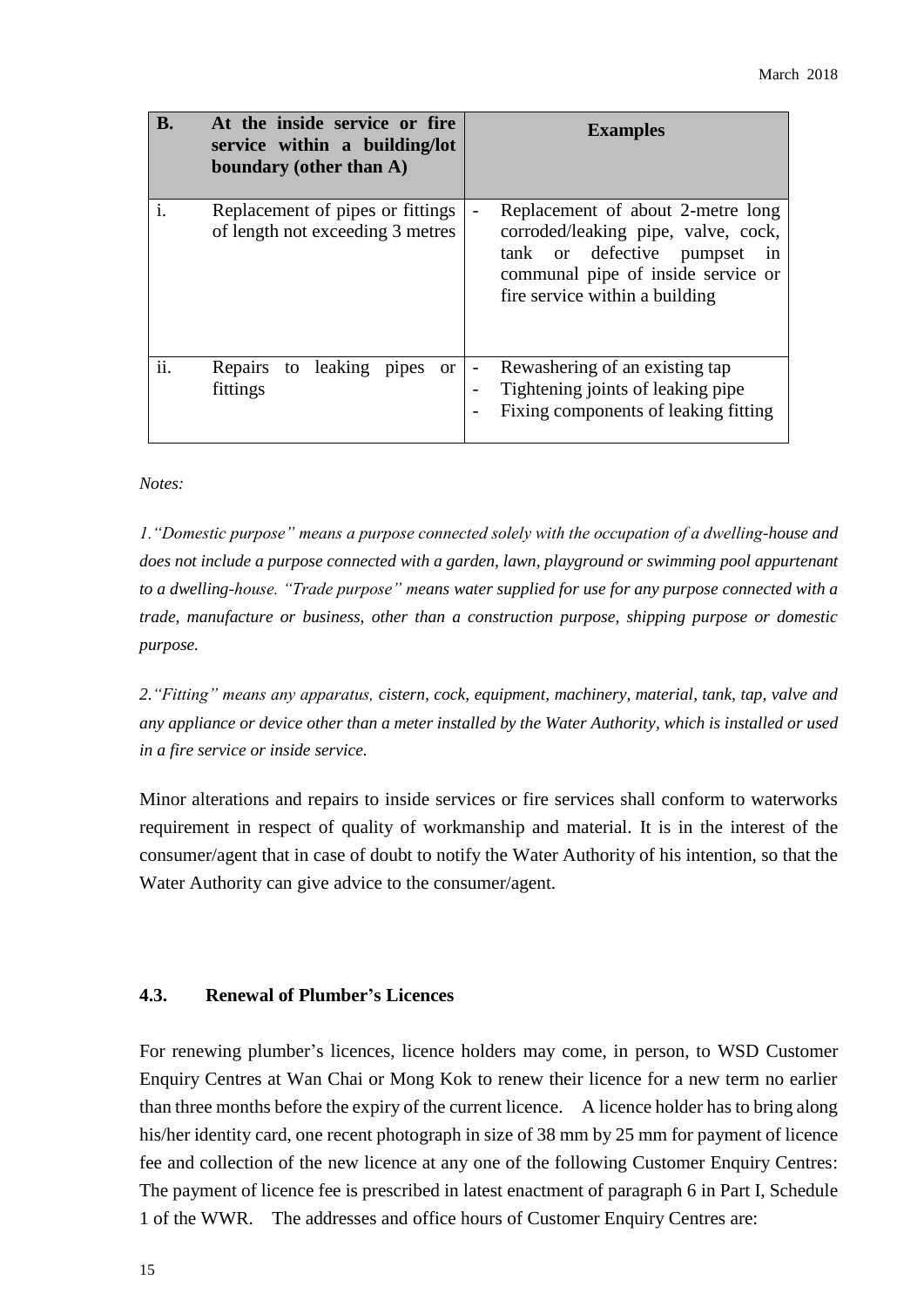| Wan Chai Customer Enquiry Centre) Monday to<br>Friday<br>1/F., Immigration Tower,<br>7 Gloucester Road, Wan Chai, Hong Kong | Monday to Friday<br>9:15 am to 5:00 pm |
|-----------------------------------------------------------------------------------------------------------------------------|----------------------------------------|
| Mong Kok Customer Enquiry Centre) Saturday<br>G/F., 128 Sai Yee Street,<br>Mong Kok, Kowloon                                |                                        |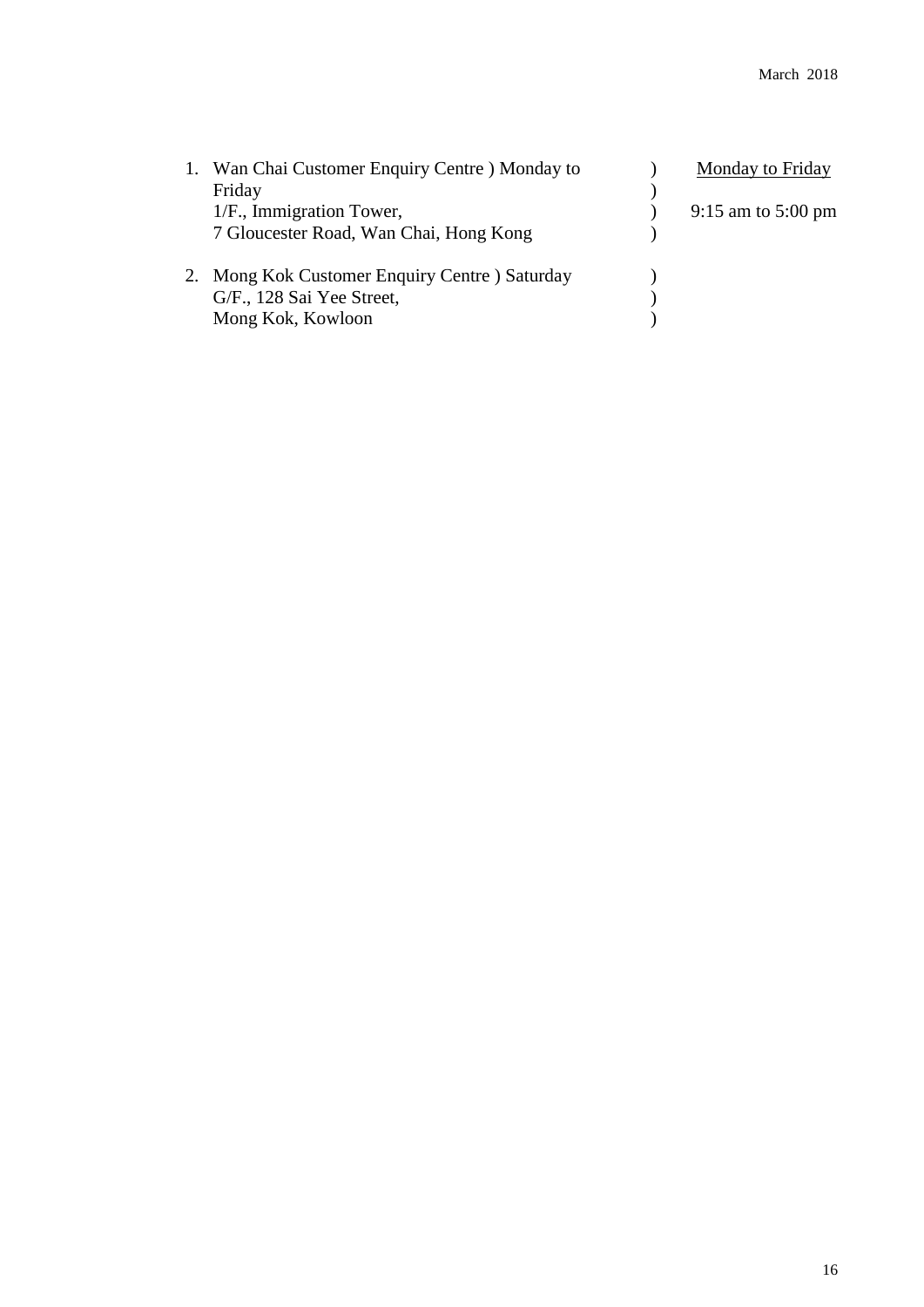## **5. Metering**

## **5.1. General**

Metering is required to measure water consumed for billing purposes. Meter position shall be provided by the LP (employed by the applicant) for meter installation while water meters will be provided by the Water Authority. Water meters may be installed either by the Water Authority or the licensed plumber.

The size and location of the water meter will be determined by the Water Authority. For domestic supply, a meter size of 15mm is usually recommended. For trade and industrial supply, the meter size is determined based on the actual water consumption.

However, a check meter position and/or a waste detection chamber shall be provided at the inlet pipe to the communal service for consumption check and waste detection purposes. The check meter position and/or a waste detection chamber shall be close to the lot boundary or close to the point of connection from the internal distribution mains whichever is applicable.

#### **5.1.1. Collection of Large Quantity of Water Meters (200 or more)**

- (i) At the time of notifying commencement of plumbing works using Parts I  $\&$  II of Form WWO46, AP/LP is required to submit a meter acquisition programme giving the number and size of water meters and the time that the meters are expected to be available for installation.
- (ii) AP/LP will receive a reply letter. If the programme is not acceptable, it should be revised and re-submitted for consideration.
- (iii) AP/LP need to confirm the acquisition of each batch of water meters in writing at least **three weeks** before the proposed date of collection of the meters.
- (iv) AP/LP will then receive a reply letter (Form WWO465) giving the arrangement and contact staff for collection of the water meters. AP/LP will also receive an Undertaking (From WWO466) for completion and return when he collects the meters.
- (v) AP/LP should make appointment with staff stipulated in Form WWO 465 to obtain "Collection Note" as well as the softcopy and/or hardcopy of the Meter Installation Table.
- (vi) AP/LP should bring along the "Collection Note" together with the duly completed Undertaking (Form WWO466) to the designated WSD Regional Stores to collect the water meters. AP/LP or his authorized representative is required to sign on the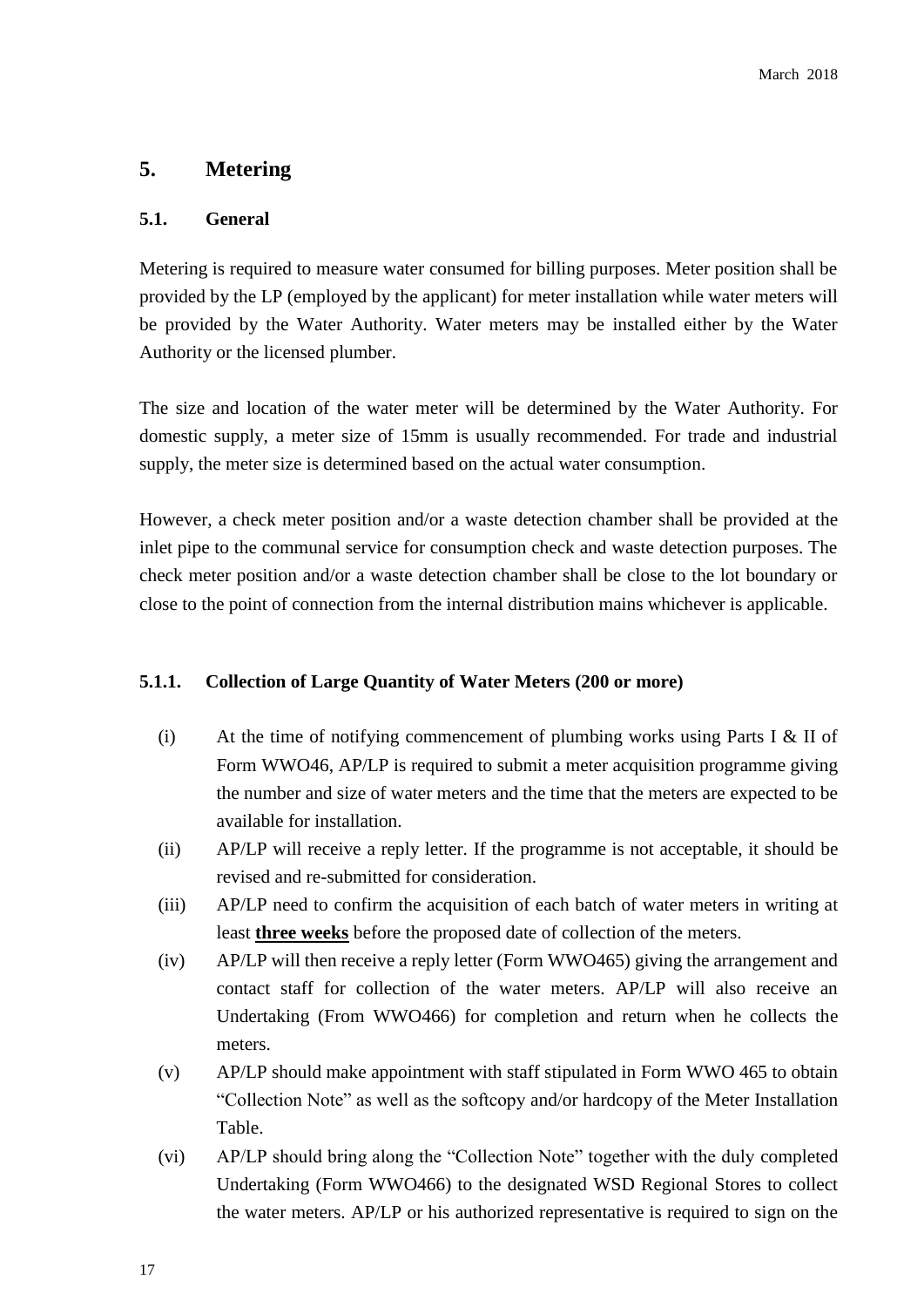Stock Issue Note with the company chop and hand in the duly completed Undertaking (From WWO466) at the time of collecting the meters.

(vii) LP should return the softcopy and/or hardcopy of the completed Meter Installation Table to the Document Management Centre at 43/F Immigration Centre 7 Gloucester Road Wanchai Hong Kong when reporting completion of plumbing works using Part IV of Form WWO46.

#### **5.1.2. Collection of Small Quantity of Water Meters (Less than 200)**

- (i) LP can proceed to make appointment with staff stipulated in approval letter to obtain "Collection Note" as well as the softcopy and/or hardcopy of the Meter Installation Table after receiving Part III of Form WWO46.
- (ii) AP/LP should bring along the "Collection Note" together with the duly completed Undertaking (Form WWO466) to the designated WSD Regional Stores to collect the water meters. AP/LP or his authorized representative is required to sign on the Stock Issue Note with the company chop and hand in the duly completed Undertaking (Form WWO466) at the time of collecting the meters.

#### **5.2. Meter Position**

The meter position for a 15 mm diameter meter shall be constructed to include 20 mm x 15 mm bushes at both sides of the meter position with a 200 mm (clear effective length) distance piece of 15 mm tube placed in between (refer to Fig 3). The tube shall be hollow with conspicuous holes drilled through the body. A long screw connector shall be provided immediately after the bush at the delivery side. The meter position for meter of all sizes shall also be similarly provided with corresponding fittings of appropriate sizes. The length of the distance piece should be as follows (refer to Fig 4):-

| Meter Size (mm)               |     |     | 40  | 50  | 80  |     |     |
|-------------------------------|-----|-----|-----|-----|-----|-----|-----|
| <b>Clear Effective Length</b> | 200 | 311 | 346 | 310 | 413 | 483 | 500 |
| of Distance Piece (mm)        |     |     |     |     |     |     |     |

If a section of copper pipe is used either before or after a water meter position, the section of copper pipe between the water meter position and the first pipe clamp should be jointed by screwed joints.

When the applicant submits the vertical plumbing line diagrams (VPLD), he/she will also be required to submit the layout and elevation plans of the meter rooms/boxes with dimensions, including the width and height of the entrances (door openings in case of meter boxes) for the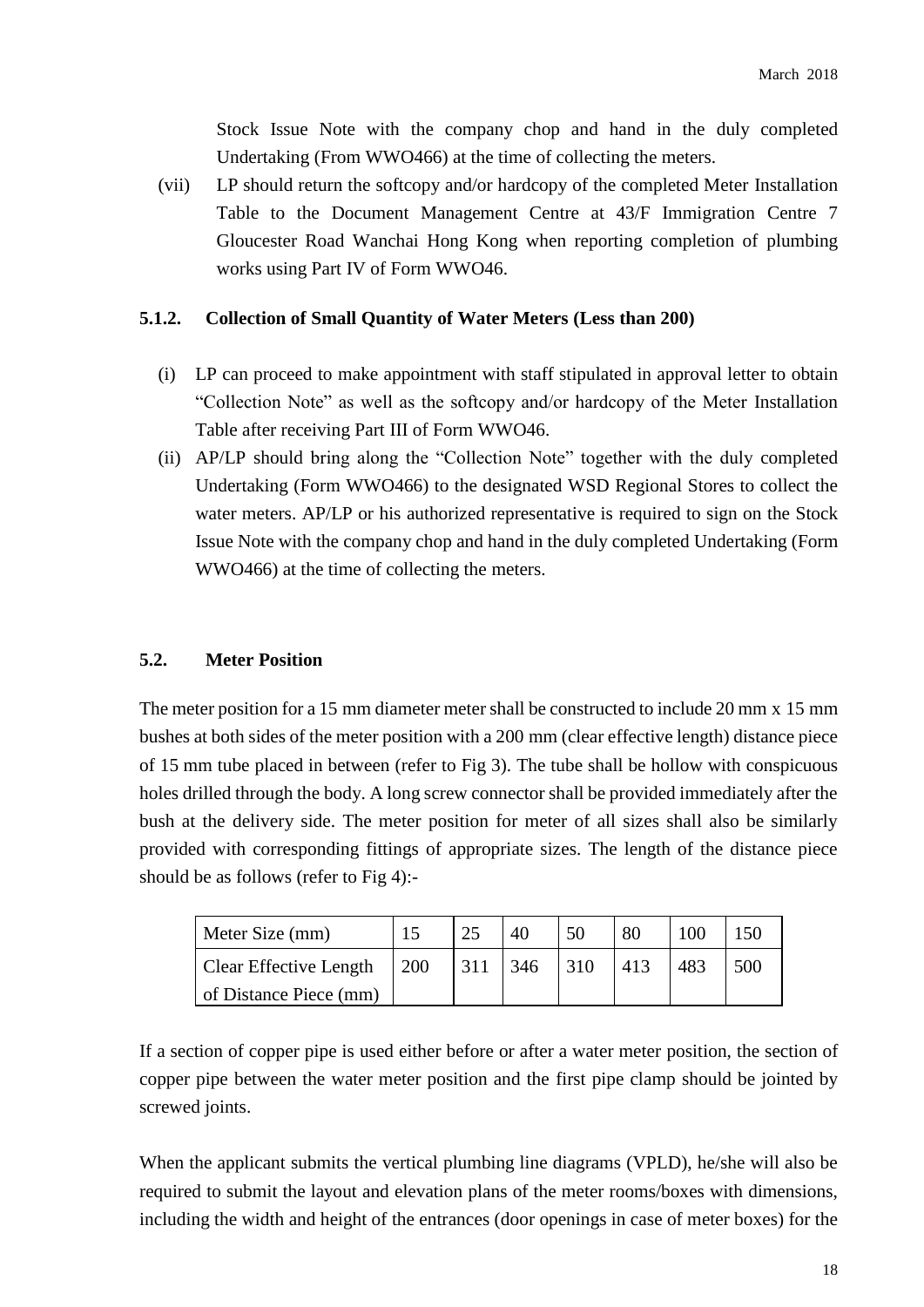Water Authority's approval. All water meters, including vacant meter positions and check meter positions, shall be arranged in groups and housed in meter rooms or meter boxes. The meter rooms/boxes shall be used solely for housing water meters to protect them against exposure to weather, falling objects and other undue external interferences. They shall not be used as store rooms/boxes, etc. No other building services such as drainage systems, fire hoses, E&M installations (equipment, cables and ducting, etc.) shall pass through or be placed inside the meter rooms/boxes except lighting, ventilation and drainage, etc. solely to facilitate meter reading and maintenance of water meters. Unless otherwise accepted by the Water Authority, a typical meter room/box shall comply with the following requirements:

- (a) for meter rooms, the minimum distance between the outward face of the meter group and the wall/door opening directly opposite the meter group shall be 1000mm and there shall be no obstacles in between. Besides, if the door to the meter room is to be opened at an inward position and it is at the opposite side of the meter group, the minimum perpendicular distance between the outward face of the meter group and the door (the point on the door that is nearest to the meter group) when it is fully opened shall be 600mm;
- (b) the clear width and height of the door entrance to the meter room shall not be less than 800 mm and 2000 mm respectively. The arrangement of the meter position(s) and the door opening of the meter box shall be arranged in such a manner that staff of the Water Authority would not be required to lean inwards to take meter readings or carry out maintenance works. For meter boxes, the clear depth measured from the outside face shall not be more than 800mm;
- (c) when the meter room is occupied for taking meter readings and/or maintenance of water meters, the illumination shall not be less than 120 lux at meter positions and the mechanical ventilation shall not be less than 6 air-changes per hour;
- (d) an entrance located at communal area for safe, free, and uninterruped access to the meter room/box shall be provided;
- (e) provision of adequate drainage inside the meter room and the meter box positioned at floor level shall be made;
- $(f)$  the door(s) to the meter room/box shall not be equipped with any self-closing device. The lock of the door to the meter room shall be located at a level between 0.9m and 1.1m above the finished floor level. The door to the meter room shall be equipped with handle to facilitate door opening. The door handle shall be either in the form of long cylindrical or spherical shape to facilitate handling. Covered or flat sectioned handles shall not be used;
- (g) the outside of the door(s) to the meter room/box shall be clearly marked  $\ulcorner$   $\mathcal{K}$ 錶<sub>1</sub>, "Water Meters" in both Chinese and English of font size not less than 28 pt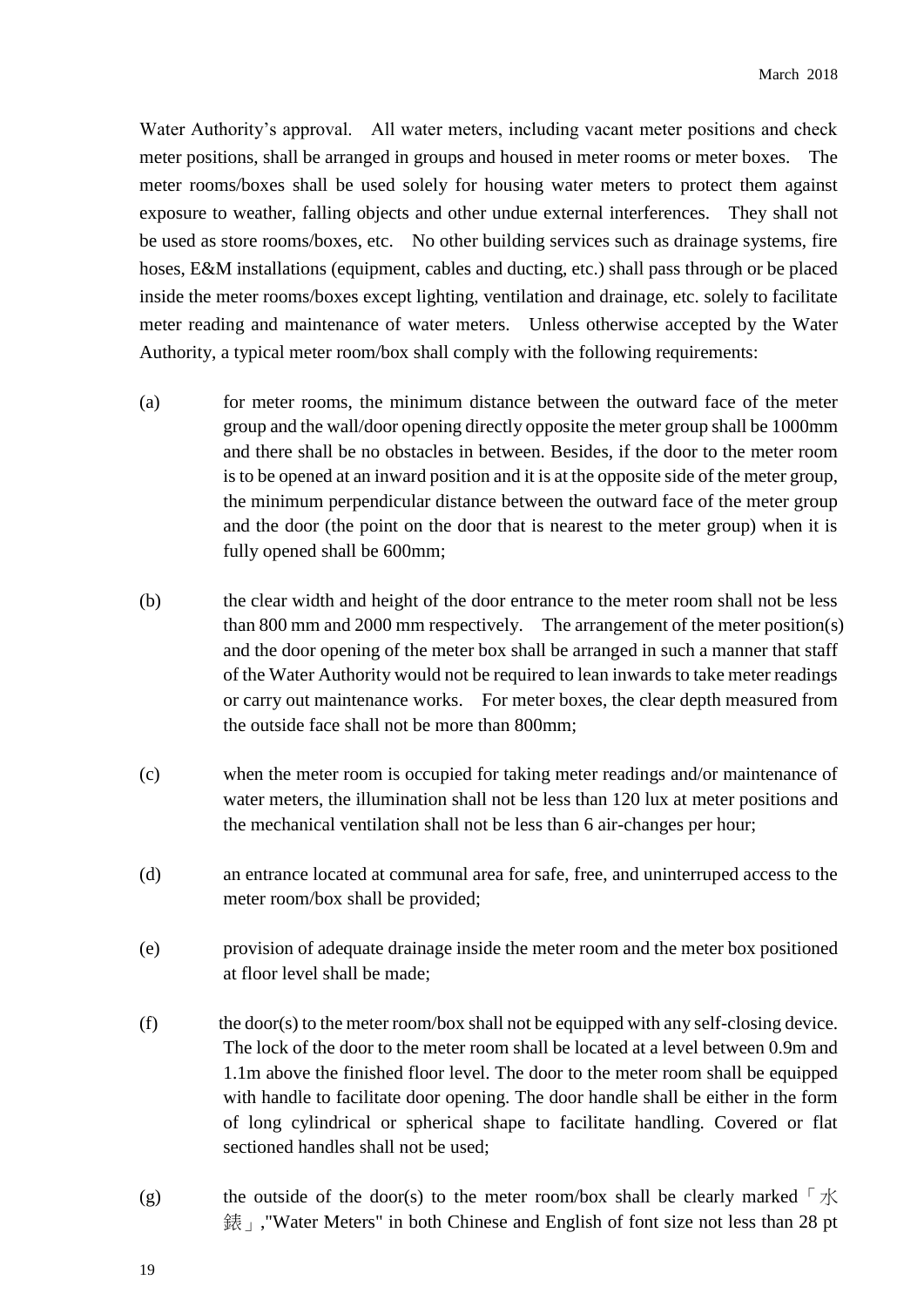for easy identification;

- (h) If there are more than one water meter room/box inside a building block, masterkey locks shall be used at all meter rooms/boxes and a duplicate master key for the Water Authority or his/her staff's sole use shall be kept at the management office. In case there are more than 300 water meters or 30 meter rooms/boxes, two duplicate master keys shall be kept for the sole use of the Water Authority.
- (i) for high-rise building blocks, water meters shall be installed in meter rooms/boxes. For low-rise buildings with fenced-off area, water meters shall be installed in meter room(s)/box(es) located at the boundary and shall be accessible from the public area;
- (j) meter rooms/boxes inside market/commercial complex shall be positioned in areas with clear access and with no risk of being obstructed by hawkers, etc.

Upon completion of the water meter installation inside a meter room/box, the LP shall install a permanent display board at the wall/door inside the meter room/box showing the location and elevation of the meter positions. The top of the board shall not be higher than 1500 mm above the floor level and the bottom of the board shall not be lower than 500 mm for an individual meter above the floor level. This display board shall be constructed of durable plastic or corrosion-resistant plate engraved with words and diagrams in black on light colour background. The wordings should be of font size not less than 18 pt. Details of this display board shall be submitted by the applicant as part of the VPLD for the Water Authority's approval. This requirement can be waived for small meter boxes accommodating 3 meters or less.

Within two weeks after completion of the water meter installation, the LP shall submit as-built plans of the meter arrangements, the completed Meter Installation Table (MIT) and Part IV of the Form WWO 46 where amongst others the LP undertakes the correctness of the meter positions. The applicant/developer and the Authorised Person shall also countersign in Part IV of the Form WWO 46 to indicate their satisfaction of the correctness of the meter positions.

For meters arranged in groups, no meter position shall be lower than 300 mm nor higher than 1500 mm above the floor level. This requirement is also applicable for water meters installed inside meter boxes. For Housing Department estates where corridor meter arrangement is chosen and accepted, individual meter positions shall be at a suitable height not less than 750 mm but not more than 1500 mm above the floor level.

The meter position of a building supply to a construction site shall be provided within a meter room or meter box located at the hoarding recess area so that reading and maintenance of the meter can be carried out outside the construction site. Safe, free and uninterrupted access to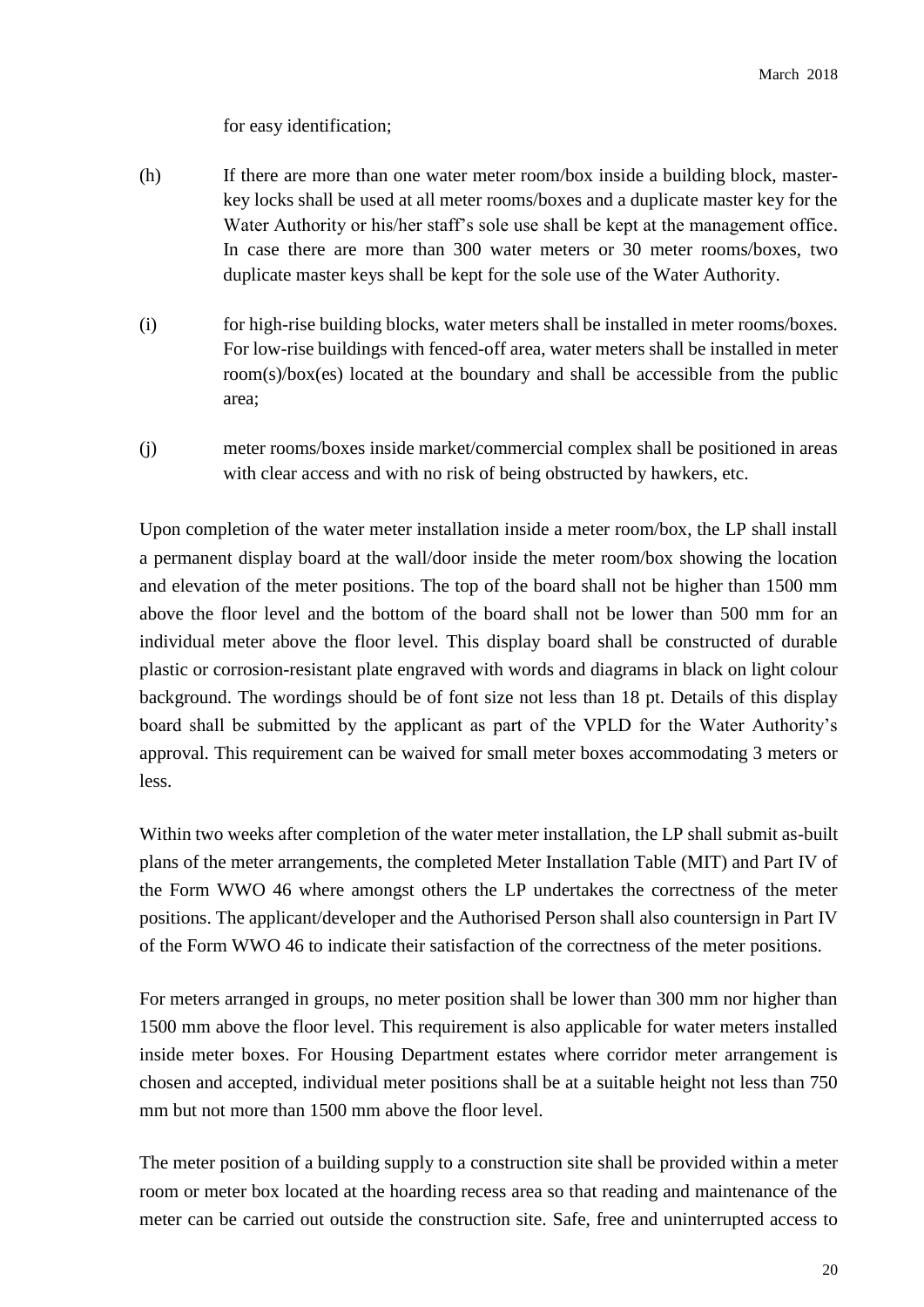the meter room/box should be provided and maintained at all time. Same meter room or meter box location arrangement should be applied to other sites which may induce unnecessary safety risk on meter reading, such as car dump sites, sites for recycling works and sites for short term tenancy. The door of the meter room or meter box shall be made of chicken-wire or provided with see-through glass panel. Details of the meter room or meter box are subject to the approval of the Water Authority.

For a meter installed in a landscape area, it should be installed above ground level with a clear working headroom not less than 2m. A safe pedestrian access to the meter position should be provided.

When the meters are sited at roof level, fullway gate valves shall be fitted before meter positions. For connections up to and including 40 mm diameter, a loose jumper type stopcock shall be provided and placed with spindle in the vertical position at each meter position on the inlet side of the meter where the meter is not sited at roof level and where the pressure is considered adequate. For connections larger than 40 mm diameter, a fullway gate valve shall be provided before the meter position and a non-return or check valve fitted on the delivery side as close as possible to the meter position.

The following practice should be adopted in plumbing work design for meter positions:-

- (a) the fittings at the meter position should facilitate easy installation and removal of the water meter without the need to work on other pipes:
- (b) the pipework at the meter position should be securely fixed to support the weight of the water meter and to resist any torsion, bending and tension during the installation and removal of the water meter.

#### **5.3. Master Meter**

The Water Authority had implemented the master metering policy after 31 December 2005. The purpose of introducing master metering is to detect water leakage and unlawful taking of water before meters. A master meter room to house the master meter and its by-pass arrangement should be provided as close to and within the boundary lot as possible. The details of implementation of the policy are as follows:

(a) (i) For all new developments, except single detached village type buildings and single block buildings, plumbing designers shall be required to provide master meter room with master meter position(s) in the plumbing, submit undertaking Form WWO 542 for the consumership(s) of master meter(s) and arrange licensed plumber to install master meter(s). These requirements shall apply to all plumbing proposals first submitted to the Water Authority after 31 December 2005.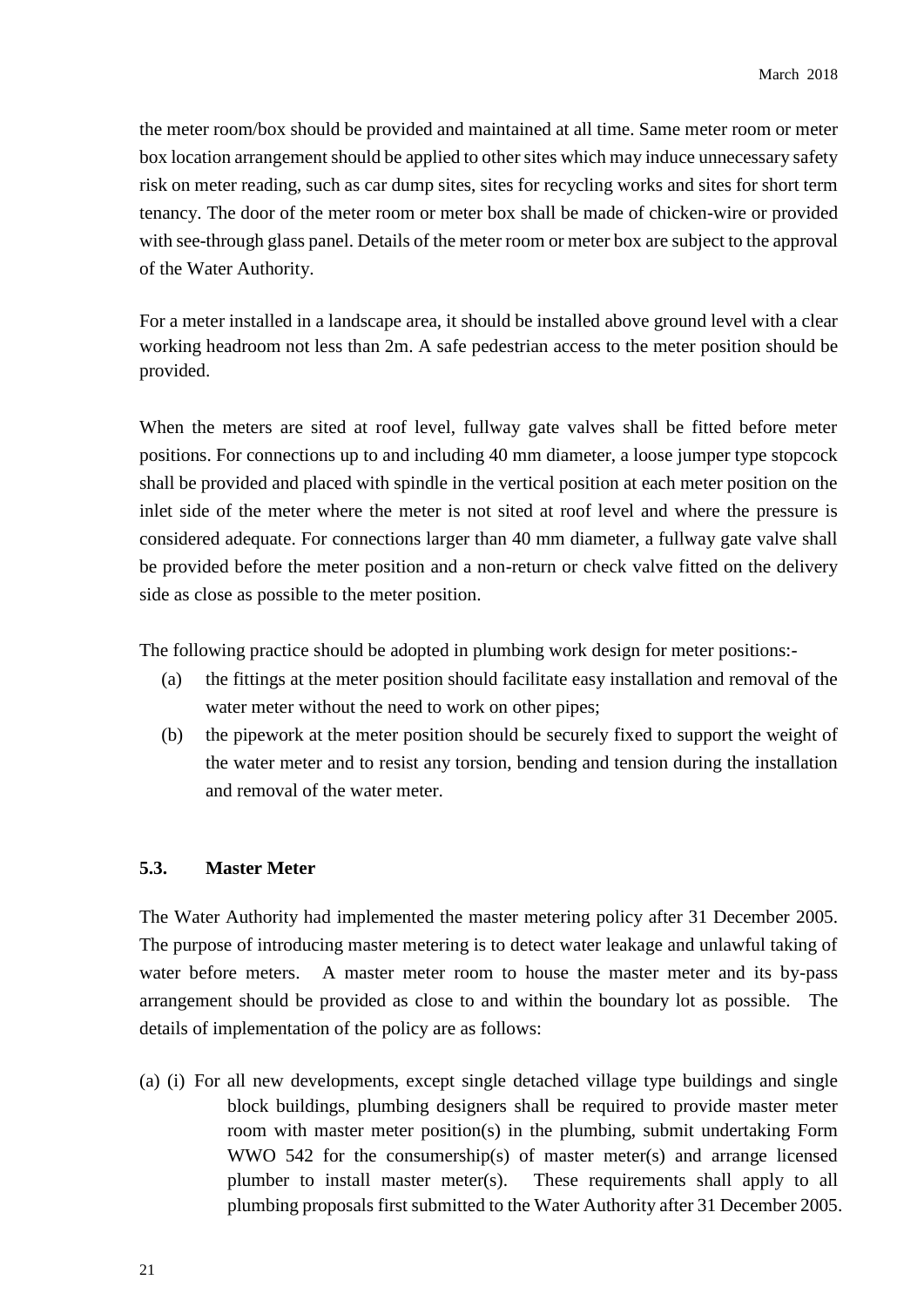- (ii) Notwithstanding the paragraph (a)(i) above, for development with more than 1 detached village type building, master meter is not required if the total length of underground and concealed pipes does not exceed 15m.
- (b) The water supply connection arrangement for fresh water supply, fire service supply and Temporary Mains-water for Flushing (TMF) supply will be as shown in the Fig. 27 and 28.
- (c) The master meter will substitute current requirement of check meter positions in all fresh water and TMF inside service and fire service. There will be 1 master meter installed in each set of connection points at the lot or building boundary. Twin or dual main connections are regarded as one set of connection points.
- (d) Downstream of the master meter,
	- (i) for fresh water supply all individual domestic premises, water usage points or group of water usage points shall be metered with separate meters.
	- (ii) for fire service there shall be no other meter.
	- (iii) for TMF supply there shall be 1 communal TMF meter to each individual block of buildings.
- (e) To ensure accuracy of master meter, the plumbing designer shall provide two lengths of straight pipe, one upstream and one downstream of the master meter. The length upstream and downstream should not be less than 10 times the nominal diameter of the master meter and 5 times respectively.
- (f) To facilitate replacement of master meter(s), a 100mm diameter by-pass arrangement should be provided for future maintenance of water supply during meter replacement. (refer to Fig. 28 and Fig. 30).
- (g) To facilitate installation, inspection, reading, service, and replacement of master meter(s), the plumbing designer shall house master meter(s) and associated bypass(es) in meter room(s) preferably with at-grade access where feasible. Please refer to Fig. 29-33 which indicate the design considerations for the at-grade master meter room.
- (h) (i) If the watermain is to be laid underneath internal roads which is scheduled to be handed over to government within 5 years after completion, master meters should be installed for each separate connection group for the buildings/podia at their respective boundaries.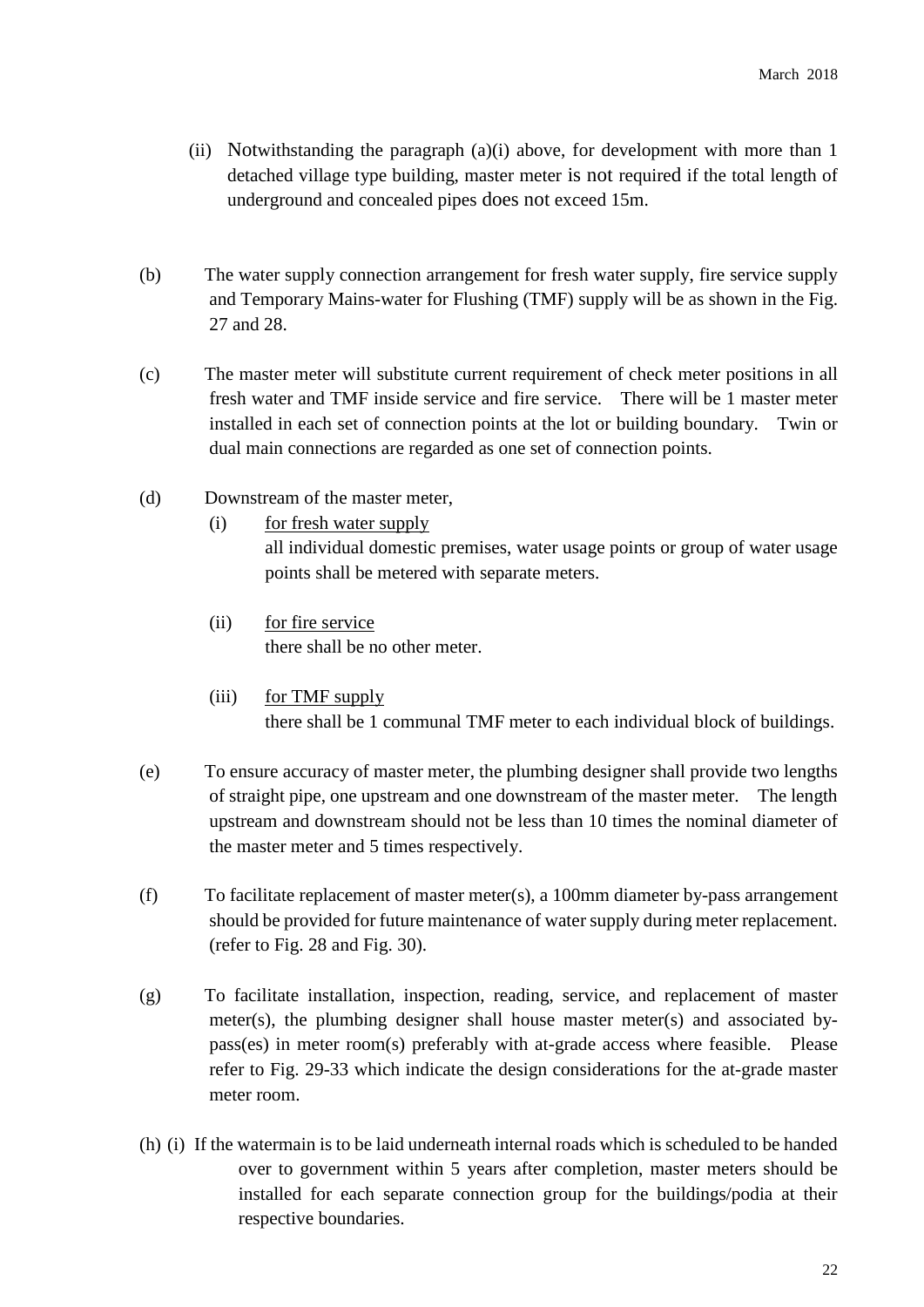- (ii) If the handing over is scheduled longer than 5 years after completion, the said master meter positions mentioned in (h)(i) are still required but temporarily bridged over by short pieces. On top of this, master meters are also required at the estate's boundary (refer to Fig. 34)
- (i) Fire service supply needs to be unaffected by potable supply interruption as far as practicable. Also, the metering characteristics of both supplies are different. Therefore, fire service needs to be separate from the potable supply right at the lot boundary. A typical configuration of master meter is shown in the Figs. 27 and 28.

#### **5.4. Check Meter**

Check meter positions shall be provided in fresh water and TMF inside service and fire service.

For check meter of 100 diameter or smaller, a straight length of pipe of 5 x D (where D is the nominal bore of the meter) should be provided upstream of the check meter position and a straight length of pipe of 2 x D at downstream. For check meter of diameter larger than 100mm, the straight lengths upstream and downstream are 10 x D and 5 x D respectively.

The designer should provide minimum horizontally perpendicular and longitudinal working clearances at each check meter position. The table below stipulates the minimum horizontally perpendicular working clearance, meaning the shortest distance between the longitudinal centre line of the check meter position and a wall or any edge of a door when opened.

|                                                  | <b>Meter Size (mm)</b> |     |     |            |
|--------------------------------------------------|------------------------|-----|-----|------------|
|                                                  | 40                     | 50  | 80  | <b>100</b> |
| Minimum horizontally perpendicular working       | 310                    | 310 | 380 | 400        |
| clearance from the wall or any edge of a door    |                        |     |     |            |
| when opened where the check meter position is    |                        |     |     |            |
| clamped (Distance A (mm) as shown in Fig. $35$ ) |                        |     |     |            |
|                                                  |                        |     |     |            |

The minimum longitudinal working clearance between both ends of meter flanges of the check meter position and a wall or any obstruction should be 200 mm.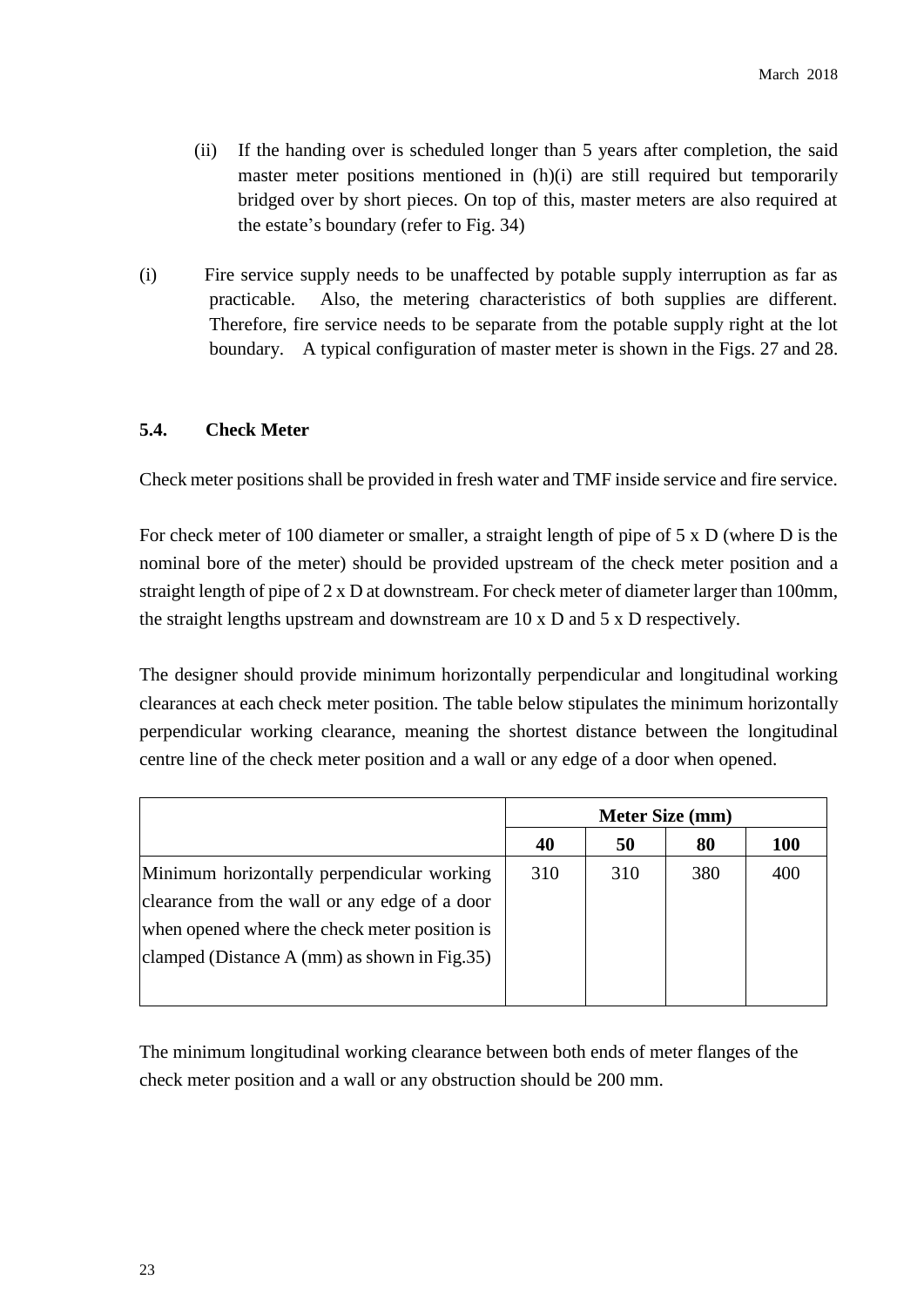## **6. Inside Service**

#### **6.1. Pipe Materials**

#### **6.1.1. General**

Pipes and fittings shall conform to the relevant British Standard as listed on WSD webpage. The following table summaries the different pipe materials that are commonly used in water supply systems:

| Pipe Material      | Fresh Water<br><b>Inside Service</b> |                           | Salt Water            | <b>Fire Service</b>       |              |  |
|--------------------|--------------------------------------|---------------------------|-----------------------|---------------------------|--------------|--|
|                    |                                      |                           | <b>Inside Service</b> |                           |              |  |
|                    | Cold Water   Hot Water               |                           |                       | Fresh Water               | Salt Water   |  |
| copper             | $\checkmark$                         | $\checkmark$              | ×                     | $\checkmark$              | ×            |  |
| ductile iron       | $\checkmark$                         | $\checkmark$              | $\checkmark$          | $\checkmark$              | $\checkmark$ |  |
| GI                 | ×                                    | $\boldsymbol{\mathsf{x}}$ | $\mathbf x$           | $\checkmark$              | ×            |  |
| GI with PVC-C      | $\checkmark$                         | $\checkmark$              | ×                     | $\checkmark$              | $\checkmark$ |  |
| lining             |                                      |                           |                       |                           |              |  |
| GI with PVC-U/     | $\checkmark$                         | $\boldsymbol{\mathsf{x}}$ | $\pmb{\times}$        | $\boldsymbol{\mathsf{x}}$ | $\mathbf{x}$ |  |
| PE lining          |                                      |                           |                       |                           |              |  |
| polybutylene (PB)  | $\checkmark$                         | $\checkmark$              | ×                     | ×                         | ×            |  |
| polyethylene (PE)  | $\checkmark$                         | ×                         | $\checkmark$          | ×                         | ×            |  |
|                    | $\checkmark$                         | $\pmb{\times}$            | $\checkmark$          | ×                         | ×            |  |
| chlorinated        | ✓                                    | ✓                         | ×                     | ×                         | ×            |  |
| polyvinyl chloride |                                      |                           |                       |                           |              |  |
| $(PVC-C)$          |                                      |                           |                       |                           |              |  |
| unplasticized      | $\checkmark$                         | $\boldsymbol{\mathsf{x}}$ | $\checkmark$          | $\boldsymbol{\mathsf{x}}$ | ×            |  |
| polyvinyl chloride |                                      |                           |                       |                           |              |  |
| $(PVC-U)$          |                                      |                           |                       |                           |              |  |
| crosslinked        | ✓                                    | ✓                         | $\pmb{\times}$        | ×                         | ×            |  |
| polyethylene       |                                      |                           |                       |                           |              |  |
| $(PE-X)$           |                                      |                           |                       |                           |              |  |
| stainless steel    | ✓                                    | $\checkmark$              | ×                     | $\checkmark$              | ×            |  |

 $\checkmark$ : suitable for use when the relevant standards are complied with

: not suitable for use in general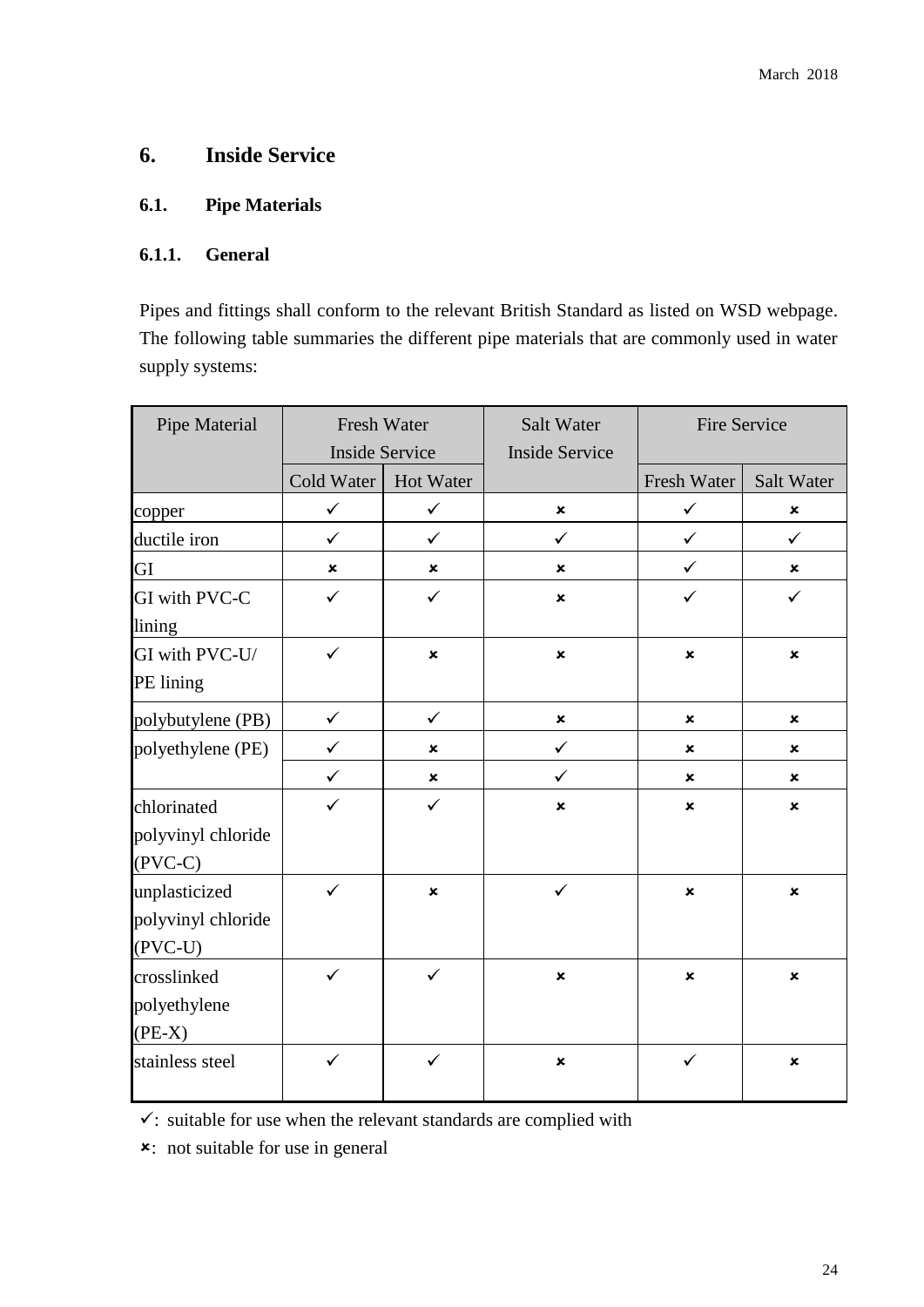The use of unlined GI pipes and fittings as fresh water inside service in new buildings and upon renewal of the plumbing installations in existing buildings is prohibited. However, this requirement does not apply to pipes and fittings installed prior to 23 December 1995, i.e. before the enforcement of the relevant section provided in Regulation 19 of WWR. .

The Water Authority may also accept pipes and fittings of other standards equivalent to the British Standard.

#### **6.1.2. Application for Approval of Water Supply Pipes and Fittings**

Every pipe or fitting shall be of the British Standard in accordance with the WWR.

Water supply pipes and fittings accepted by the Water Authority for installation in inside services or fire services should be under one of the following categories:-

- (a) Water supply pipes and fittings marked in accordance with the appropriate British Standard and bearing British Standards Institution Kitemark;
- (b) Water supply pipes and fittings accepted by the Water Regulations Advisory Scheme of U.K. for compliance with the requirements of The Water Supply (Water Fittings) Regulations/Scottish Water Byelaws in UK.;
- (c) Water supply pipes and fittings accepted by this Authority as suitable for use locally in conformity with the WWO and WWR.

To obtain approval for the installation and use of pipes or fittings in inside service or fire service covered by the WWO/WWR from this Authority, the applicants are required to produce one set of certification or test reports confirming their compliance with the relevant British Standard as listed on WSD webpage from either (a) the British Standards Institution, (b) the U.K. Water Regulations Advisory Scheme or (c) accredited laboratories acceptable to this Authority.

To apply for approval of water fittings, please refer to WSD's webpage: http://www.wsd.gov.hk/en/plumbing\_and\_engineering/fittings\_to\_be\_installed\_or\_use/guideline/index.html

The acceptance letters for pipes and fittings are issued against the products irrespective of the suppliers or suppliers' agents. For a change in the supplier or supplier's agent for a product by the same manufacturer, it is not necessary to make a re-submission.

#### **6.2. Fresh Water Supply**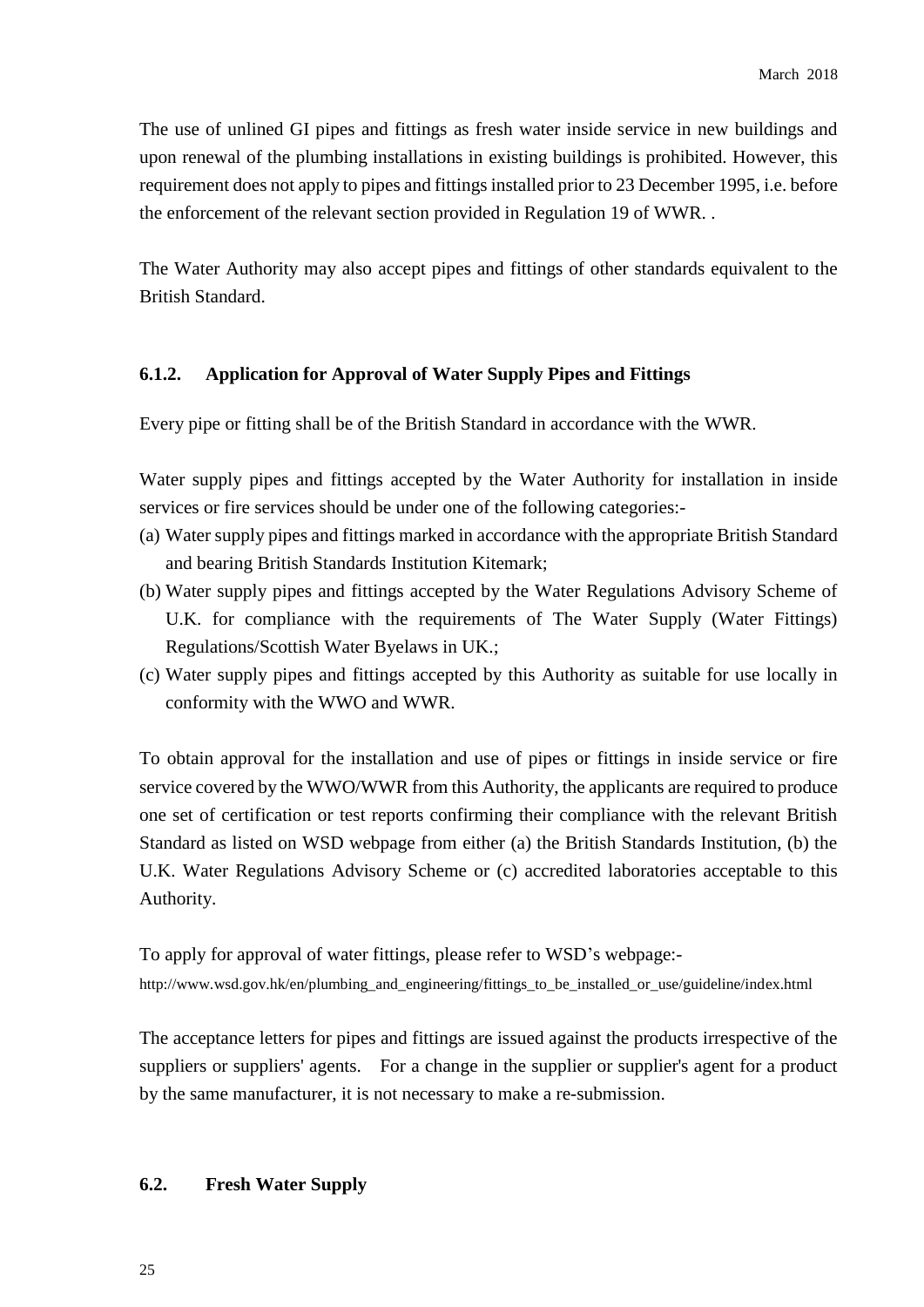The treated fresh water provided by the WSD complies fully with the drinking water standard according to the guidelines of the World Health Organization. However, in order to ensure that consumers can enjoy good quality of water at the taps, building owners have to maintain their plumbing systems properly as well. To encourage the building owners to do this, the WSD launched the Fresh Water Plumbing Quality Maintenance Recognition Scheme (which has been renamed Quality Water Recognition Scheme for Buildings (QWRSB) since January 2008). QWRSB were re-titled "Quality Water Supply Scheme for Buildings - Fresh Water" in March 2015. Please contact WSD's Customer Telephone Enquiry Centre at tel. no. 2824 5000 or visit the website at [http://www.wsd.gov.hk](http://www.wsd.gov.hk/) for more details of the Scheme.

#### **6.2.1. Metering Requirement**

All fresh water supplies to inside service shall be metered. All domestic supplies and concessionary supplies shall be separately metered. For different usages of concessionary supplies, please see Section 6.2.9.

#### **6.2.2. Cleansing and Disinfection of Newly Installed Fresh Water Inside Service**

Under the provision of Regulation 7 of WWR, a consumer or the agent shall be responsible for keeping an inside service clean. To this end, the consumer or agent concerned shall clean and disinfect newly installed fresh water inside service before it is put into use. Besides, after repair or maintenance of fresh water inside service, if there is a possibility that extraneous materials can get into the inside service, the inside service shall be cleaned and disinfected before water supply is resumed. The guidelines on how to clean and disinfect the fresh water inside service and the requirement of water sampling test are set out in WSD Circular Letter No. 2/2012, 1/2015 and 5/2015.

#### **6.2.3. Supply Modes**

Water supply to premises can be effected in one of two ways:-

- (i) **direct supply system**, where it is feasible to supply water by gravity from the mains (refer to Fig 5).
- (ii) **indirect supply system**, where it is necessary for the water supplied to the inside service in highrise buildings be boosted in some ways like a sump and pump system or a hydro pneumatic pump system which is usually provided to the topmost floors after a roof storage tank. (refer to Fig 6).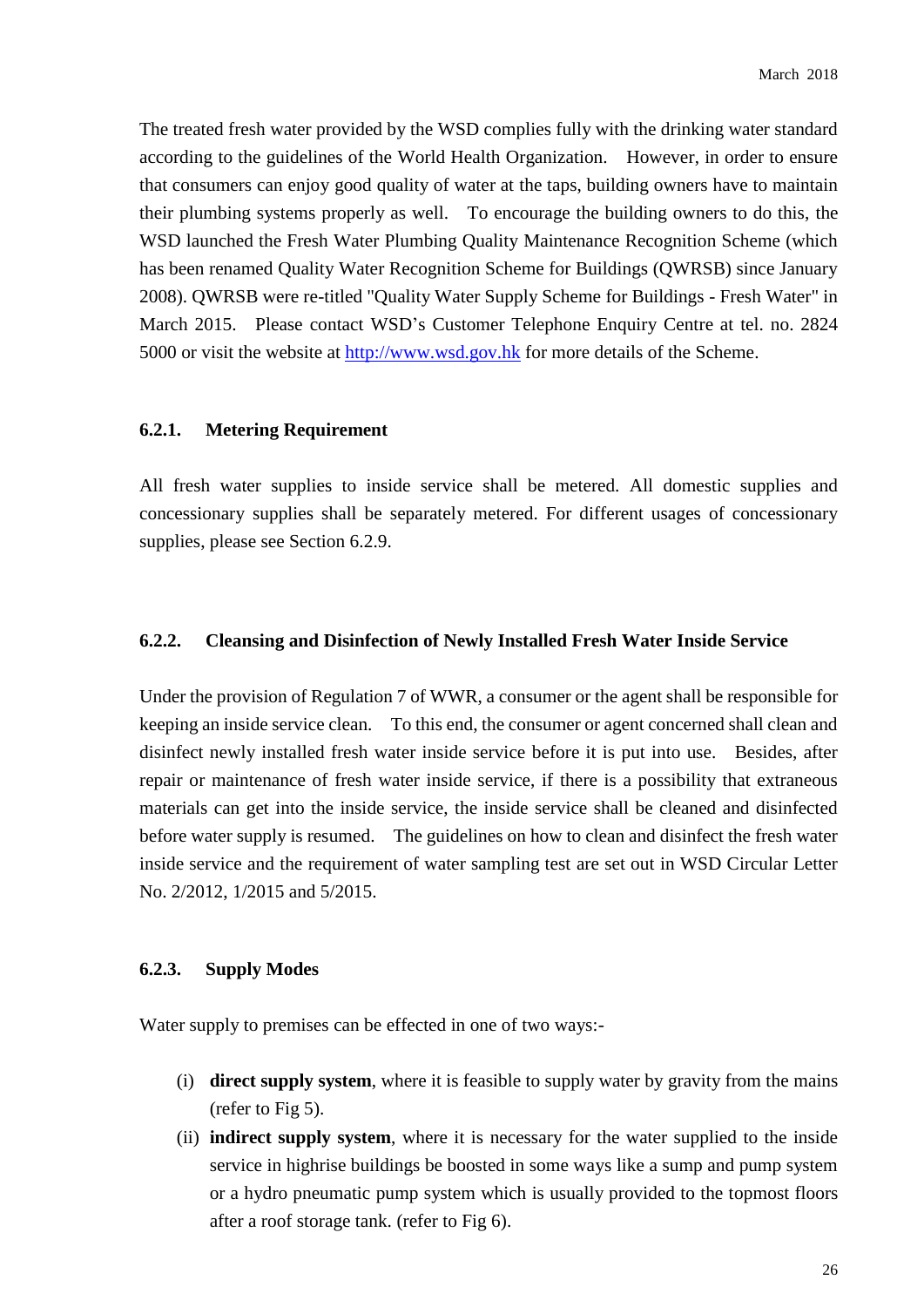#### **6.2.4. Plumbing Arrangements**

#### 6.2.4.1 General

All plumbing works before meter positions shall be exposed or laid in a proper service duct to facilitate inspection and repairs. Provision shall be made for checking leakage from any plumbing work laid underground.

If the connection is not laid in an exposed manner at the lot boundary, then it shall be laid underground with an adequate cover. For carriageway a minimum cover of 1000mm is usually required. Watermains located in Industrial Area or beneath footpaths/verges/cycle tracks whenever there is a possibility of vehicles parking or running on them should be laid with the same cover as those under carriageways. All underground plumbing works (government projects are exempted except projects of Housing Authority) will be inspected by the Water Authority before it is backfilled or covered up.

#### 6.2.4.2 Direct Supply System

The meters shall be sited at convenient locations in communal area.

#### 6.2.4.3 Indirect Supply System

The meters shall be sited at roof level or at other convenient locations.

#### **6.2.5. Domestic Appliances**

#### 6.2.5.1 Use of Water Purifiers / Filters

The quality of the water supplied by the WSD up to the customer's building or the lot boundaries of the building conforms to the Guidelines for Drinking-water Quality recommended by the WHO and is stringently monitored through extensive sampling at treatment works, distribution networks and customers' taps. The WSD does not normally approve nor recommend installation of water filters. The reason is that they may become an ideal breeding ground for bacterial growth giving rise to health hazards if they are not properly maintained.

Water purifiers / filters shall not be used without the permission in writing of the Water Authority. As the treated municipal water supply to the whole territory of Hong Kong conforms chemically and bacteriologically to the Guideline Standards for Drinking Water of the World Health Organisation and is monitored closely by extensive sampling at treatment works, distribution networks and consumers' taps. the Water Authority does not normally approve nor recommend the installation of water filters in domestic premises because they can give rise to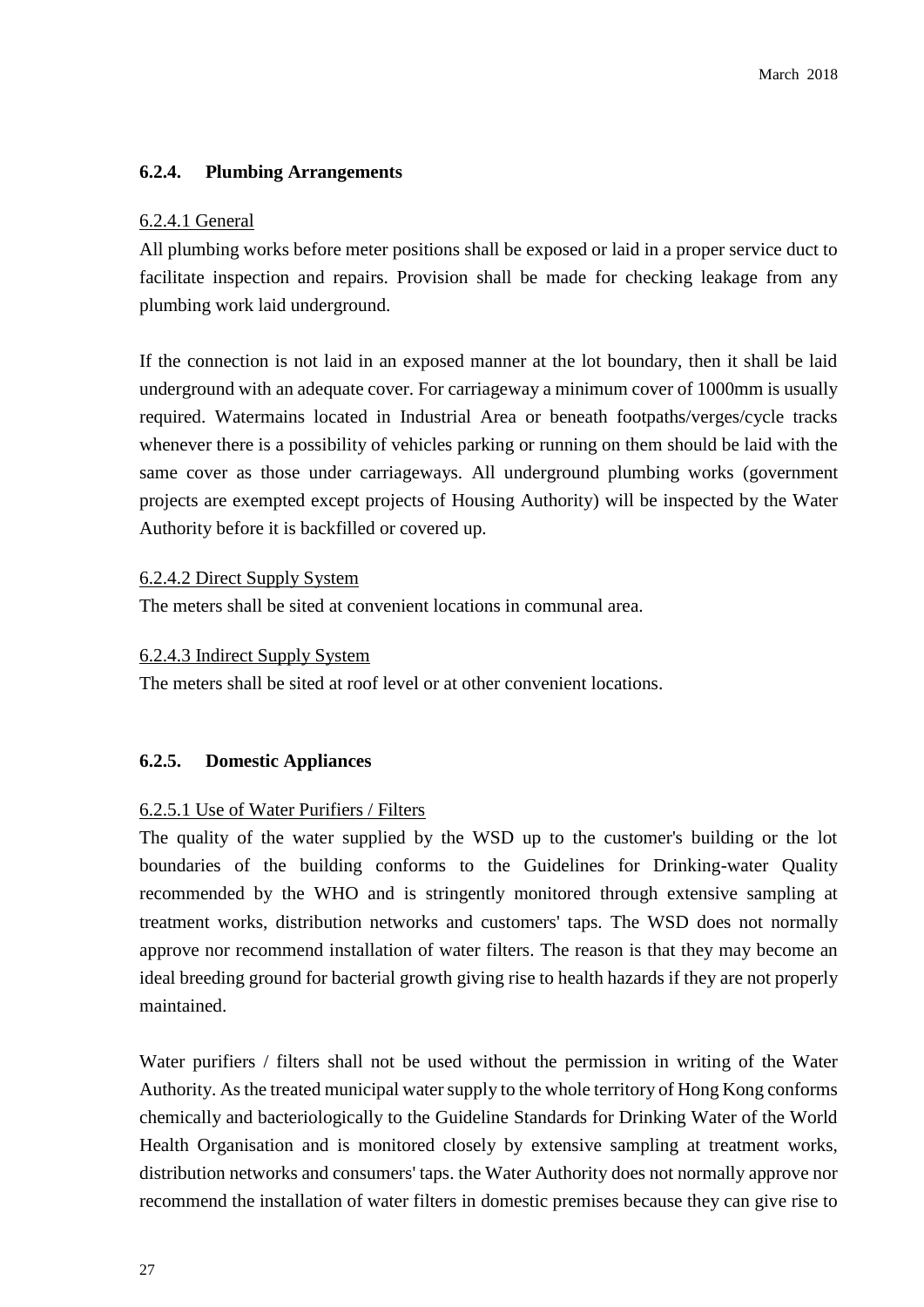health hazards if they are not properly maintained.

Domestic water purifiers / filters must not be connected directly to the mains supply because of the possibility of contamination. They may be installed in an indirect supply system via the storage tank where there is no possibility of contamination of the mains supply, or of the supply to other premises, e.g. in a communal inside service a separate storage tank would be necessary. As contaminated water in the filter can backflow to communal water supply system or upstream, the Water Authority does not recommend the installation of any water filter. When there is installation of any domestic filter or water filter incorporated in water using apparatuses (such as drinking fountain etc.), precautionary measures should be taken to ensure proper backflow prevention incorporated or installed where appropriate. The Water Authority does not require any test results of the filters before installation, i.e. "general acceptance" is not required and will not be given.

Despite the above, customers should carry out proper maintenance of water tanks and pipes in their buildings so as to maintain the water quality and to reduce the possibility of pollution arising from the use of water filters. Regular maintenance of domestic water filters is also equally important.

#### 6.2.5.2 Use of Washing Machines / Dish-washing Machines

Where there is no possibility of back siphonage resulting in contamination of the water supply, washing machines / dish-washing machines may be connected directly to the mains. Washing machines / dish-washing machines with submerged inlets must not be connected directly to the mains and should be supplied with water via a storage tank. A ventilation valve and reflux preventer shall be installed at the supply inlet at a level above the top edge of the washing machine / dish-washing machine.

#### **6.2.6. Construction Supply**

Provided that the construction site is within easy reach of the Waterworks distribution system, metered supply may be given for construction purposes.

For individual construction sites, metered water supply may either be tapped directly from the mains or from a fire hydrant. In cases of boring works for site investigation and location of sites are not confined to one particular area or the limit of the works area makes it technically impracticable for the installation of building supply meters, the applicant may apply for a meter adaptor to draw a supply from any fire hydrant near to the works area.

#### **6.2.7. Supply to Temporary Structures and Modified/Converted Structures**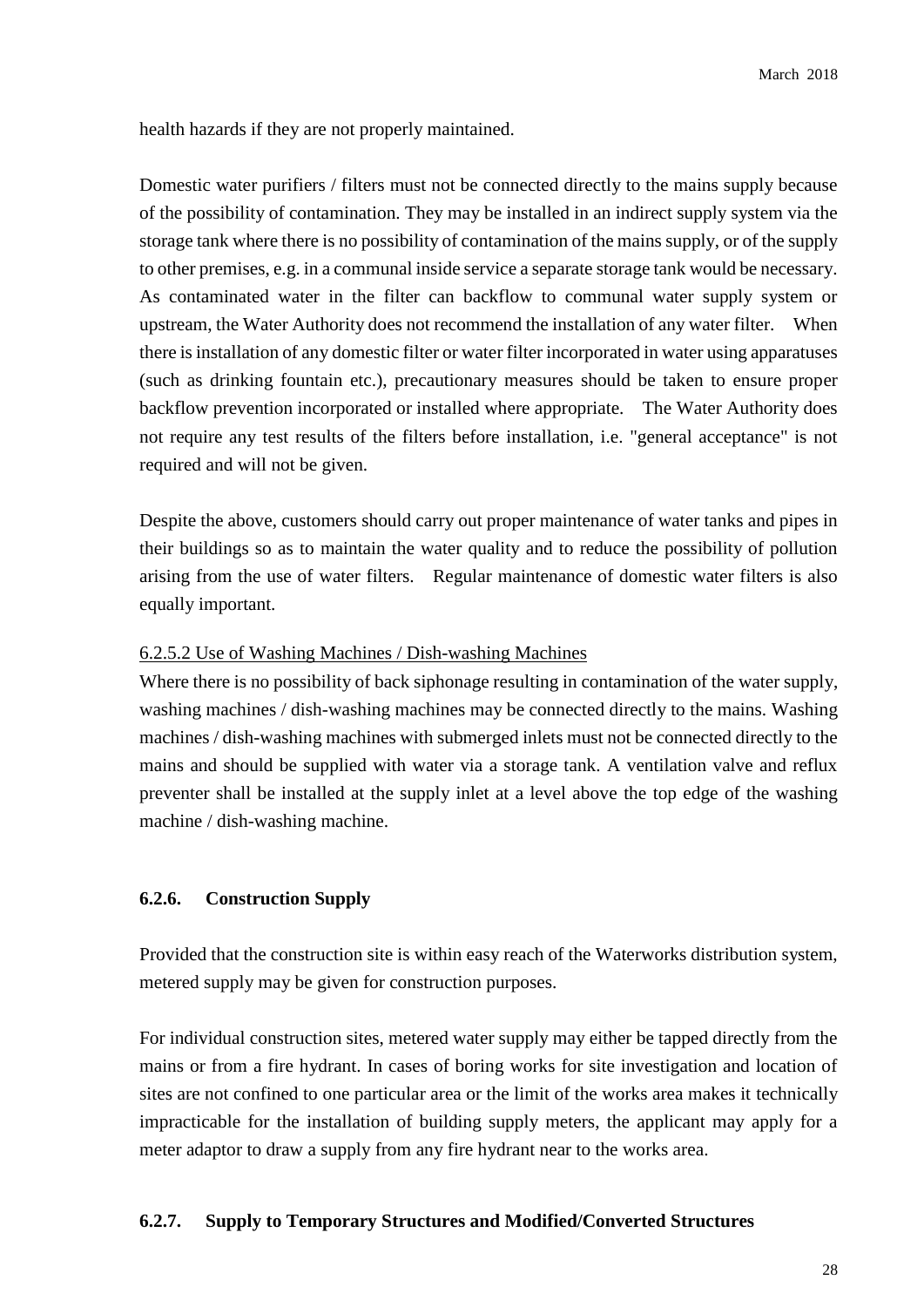Metered supply will be given to temporary structures and modified/converted structures, provided that:-

- (a) The water supply is adequate and available in the proximity;
- (b) The inside services are designed and constructed properly, such that the requirements under Waterworks Ordinance are satisfied; and
- (c) The consumer/agent gives an undertaking to pay and accept the responsibility for the custody and maintenance of the inside service.

In addition, in order to enable the Water Authority to carry out its functions under WWO and WWR, the premises shall have individual access, proper drainage system and bear a proper postal address.

In all cases, the provision of metered water supply by the Water Authority will **not** confer any legal implication on the structural status of the premises nor carry any effect of precluding action being taken in respect of the structure by another authority.

#### **6.2.8. Supply for Cooling / Air-conditioning / Humidification Purposes**

Water supply shall not be used for any heating, cooling or humidification purposes except with the approval of the Water Authority. Uses of mains (fresh or salt) water may be given for cooling / air-conditioning / humidification purposes to meet the following requirements:

- (a) closed circuit cooling systems for any purpose where operational losses are negligible and no water is rejected to waste;
- (b) cooling systems involving no loss through evaporation and where all the water is re-used after cooling for an industrial process; (The normal trade requirement must not be less than that required for air-conditioning/cooling purposes at peak load);
- (c) evaporative cooling systems essential to an industrial process, whether this be for cooling or for air-conditioning purposes and provided that system losses arise from evaporative only;
- (d) evaporative cooling/air-conditioning/humidification systems for essential purposes other than industrial processes provided that system losses arise from evaporation only;
- (e) humidification essential to an industrial process(e.g. the spraying of a fine mist in textile weaving plants).

The use of mains water in evaporative type plants for essential purposes other than industrial process is limited to those cases where the cooling / air-conditioning / humidification system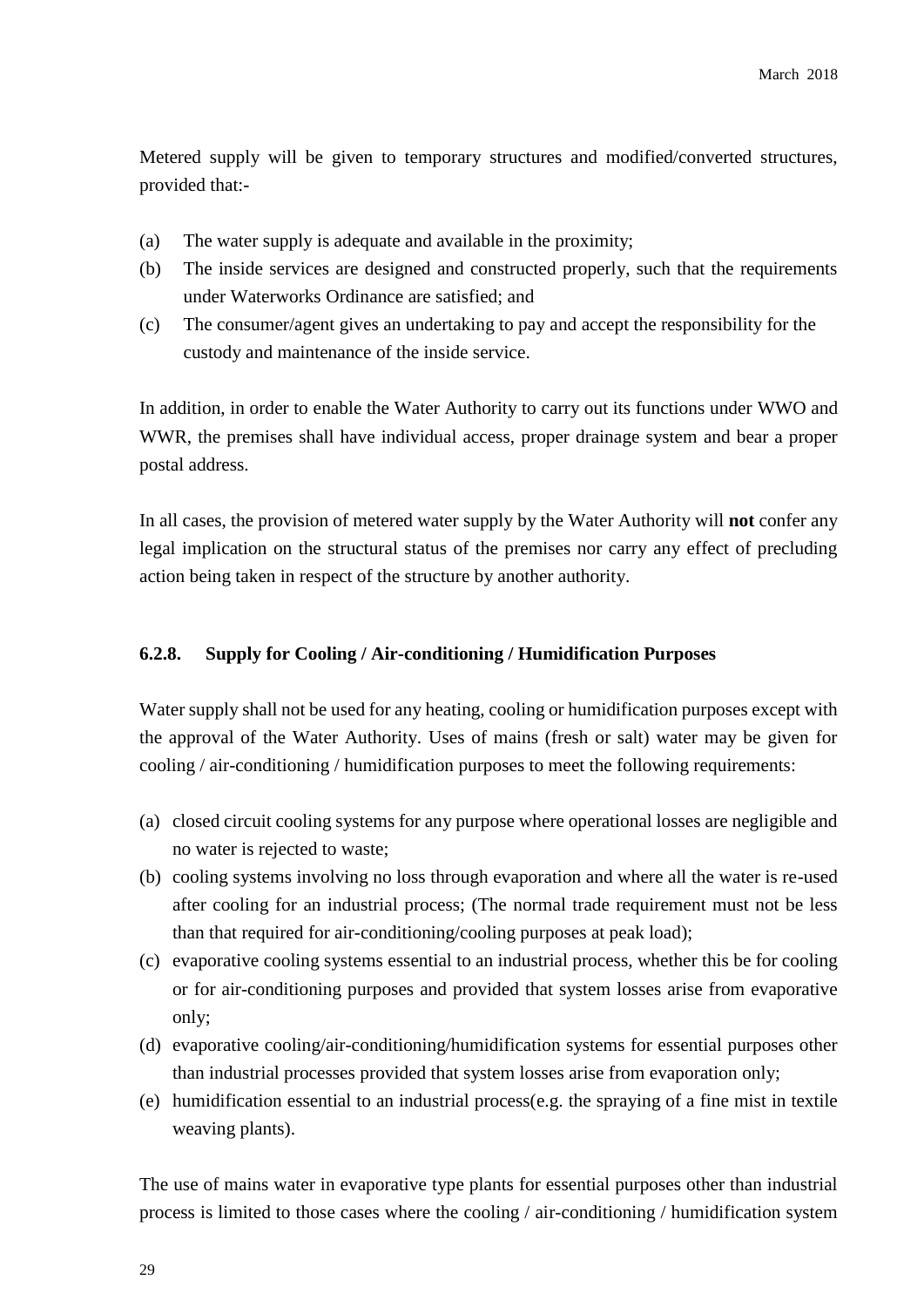is absolutely necessary. An example of such case is the use of mains water for the evaporative type air-conditioning system to serve those areas in hospitals, such as the operating theatres, intensive care units, mortuary etc., where air-conditioning is essential for operation requirement. Other examples are the provision of evaporative type cooling system for cold storage purpose or laboratory testing; and air-conditioning / humidification system for major computer facilities, art gallery or testing laboratory. The type of evaporative plant used should be of an enclosed design from which wastage of water by splashing is prevented.

Prior to installation of the fresh water cooling towers, the contractors should apply for participation in the "Fresh Water Cooling Towers Scheme for Air Conditioning Systems" (the Scheme) operated by the EMSD. In the design and installation of the fresh water cooling towers and the making of the associated water supply connection, the contractors are required to comply with the "Code of Practice for Water-Cooled Air Conditioning Systems" of the Electrical and Mechanical Services Department (EMSD) and the requirements of the WSD respectively. For more updated information, please refer to EMSD's website http://www.emsd.gov.hk/

#### **6.2.9. Concessionary Usage of Mains Water**

Approval to use government water supply for the purposes listed below can normally be given on concessionary basis when the territory is on full supply, subject to adequacy of the local water supply and distribution system. Such approval will be withdrawn if in the opinion of the Water Authority the supply situation requires it.

The concessionary usages are as follows:-

- (i) initial filling of swimming pools and paddling pools and subsequent annual refilling and make-up purposes, provided that the water is fully re-circulated.
- (ii) initial filling of model boat pools and subsequently refilling once in every two months in summer and once in every three months in winter.
- (iii) initial filling of fountains and water features and subsequent make-up purposes, provided that the water is fully re-circulated.
- (iv) initial filling of artificial lakes in public recreation areas and subsequent make-up purposes.
- (v) watering flower-gardens at public housing estates, Home Ownership Schemes, Private Sector Participation Schemes, schools, institutes, community service centres, large private developments, amenity areas alongside highways, and gardens maintained by government departments, including traffic islands and sitting out areas, where the aggregate area of the flower beds is not less than  $30 \text{ m}^2$ .
	- (a) point supply: the layout of the supply points should be such that each point will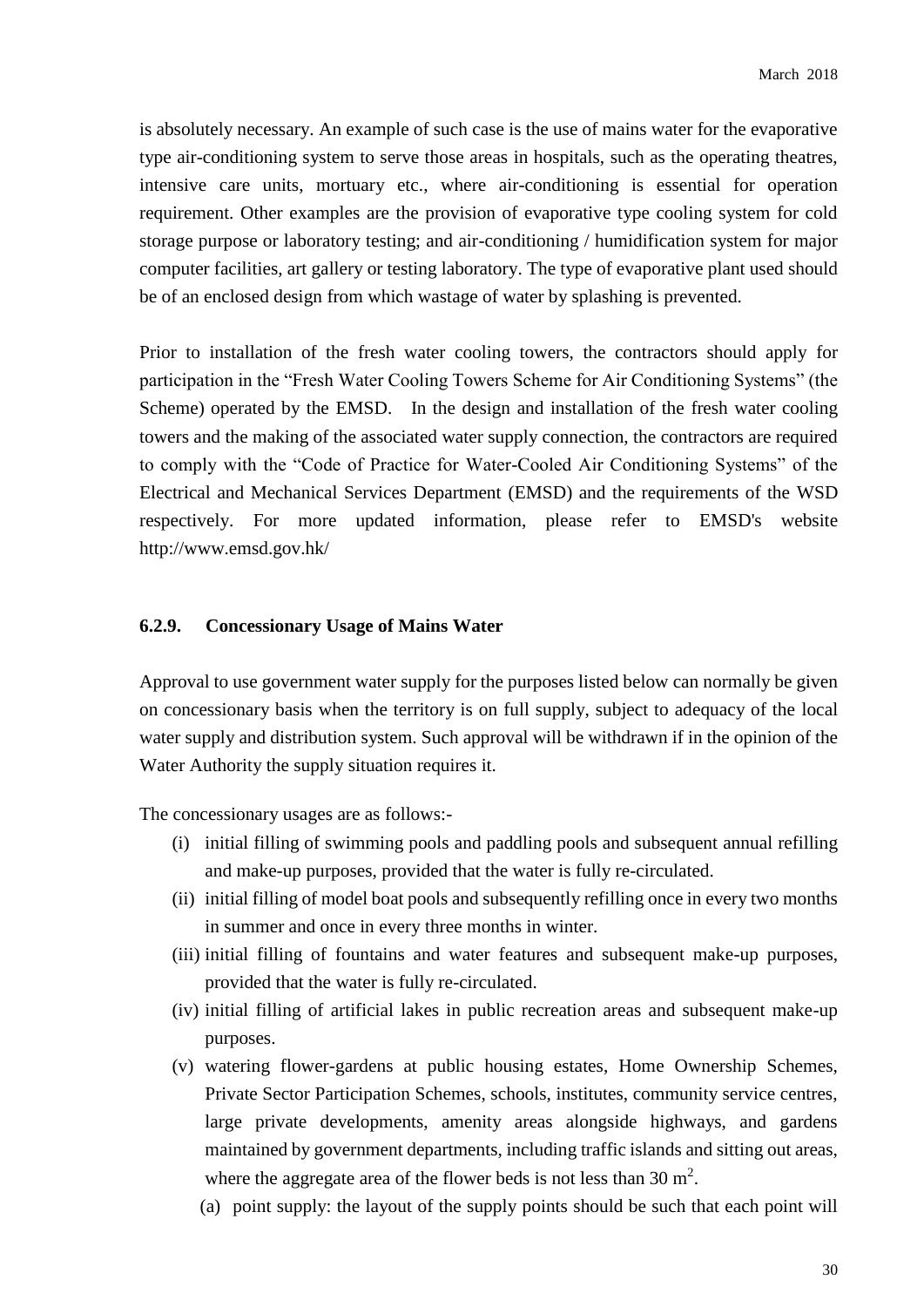serve an area within the sweep of a 20 m-long hose, and the number of supply points shall be kept to a minimum.

- (b) 'drip feed' irrigation system: where the aggregate area of flower beds exceeds 30 m<sup>2</sup>, one connection point should normally be given. Additional connection point may be given only when physical barrier exists preventing extension of the drip feed irrigation system and the distance of two successive connection points exceeds 40 m. This category of concessionary usage must be supplied off tank.
- (vi) watering plant nurseries.
- (vii) irrigating large landscaped areas in new towns. This category of concessionary usage must be supplied off tank.
- (viii) watering large area of grass in sports fields such as tennis courts, bowling greens, cricket pitches and football pitches. Supply may be permitted only if there is no practical alternative.
- (ix) internal cleansing in buildings such as washing down floors and staircases, refuse chutes and lifts in large blocks of flats and offices; for essential floor cleansing in factories, hawker bazaars, markets, abattoirs and public latrines; and for washing down buses, railway rolling stocks, aircraft, cargo containers and government refuse vehicles, bins and handcarts; for car-washing in garages and car-parks. This category of concessionary usage must be supplied off tank.
- (x) operation of mechanical washing vehicles such as mechanical street-cleaners belonging to government departments.
- (xi) cleansing for the purpose of air pollution control in respect of smoke or gas emitted from plants or equipment provided that water loss is due to evaporation only. This category of concessionary usage must be supplied off tank.
- (xii) dust suppression essential to an industrial process either from an operation standpoint or on grounds of air pollution control. Recycling of water is required unless it is demonstrated to be impracticable. This category of concessionary usage must be supplied off tank.

The purpose of having some of the concessionary supplies to be supplied off tank is to prevent contamination of the supply source through back siphonage. Similar provisions should also be considered for other categories. For concessionary supplies under  $(v)(a)$ , $(vi)$ , $(vii)$  &  $(viii)$ , where the installation takes the form of supply standpipe and that a hose will only be connected to the draw-off point when water is drawn, an anti-vacuum valve and a non-return valve may be installed at the draw-off point in lieu of a water storage tank for preventing back siphonage because the potential hazard of water contamination is relatively low. However, every drawoff tap that is freely accessible by the general public should be kept under lock and key.

Installation of water points for internal cleansing of open yards and for other miscellaneous domestic purposes in private houses of bungalow type or the like can be permitted as part of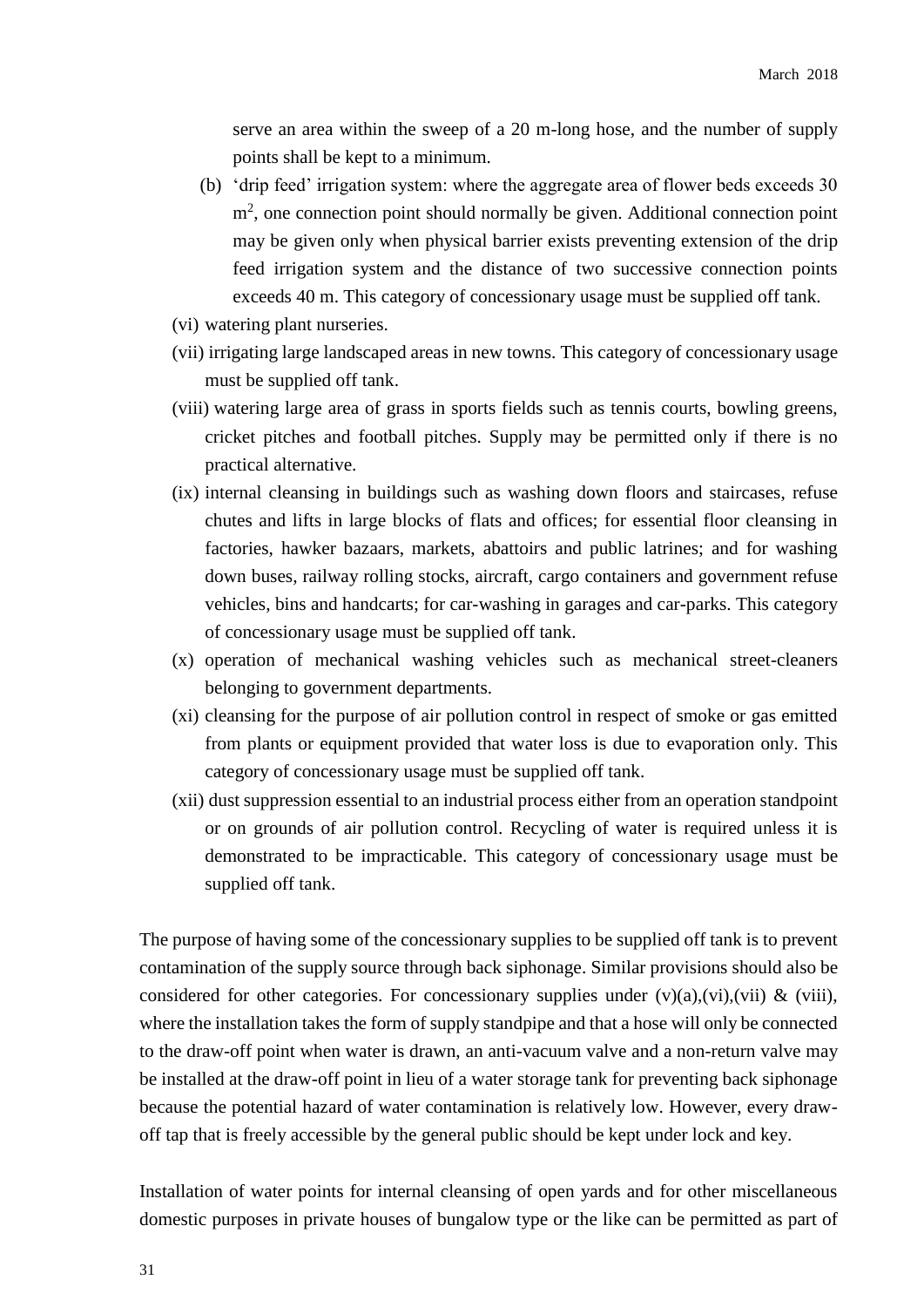the domestic supply. This will not be taken as a concessionary supply.

Wheel-washing for lorries in construction and reclamation sites is categorised as construction supply. This use is permitted provided the water is fully re-circulated.

#### **6.2.10. Hot Water Systems**

| <b>Type of Water Heater</b>             | <b>Requirement for Direct Connection (without)</b> |
|-----------------------------------------|----------------------------------------------------|
|                                         | storage tank) to Supply Pipe                       |
| Non-pressure type heaters (Fig 7),      | the factory test pressure of the heater is in      |
| Cistern type water heaters (Fig 8),     | excess of 1.5 times the maximum static             |
| Instantaneous water heaters (Fig 9)     | pressure at the water mains supply point           |
| Unvented electric thermal storage water | HKWSR Clause 5.11 and with safety                  |
| Heaters (Fig 10)                        | devices complying with Electrical                  |
|                                         | Products (Safety) Regulation                       |
| Pressure type thermal storage heaters   | storage tank is required in all cases with         |
| Other than unvented heaters (Fig 11)    | a vented pipe.                                     |

6.2.10.1 Non-centralized Hot Water System

A loose jumper type valve shall be fitted on the inlet of the water heater if a non-return valve is not incorporated in such water heater, but this requirement does not apply to an electric water heater of the thermal storage type satisfying HKWSR Clause 5.11.

#### **HKWSR Clause 5.11**

*Every system incorporating an unvented electric water heater of the thermal storage type shall be provided with:-*

*(a) a supply pipe that branches off from the feed pipe at a point above the top of the water heater, or some other device to prevent the water from draining down from the water heater if there is a failure at the source of water supply;*

*(b) an anti-vacuum valve or some other device to prevent heated water from being syphoned back to the supply pipe; and*

*(c) a vessel to accommodate the expansion of heated water where that expansion is constrained by a non-return valve or some other device, incorporated at the inlet of the water heater.*

Pressure type thermal storage heaters other than unvented electric thermal storage water heaters shall be supplied from a separate mains water storage cistern, no matter what the pressure at inlet point should be, except these are installed in flats supplied through the indirect or sump and pump system. They shall be provided with a vent or an expansion pipe taken from its highest point and discharge in the atmosphere above the storage cistern at sufficient height to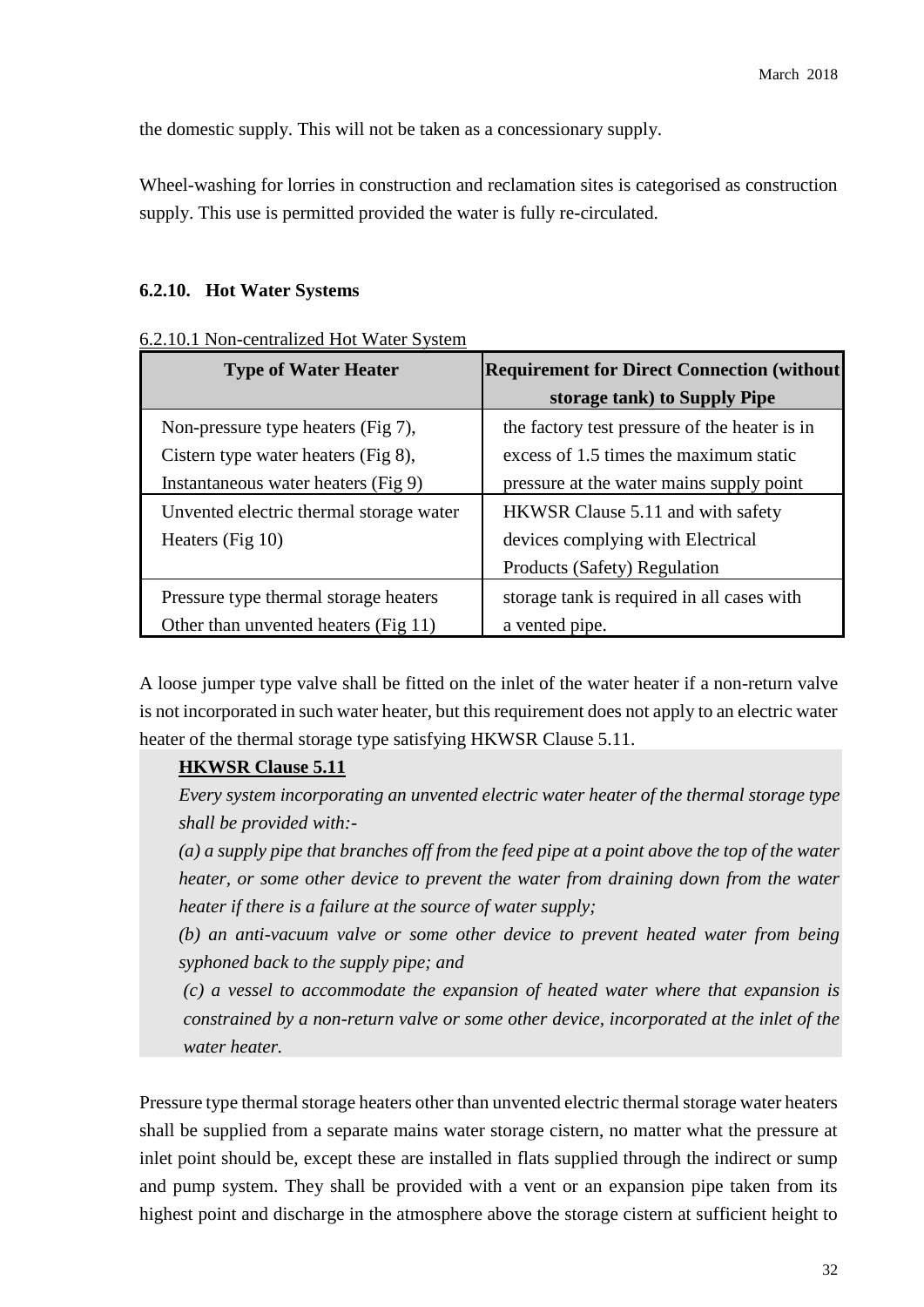prevent a constant outflow of hot water therefrom.

When the factory test pressure of the heater is less than  $1\frac{1}{2}$  times the maximum static water pressure at the mains water supply point then, for premises on direct supply, a separate mains water storage cistern of 45 litres capacity shall be provided for each flat to supply the hot water apparatus.

For flats supplied from the roof storage cistern (of an indirect or sump and pump system), no separate storage for hot water apparatus will be required but the supply to the apparatus shall be by a separate down feed supplying the apparatus only unless the flats on the indirect system are supplied through an oversized down feed pipe, for which case the pipe supplying the hot water apparatus shall be branched from the down feed at a point above the top of the apparatus.

Some heaters, such as gas geysers and instantaneous type electric water heaters, may require a minimum pressure and flow for their proper functioning. When these heaters are to be installed, their suitability shall be checked against the available pressure and flow, especially for the uppermost floors served by the direct system or the indirect system.

If mixing valves, water blenders or combination fittings are to be used, the cold water supply to these fixtures shall be drawn from the same source that supplies the hot water apparatus in order to provide a balanced pressure and to obviate the risk of scalding should the supply at the source fail or be restricted for any reason.

The Electricity (Wiring) Regulations require that installation of unvented electric thermal storage type water heaters shall be carried out by a Grade R registered electrical worker. The safety devices of unvented storage type electric water heaters are under the control of the Electric Products (Safety) Regulations administered by the Electrical and Mechanical Services Department.

For the installation of unvented electric thermal storage type water heaters, the drain pipe provided for the relief valves shall be installed in such a manner that the water released from the valves shall be discharged to a safe and visible location.

The Water Authority may consider acceptance of plumbing installation and a supply to be given without heaters installed on the following conditions:-

(a) If VPLD indicates that heaters will not be installed but plumbing details are shown to provide supply points for heaters, a written undertaking must be obtained from the architect/developer with full description of the type of heaters intended to be installed in future so that VPLD should be checked and approved to comply with Waterworks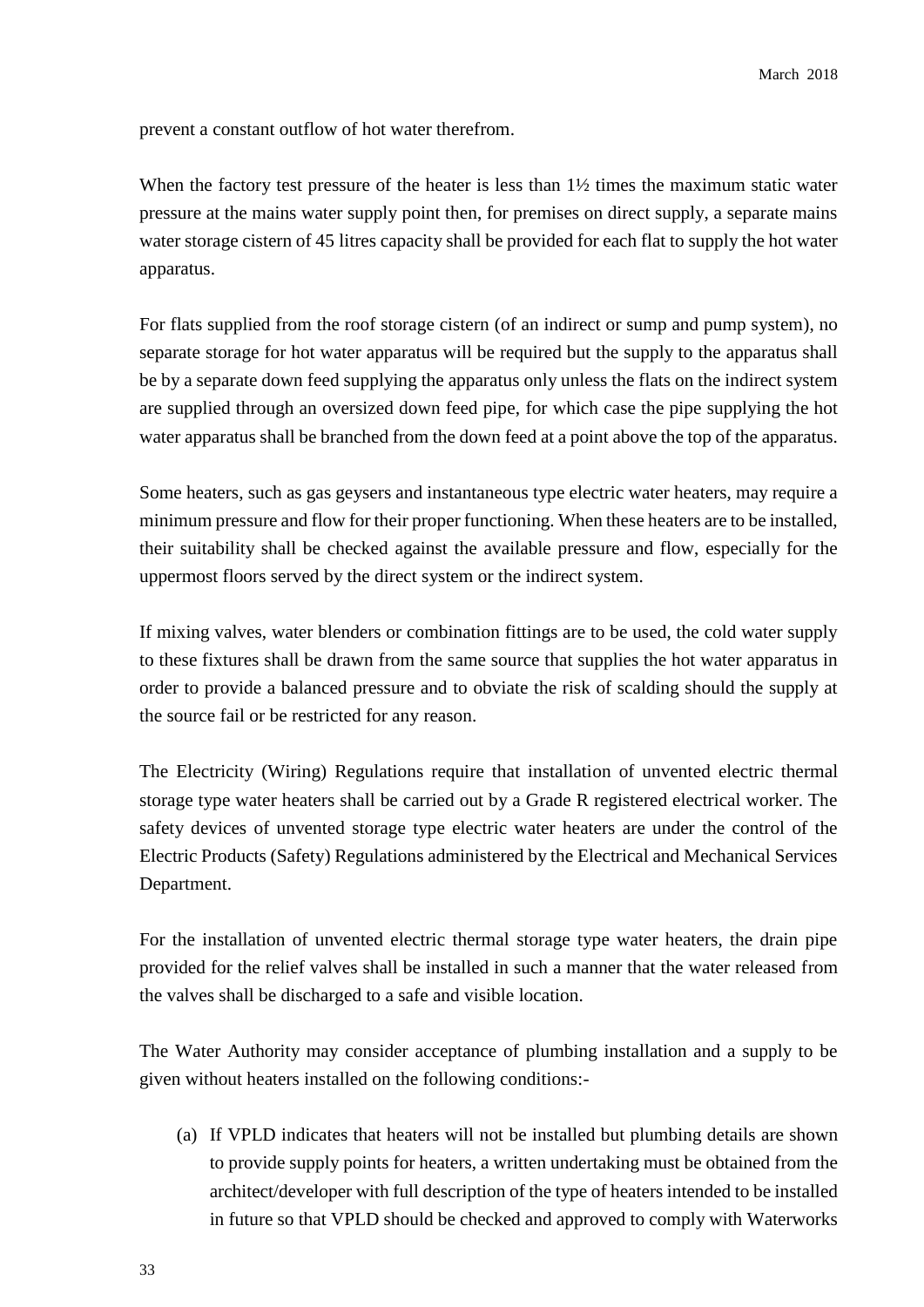requirements for the installation of the particular heaters.

- (b) If heaters are shown on VPLD but cannot be installed in place ready for final inspection, an advance written undertaking should be obtained from the architect/developer giving a prescribed date for the heaters to be installed.
- (c) A warning plate should be secured in a proper and conspicuous place as near to the heater position as possible and etched with the following instruction in both English and Chinese:

"Only [*type of water heater*] water heaters should be installed. Prior approval must be obtained from the Water Authority." "只准安裝[熱水器種類]熱水器,並須先向水務監督申請"

The Water Authority shall carry out re-inspections to the premises 6 months after the installation of meters to check if the correct type of heaters have been installed.

#### 6.2.10.2 Centralized Hot Water System

All centralised hot water systems utilising a boiler and cylinder (direct system) (Fig 12), or calorifier (indirect system) (Fig 13), shall be provided with a vent or an expansion pipe taken from the highest point of the cylinder or calorifier, or if a secondary circulation system, from the highest point of such system. In either case the vent or expansion pipe shall discharge to the atmosphere above the storage cistern at sufficient height to prevent a constant outflow of hot water therefrom. Under no circumstances shall safety valves, air valves or relief valves be used as a substitute or replacement for a vent or expansion pipe nor should any control valve be installed on the vent or expansion pipe between the highest point of the cylinder or calorifier, and the free end of such pipe.

When a centralised hot water system of the boiler/cylinder or calorifier type is installed, in addition to the vent pipe as required above, a safety valve or pressure relief valve shall be provided to the boiler or to the primary flow pipe as close to the boiler as possible. Such valve shall be set to discharge when the pressure in the boiler exceeds 35 kPa above that of the static pressure of the system.

The cold feed pipe to the boiler/cylinder or calorifer shall not be used for other purpose. If mixing valves, water blenders or combination fittings are to be used, the cold water supply to these fixtures shall be drawn by a separate down feed from the same water storage cistern supplying the hot water system. This outlet shall be slightly lower than the feed to the hot water system in order to provide a balanced pressure and obviate the risk of scalding should the mains supply fail or be restricted.

A screwed plug with a removable key shall be provided at the lower part of the system for the purpose of draining down or emptying the system. No stop valve shall be installed in the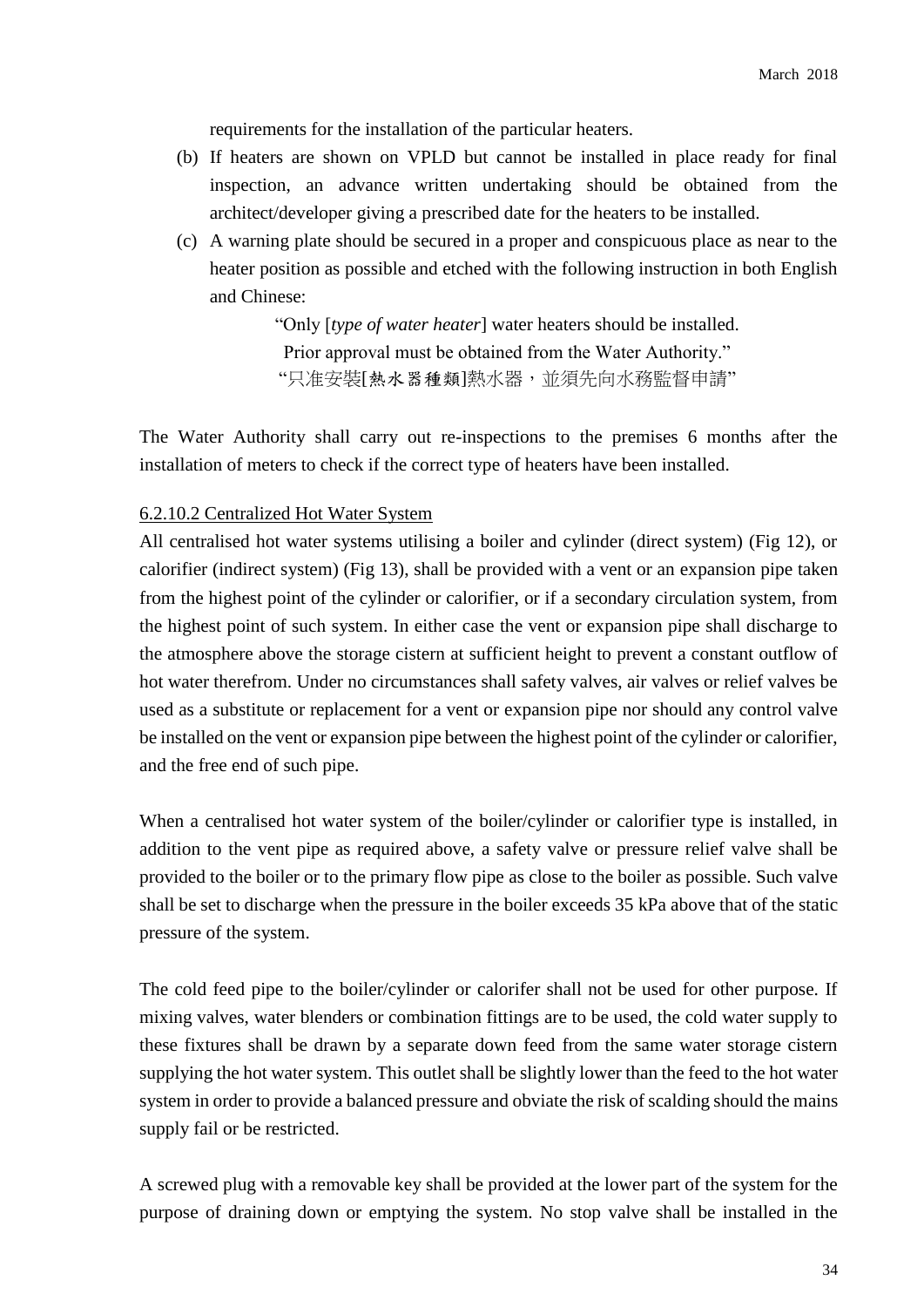primary flow or return pipes except when a vent pipe is connected to the boiler and such installation shall only be made under skilled supervision.

No tap or other means of drawing off water (other than a screwed plug with a removable key for emptying the system for cleansing and repair) shall be connected to any part of the hot water system below the top of the hot water cylinder in such a way that the level of water in the cylinder can be lowered. In a hot water system comprising more than one storage cylinder at different levels, this requirement should apply to the lowest cylinder.

The hot water taps shall be fixed at a distance from a hot water apparatus or from a flow and return system not greater than 12m for pipes up to and including 20 mm diameter, 8m for pipes up to 25mm diameter, and 3m for pipes above 25 mm diameter.

To avoid waste of water when repairs are being effected, a stop valve shall be fitted on the cold feed pipe at the outlet from the storage cistern. If the storage cylinder is installed at a lower floor, and additional stop valve shall be fitted near the inlet to the cylinder. Such stop valve as provided shall have loose keys or hand-wheels which shall be kept in a safe place to prevent unauthorized interference.

#### **6.2.11. Wall-mounted Dispensers**

To ensure proper installation, a licensed plumber should be engaged to install the dispenser and conduct a lead check on the soldering material at the inlet inside the dispenser to confirm that it is lead-free before the installation of the dispenser. Lead check is a simple method to test the presence of lead on metal, wood or paint by using lead test swabs or papers. For details on Tips for Using Wall-mounted Dispensers, please refer to the WSD's web site: http://www.wsd.gov.hk/filemanager/en/share/pdf/tips\_for\_using\_wall\_mounted\_dispensers\_ e.pdf

#### **6.3. Flushing Supply**

Flushing supply may be obtained from the government supply system or from other sources. For inside service using government water supply for flushing, it should comply with the Waterworks requirements. The inside service for flushing water supplied from privately owned wells, nullah intakes, stream intakes or other water source need not comply with the Waterworks requirements. If it is foreseen that flushing supply from government supply system is likely to be required, the flushing system should comply with the Waterworks requirements in order to minimise the modification work required at a later stage.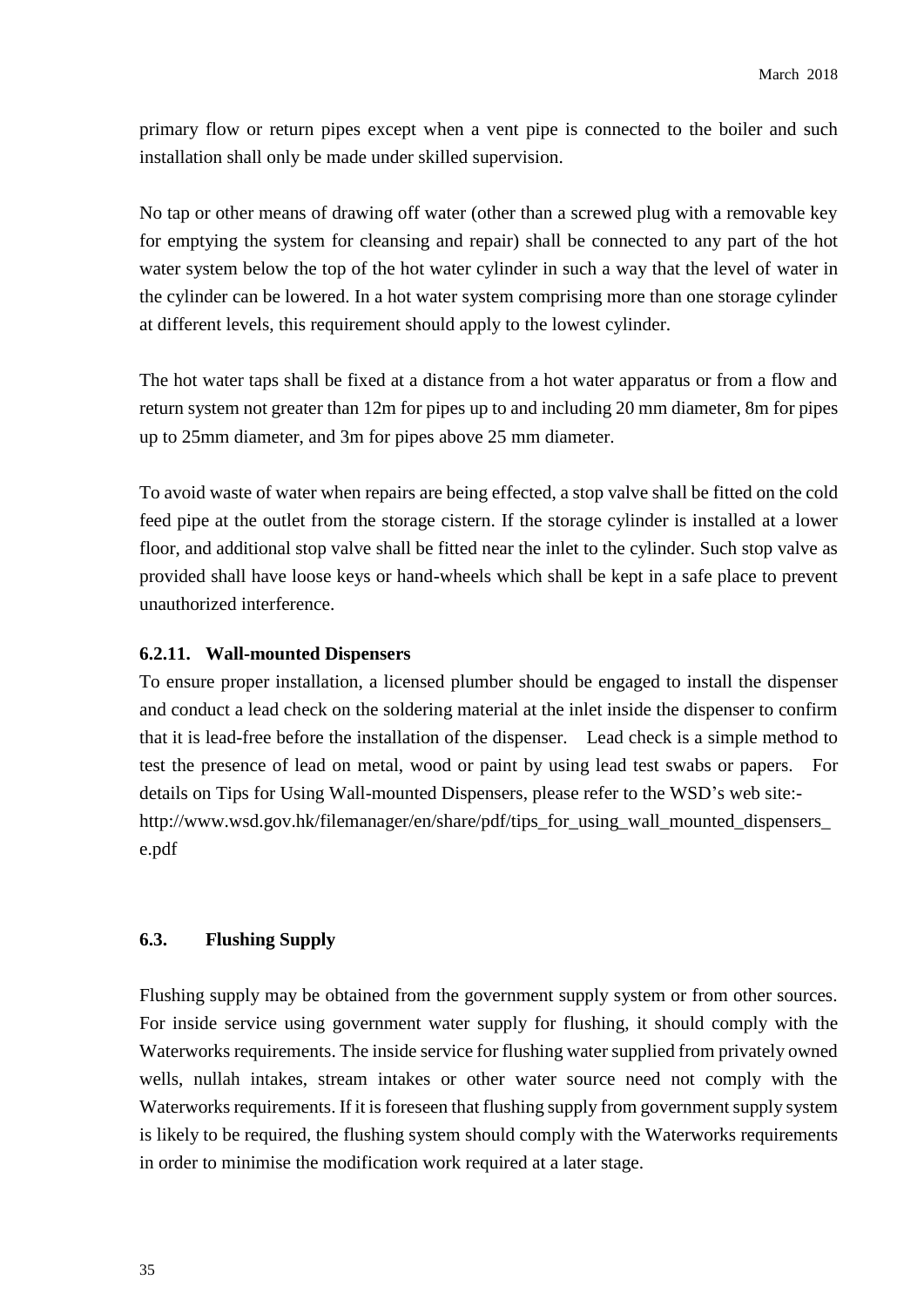## **6.3.1. Metering Requirement**

All flushing water supply systems shall be kept separate from water supply systems. A water meter shall be installed at each flushing system receiving a temporary mains fresh water (TMF) supply. TMF flushing supply is normally given to the entire building through a communal meter. Individual units with independent flushing supply systems will involve a very complicated plumbing arrangement which is both expensive and technically difficult because of the need to comply with the off-tank supply requirement. Hence, application for flushing supply should be submitted by a representative of the building and application for individual units is not entertained.

Salt water flushing supply is also subject to the bulk application but it is not metered. However, a meter position shall be provided for consumption check and waste detection purposes. It shall be close to the lot boundary or close to the point of connection from the internal distribution mains whichever is applicable.

## **6.3.2. Plumbing Arrangements**

#### 6.3.2.1 General

A separate water storage tank shall be provided for flushing purpose. Every water closet, latrine shall be provided with a flushing cistern which shall have an overflow terminating in a conspicuous position.

For existing buildings for which permission is given to use government water supply in lieu of private supply for flushing purpose, any existing unsuitable flushing apparatus shall be replaced with proper apparatus within a reasonable period before a government supply is given.

It is the requirement under Buildings Ordinance that all new buildings shall be provided with a system of plumbing for the supply of water for flushing purposes and every part of such system of plumbing (including the storage tank) shall be constructed of material that is suitable for use with salt water.

#### 6.3.2.2 Salt Water Supply

Salt water supply to premises can be effected in two different ways (Fig 14). These are:-

#### **(i) Direct Supply to a Roof Storage Tank**

This system is used when the mains supply pressure is adequate. The storage tank is used to guard against contamination, accidental interruption of supply and to even out peak demands.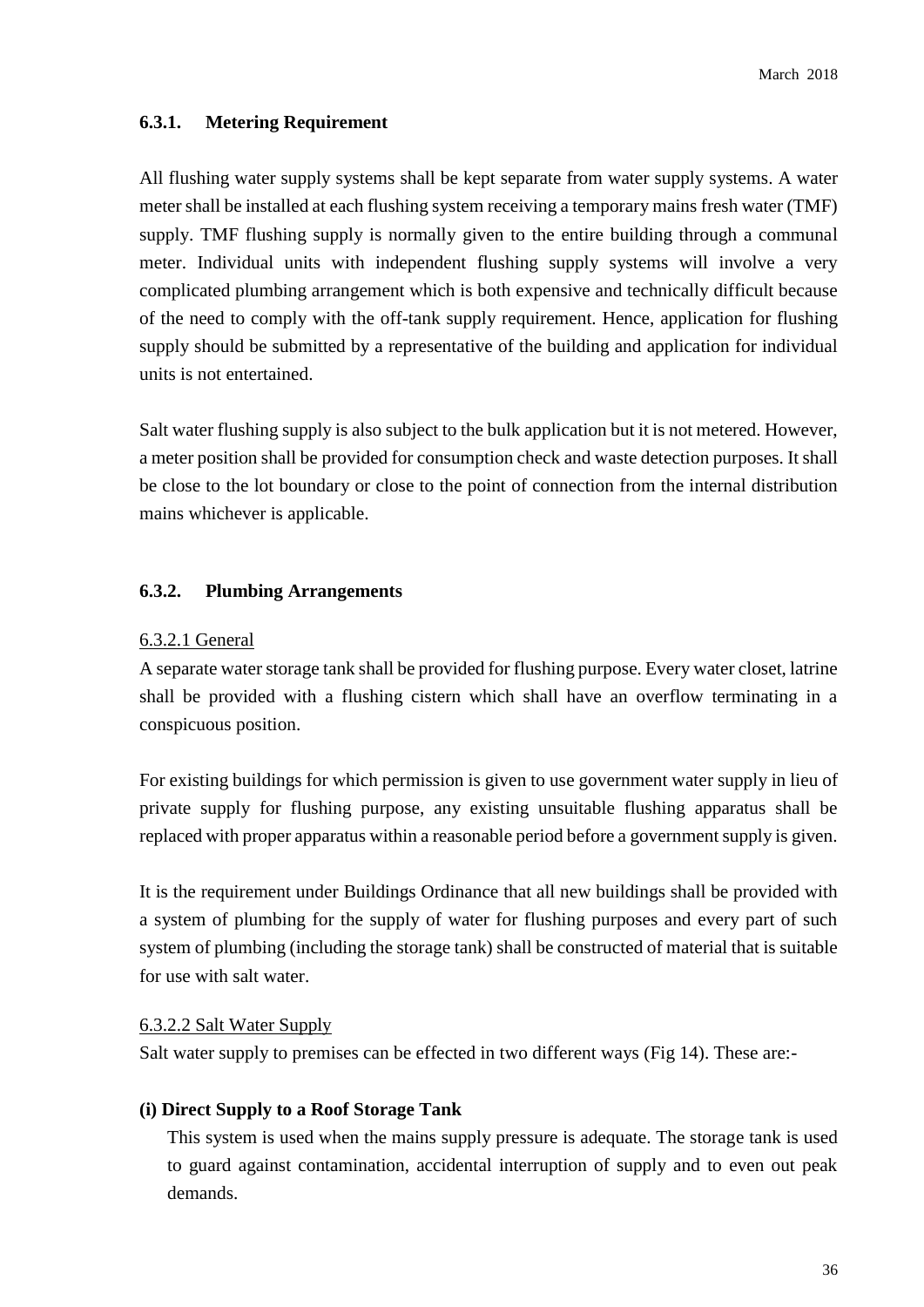#### **(ii) Sump and Pump System**

This system is used when the mains pressure is insufficient to effect a direct supply to the roof tank. In this system, salt water is supplied from the mains to a sump tank from which it is pumped to a high level storage tank whence it gravitates to the draw-off points. Direct boosting from salt water mains is not permitted.

#### 6.3.2.3 Temporary Mains Fresh Water for Flushing (TMF)

Mains fresh water may be given for flushing only in cases where the Water Authority is satisfied that there is no suitable alternative. Such flushing supply should be given on a temporary basis and shall revert to salt water supply when this becomes available.

When salt water becomes available in areas containing premises using fresh water as a temporary alternative, the Water Authority will inform the consumers that permission to use fresh water will be withdrawn in 3 months' time and salt water will be provided in lieu. Consumers will also be informed of the estimated cost of the salt water connection.

In the case of a TMF supply to be provided as the alternative source to augment an existing non-government supply, the water storage tank shall be constructed in accordance with Fig 15 (Drawing No W1543/5B).

#### 6.3.2.4 Flushing Devices

Flushing devices can be classified broadly into 2 main types viz. the valveless syphonic type and the valve type. The current WWR require that flushing cisterns shall be of the valveless syphonic type capable of giving a flush between 7.5 and 15 litres. The practice of accepting only valveless syphonic type cisterns is mainly to prevent leakage of water into the toilet bowl, as in the past, the water-tightness of most valve type flushing devices was often a problem. However, a disadvantage of valveless syphonic type cisterns is that they require a comparatively larger volume of water to generate the necessary flushing effect and a cistern volume of 7.5 litres is seen as the practically minimum requirement. With the improvement in design and material, valve type flushing devices have become more reliable in their performance. A major advantage of valve type flushing devices is that they can give instantaneous flushing even with a relatively smaller volume of flushing water. This helps reduce water required for flushing. Valve type flushing mechanism also permits the design of "dual-flush" cisterns in which the volume of water to be discharged from the cistern can be selected by choosing either a "full-flush" or a "half-flush" depending on need. This allows further reduction in flushing water requirement.

Therefore, by means of the WSD Circular Letter No. 4/2000 of 31 October 2000, the Water Authority relaxes the waterworks requirements in respect of the flushing mechanism and minimum flushing volume, as follows:-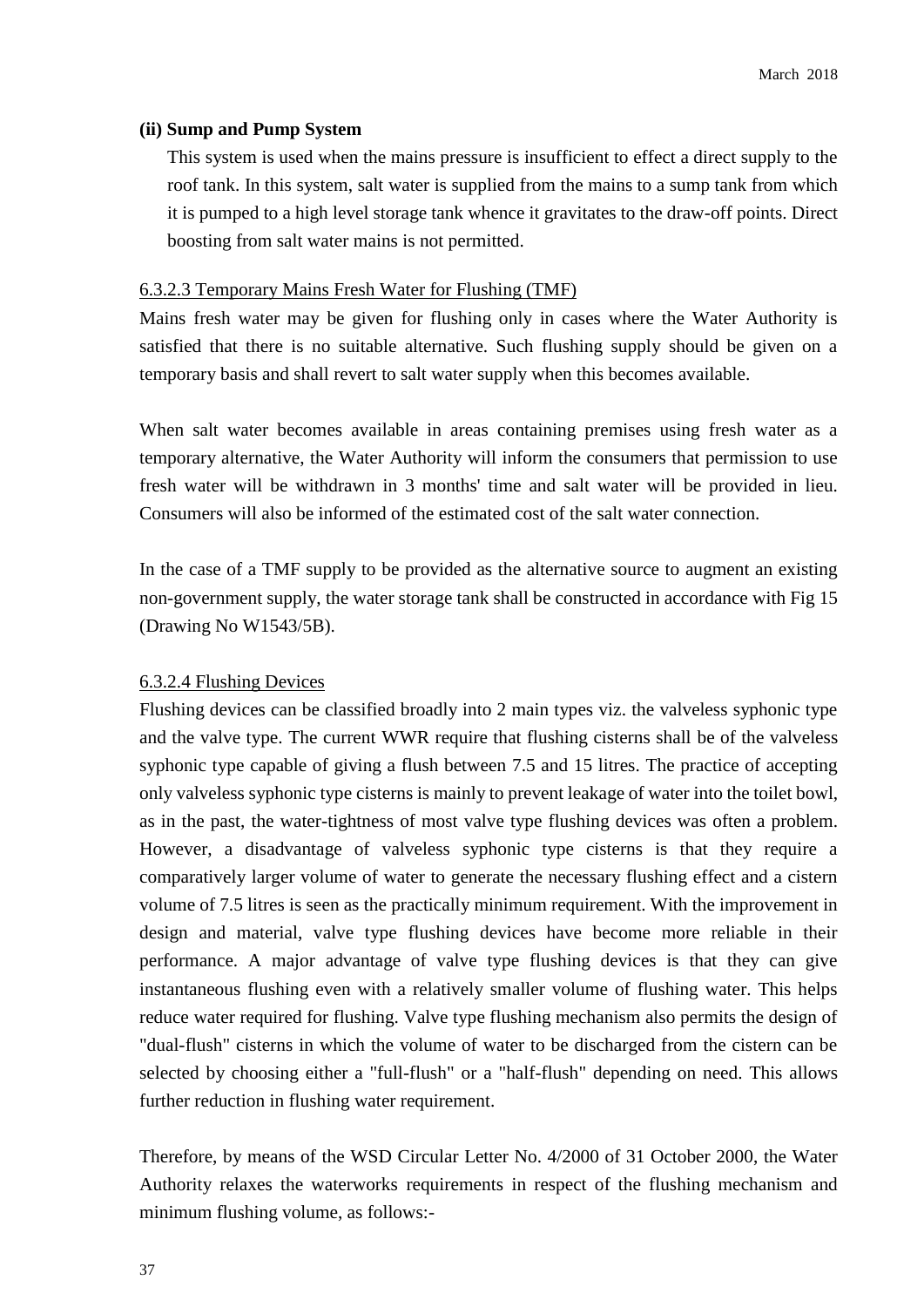- (a) the use of valve type flushing devices (mechanical or sensor type with single flush or dual flush) in addition to valveless syphonic type flushing apparatuses; and
- (b) the use of flushing devices which are capable to give a single flushing volume of less than 7.5 litres.

An essential requirement on the relaxation on the use of valve type flushing devices is that the design flushing volume should be compatible with the bowl to ensure effective clearance of waste by a single flush. A good management system ensuring frequent inspection and cleaning of filters of the flushing valves is required. In case the flushing valve with a built-in strainer in place of a filter is adopted, the designer must ensure that the strainer can be readily inspected and cleaned. Otherwise, the installation of a filter readily accessible for inspection and cleaning is suggested.

6.3.2.5 Identification of Internal Fresh and Salt Water Mains within Large Developments To avoid connecting the internal fresh water pipe to salt water pipe by mistakes, the following guidelines shall be closely observed:-

- (a) when designing the plumbing proposals of large developments with internal fresh and flushing water mains to be laid at the same location, different pipe materials and/or different sizing for the fresh and flushing water mains should be used so that each of the two pipes systems can be easily identified and distinguished from the other on site.
- (b) before connecting newly completed pipes to internal fresh or flushing watermains under supply, utmost care should be exercised in identifying and distinguishing each of the two pipe systems. The identification can be done by following step by step a planned operation procedure and test methods such as chemical tests. It is also important that any newly laid pipework should not be put into use before it has been inspected and approved by the Water Authority.

These good practices should also be applied to other similar types of multi-system pipeworks such as those with a private sea water cooling system.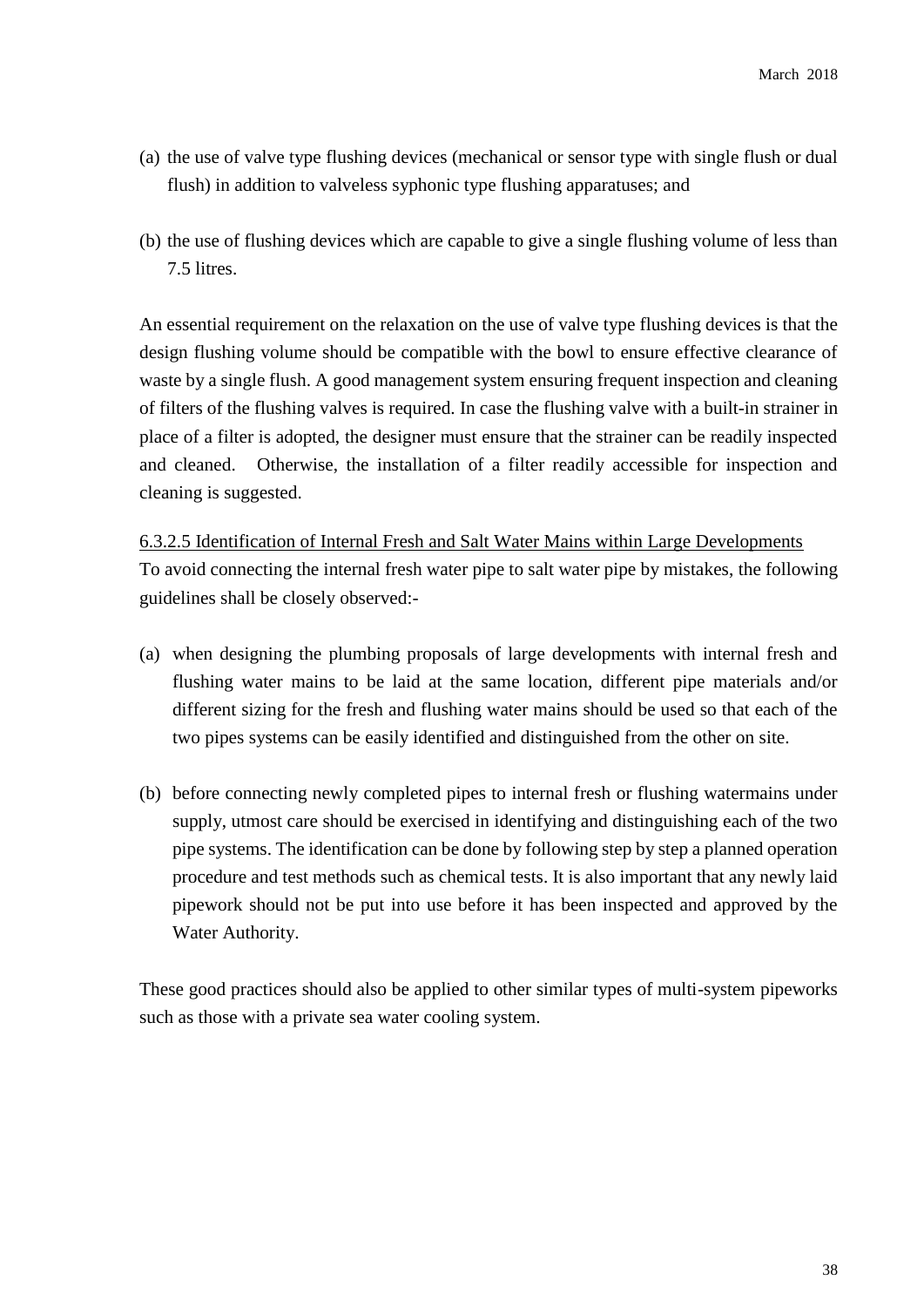## **7. Fire Service**

The Director of Fire Services is responsible for approving proposals for installations of or alterations to fire services. The fire service in a building such as the choice of the fire-fighting system and its capacity must satisfy the requirements of the Fire Services Department (FSD). Only the plumbing system of the fire service is subject to the requirements of the Water Authority.

For installations which are to be connected to government mains, the method of supply and the materials used must be subject to the approval of the Water Authority and their installation should comply with the Waterworks requirements. The fire service should be designed to guard against contamination, waste and misuse.

## **7.1. Metering Requirement**

As no charge is imposed on the consumption of water used for fire fighting and hence no chargeable meter will be installed for the fire service. However, check meter positions shall be provided for consumption check and waste detection purposes. It is also to remind that use of water from fire service for purposes other than fire fighting is prohibited.

The check meter position shall be close to the lot boundary or close to the point of connection from the internal distribution mains whichever is applicable. A fullway gate valve and a nonreturn valve have to be installed on the fire service as close as possible to the government water supply connection.

## **7.2. Pipe Materials**

Every pipe or fitting shall be of the British Standard in accordance with the Waterworks Regulations, Cap. 102A.

Pipes on a fresh water fire service shall be made of ductile iron, galvanized wrought iron, galvanized steel or copper of approved standards. Consideration can be given for the use of wrought iron pipe and black steel pipe without being galvanized, upon application, for a fresh water fire service after a positive air break (i.e. fire service tank or sump tank). Pipes and fittings on a salt water fire service shall be ductile iron or galvanized steel with suitable lining and fittings capable of withstanding the corrosive effect of salt water.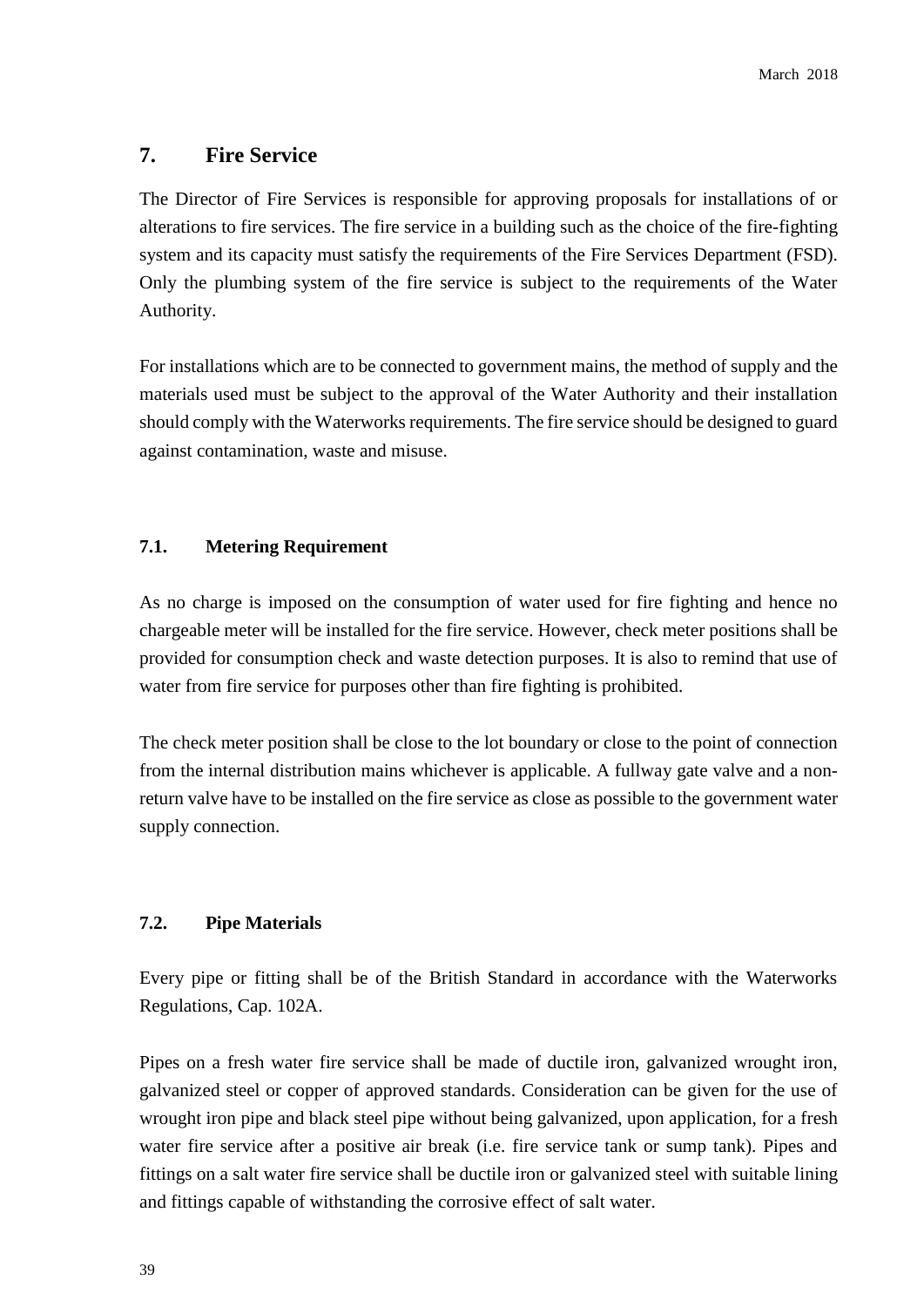## **7.3. Supply Types and Arrangements**

## **7.3.1. General**

Fire service supply may be from a fresh water or salt water source and it must be from an independent connection. The fire service must be entirely independent of other water supply arrangements within the building or development concerned. A salt water installation may be "primed" with fresh water to inhibit corrosion etc. Such priming arrangements must be approved by the Water Authority prior to installation.

All pipeworks before check meter positions shall be exposed or laid in a proper service duct to facilitate inspection and repairs. Provision shall be made for checking leakage from any pipeworks laid underground. If the connection is not laid in an exposed manner at the lot boundary, then it shall be laid underground with an adequate cover. For carriageway a minimum cover of 1000mm is usually required. Watermains beneath footpaths/verges/cycle tracks should be laid with the same cover as those under carriageways.

The followings are some commonly used types of fire service systems:-

## **7.3.2. Sprinkler / Drencher System**

Sprinkler system (Fig 16) is an automatic system which comes into operation at a predetermined temperature. It is designed to:

- (i) detect a fire;
- (ii) give an alarm;
- (iii) attack and contain an outbreak of fire until the arrival of the Fire Services.

Drencher system is a system of pipes designed to operate either automatically or manually and provide a curtain of water over buildings which constitute a particular dangerous fire hazard e.g. tanks containing highly imflammable liquids.

A dual connection from the Government unrestricted supply ring main shall be provided for a fire service sprinkler / drencher system situated in the recognised Waterworks unrestricted industrial supply zone. Twin connections, one from an unrestricted supply main and one from a distribution main, will be provided for a fire service sprinkler / drencher system situated outside the recognised unrestricted industrial supply zone, where practicable.

Where it is not practical to connect the fire service sprinkler / drencher system to an unrestricted supply main, FSD may require the provision of fire service tank to serve as secondary source for the fire service installation. Depending on FSD's requirements, a single or dual connection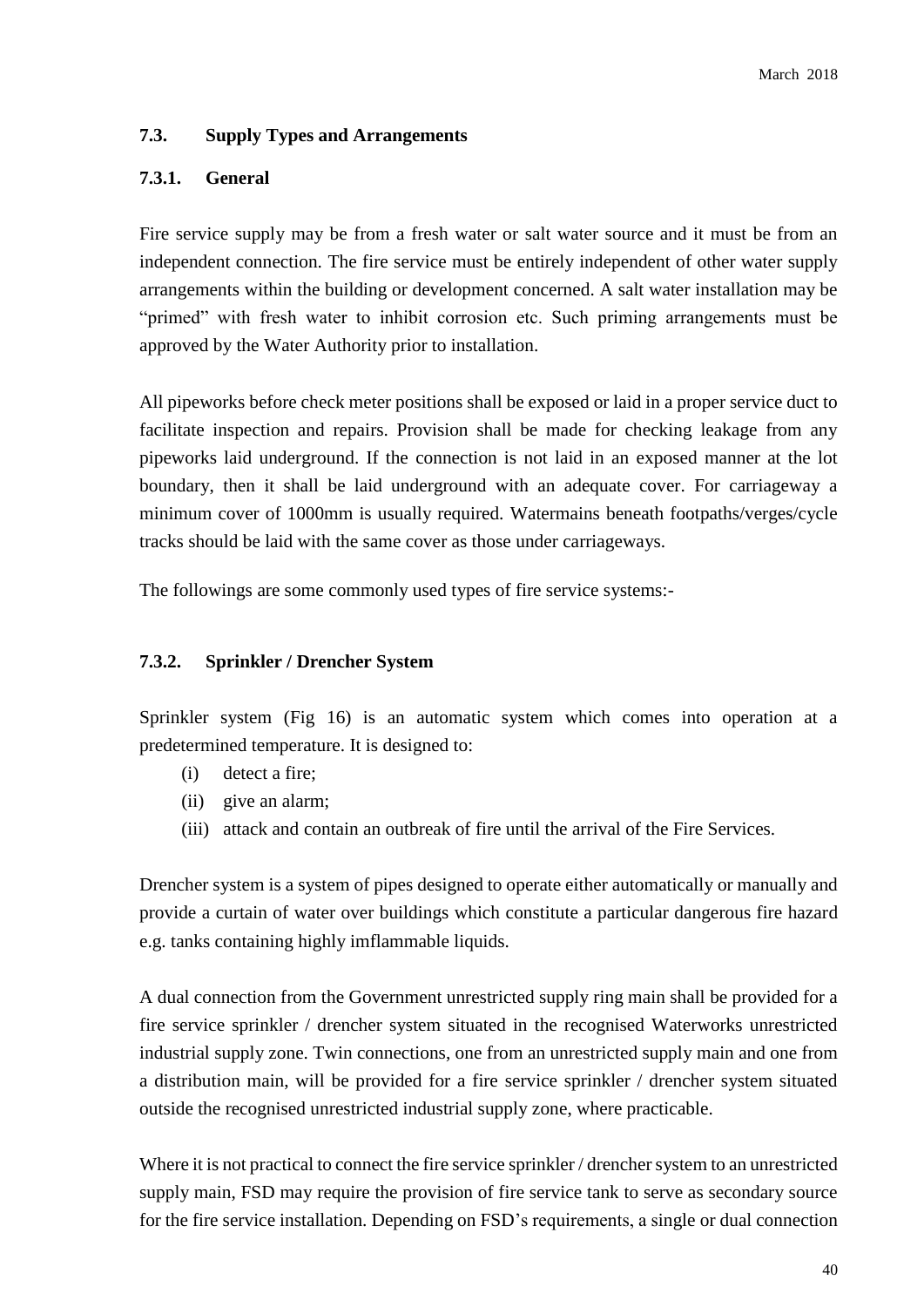can be given to serve the fire service tank of secondary source.

No part of any fire service sprinkler / drencher system supplied from the Government mains shall be used for supplying any other services including other fire services including other fire service installations, e.g. hose reels, except that a common suction tank can be used for both sprinkler and hose reel systems. Any exemption from this requirement should have the endorsement of the Director of Fire Services.

Where direct connections to a sprinkler / drencher system are to be from the government mains, an additional butterfly valve, without stop screw and lock nut on handle and strapped in open position, shall be installed at a point on the supply pipe before the fire service inlet and as close as possible to the control valves of the connections.

Application for improvised sprinkler systems (Fig. 17) should be first submitted to the FSD for endorsement before it is submitted to the Water Authority for processing.

#### **7.3.3. Hydrant/Hose Reel System (Fig. 18)**

This system ensures that an immediate supply of water is available to any floor of a multistorey building. Supply must not be fed directly from the government mains and the outlet should be housed in a glass-fronted cabinet secured under lock and key. The glass panel shall be of a frangible type and shall not exceed 1.5 mm in thickness, and that it shall be of such size and design so as not to cause any undue obstruction to the free use of the hose reel. Furthermore, a metal or plastic striker shall be provided in the vicinity of the cabinet for the purpose of breaking the glass panel in case of emergency.

Common tank arrangements for fire-fighting and flushing or other purposes are not acceptable when a government supply is involved. Where a building is to be provided with a nongovernment flushing supply and where it is proposed to feed the fire service from that supply, the applicant is advised to install an independent fire service system if it is envisaged that the fire service system may require to be connected to the government main at a later stage.

#### **7.3.4. Street Fire Hydrant System (Fig. 19 & Fig. 20)**

A street fire hydrant system serves as the secondary water supply for firemen during fire fighting operation. The system consists of standard pedestal type street fire hydrants installed along emergency vehicular access to a building.

#### **7.3.5. Fire Service Ring Mains**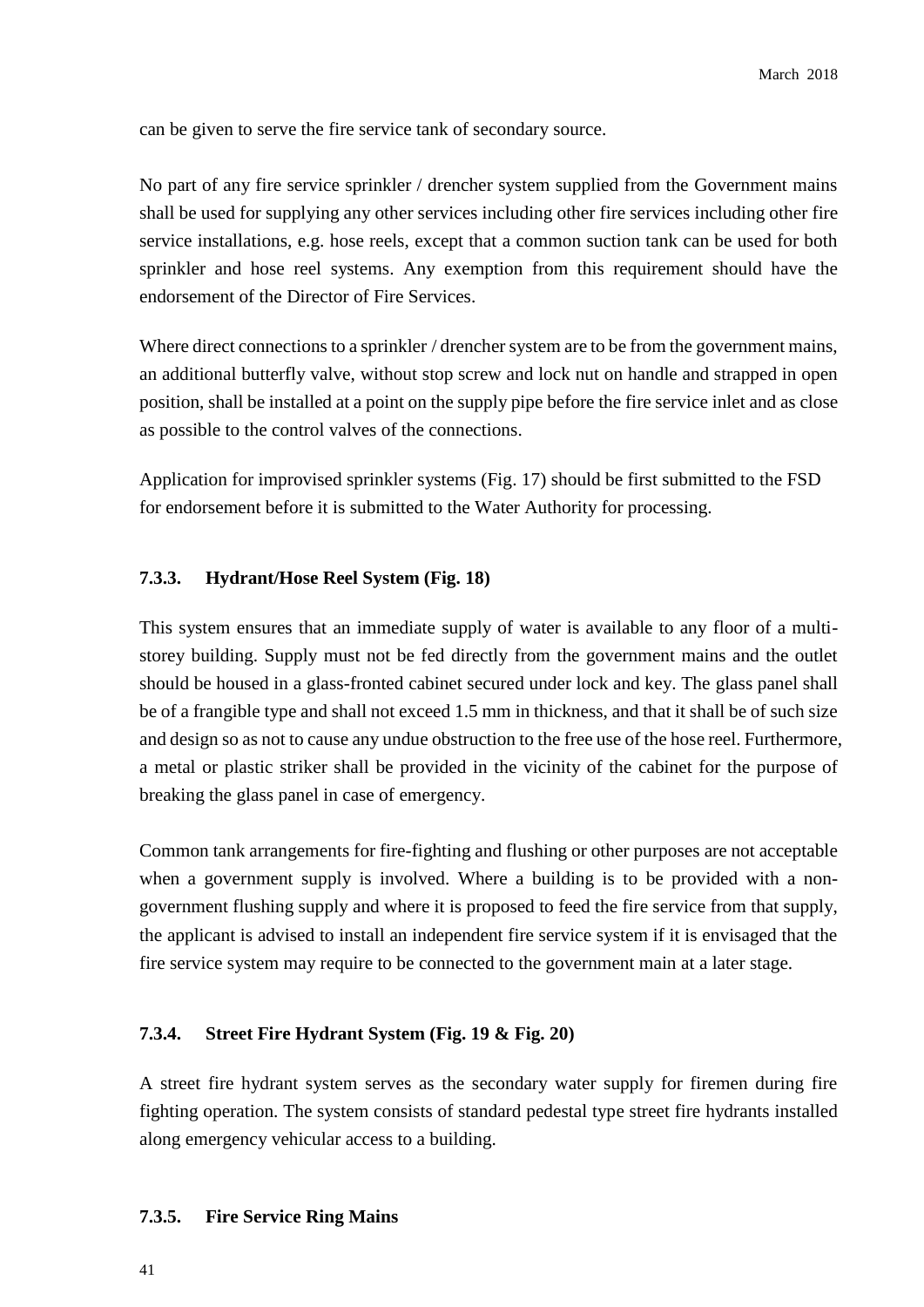Where in large industrial complexes a fire service ring main is required, this should be connected to an unrestricted supply main, if practical. In cases where this is not practical, a "dual" connection from the government ring main should be provided.

Fire service ring mains shall not be connected to or used for supplying any other service, except with the approval of the Water Authority.

#### **7.3.6. Fire Service Installations for the New Territories Exempted Houses (NTEH)**

FSD Circular letter No. 4/2006 has provided three sets of guidelines on specifications, installation and maintenance of fire service installations and equipment for the new fire safety requirements for NTEH applications. For details, please refer to the FSD's website at [http://www.hkfsd.gov.hk/home/eng/source/circular/2006\\_04.pdf.](http://www.hkfsd.gov.hk/home/eng/source/circular/2006_04.pdf)

#### **7.3.7. Installation of Sprinkler System for Specified Commercial Buildings (SCB) / Prescribed Commercial Premises (PCP) under the Fire Safety (Commercial Premises) Ordinance Cap. 502 and Composite Buildings under the Fire Safety (Buildings) Ordinance Cap. 572**

In line with the FSD's requirement to improve the fire service system of SCB, PCP and nondomestic portion of composite building with total floor areas exceeding  $230m^2$ , the following three options are acceptable to the FSD:

- (a) addition of a new sprinkler system with water supplies in accordance with the requirements stipulated in para. 5.24 and para. 5.28 of the FSD's Code of Practice for "Minimum Fire Service Installations and Equipment (revision 1994)";
- (b) addition of an improvised sprinkler system with its supply drawing from an existing FH/HR tank;
- (c) addition of an improvised sprinkler system with direct connection to government mains.

For applications to install the improvised sprinkler systems stated in (b)  $\&$  (c) above, the endorsement and referral from the FSD are required before any input is made by WSD's District staff to process such applications. The FSD in thus the first stop in processing such applications.

For SCB, PCP and non-domestic portion of composite building with total floor areas exceeding 230m<sup>2</sup>, the provision of an automatic sprinkler system has been included as one of the requirements under the Fire Safety (Commercial Premises) Ordinance and Fire Safety (Buildings) Ordinance. For those existing buildings/premises without such a provision, the 3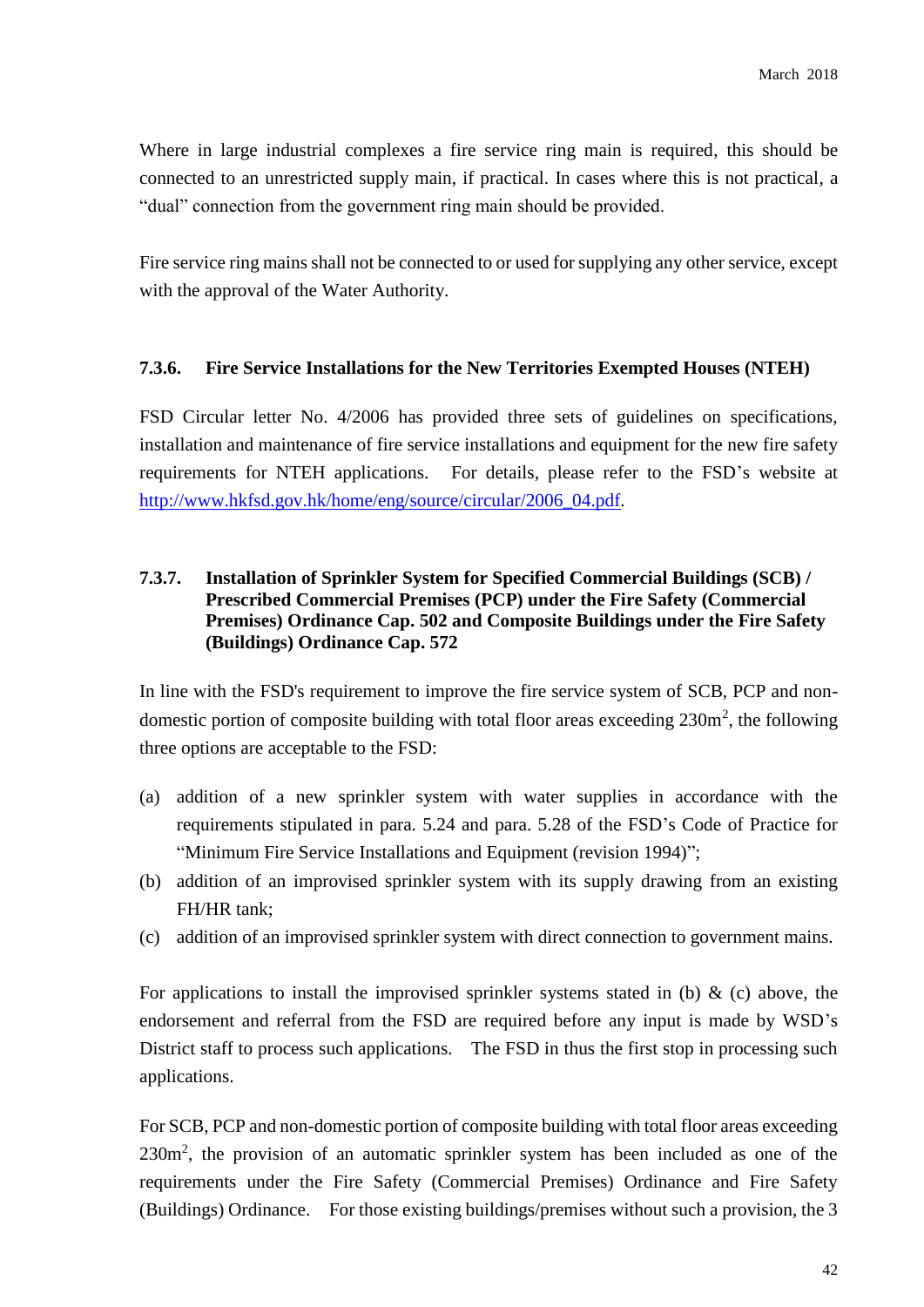options above are acceptable for the provision of a sprinkler system. Installation of an improvised sprinkler system is often required due to structural and spatial constraints of the existing buildings.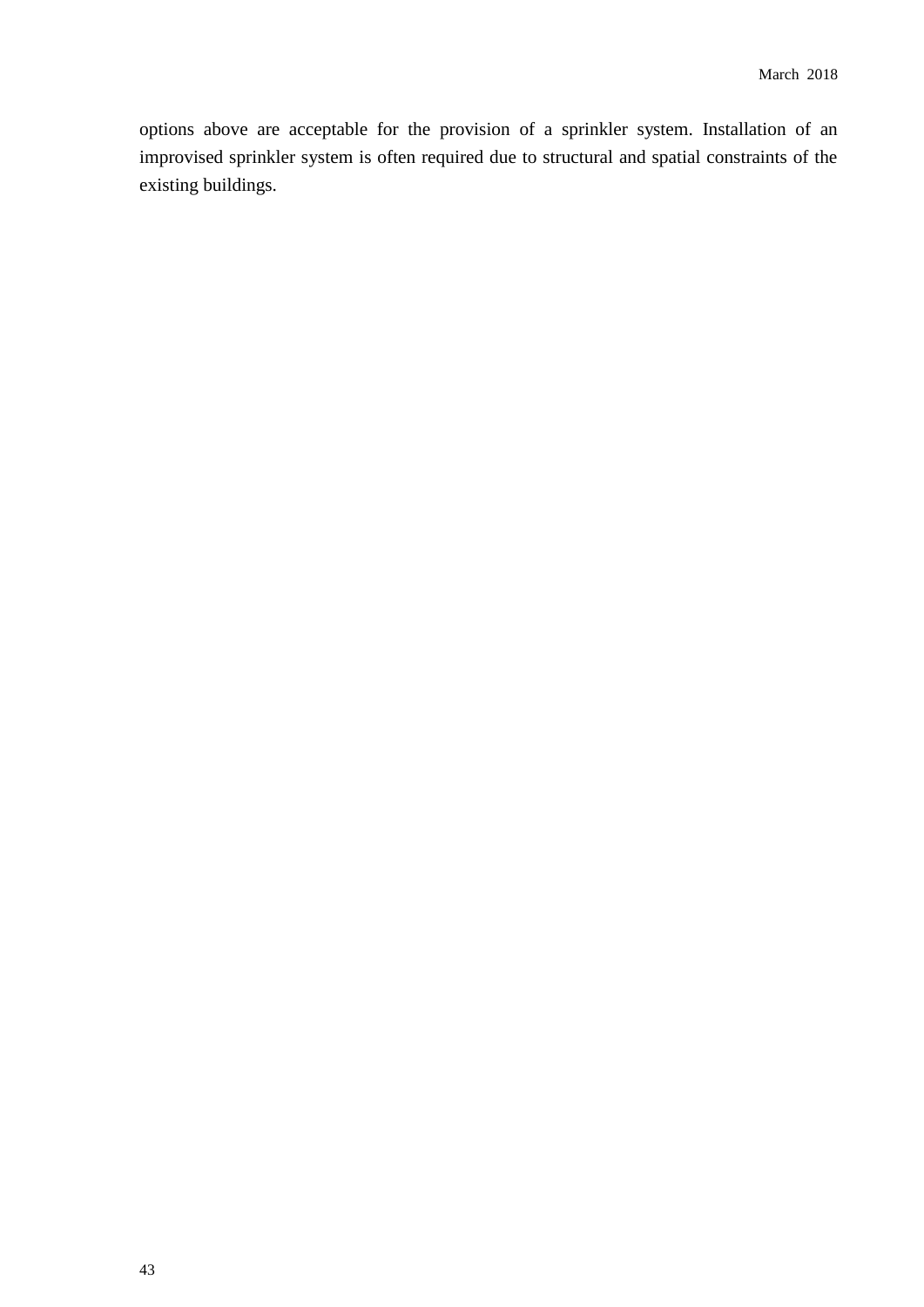## **8. Storage Cisterns,Water Pumps and other Miscellaneous**

#### **8.1. Storage Cisterns (or Water Tanks)**

Storage cisterns may be made of fibre glass, reinforced concrete or other materials approved by the Water Authority. Reinforced concrete is the most common material used. Prior approval by the Water Authority must be sought when fibre glass tank is to be used. Fibreglass storage cistern for potable water shall be of an approved type or certified to contain no toxic materials and suitable for storage of potable water.

A water storage cistern shall be fitted with a ball valve and a fullway gate valve at the inlet in the case of a gravity supply. In the case of a pumped supply to a single cistern, the cistern shall be fitted with an automatic control switch and without any stop valve. In the case of a pumped supply to twin cisterns, each cistern shall be fitted with an automatic control switch and a stop valve for temporary isolation purpose. The ball valve or control switch shall shut off the supply when the water level is 25 mm below the invert of the overflow pipe or the warning pipe if there exists one. The invert of the inlet pipe or the face of the outlet nose of the ball valve shall be not less than 25 mm above the top of the overflow pipe. All overflow and warning pipes of potable water storage cisterns shall be constructed of non-metallic pipe materials. The invert of an outlet pipe from a water storage cistern with capacity less than 5,000 litres shall be at least 30 mm above the bottom of the cistern; this distance shall be increased to 100 mm if the capacity is 5,000 litres or more. The outlet pipe of every water storage cistern shall be provided with fullway gate valve. Provision shall be made for a drainoff pipe to enable the cistern to be emptied. The drain-off pipe shall be properly plugged or adequate means shall be provided to prevent any unauthorized operation of the control valve at drain-off pipe.

An overflow pipe shall be provided which shall discharge overflow water to a conspicuous position in a communal area easily visible and accessible by the occupants. The overflow pipe shall be at least one commercial size larger than the inlet pipe and shall in no case be less than 25 mm in diameter. No part of the overflow pipe shall be submerged inside the storage cistern. A grating and a self-closing non-return flap shall be provided at the overflow pipe outside the storage cistern. A warning pipe may be installed in addition to an overflow pipe. Except that a warning pipe can be of any size not less than 25 mm in diameter, it shall comply with all other requirements of an overflow pipe. The warning pipe shall be installed at a level below the overflow pipe and shall be extended to outside of the building periphery for roof cistern or outside the pump room for sump cistern.

Double sealed covers with locking devices so constructed as to prevent the ingress of surface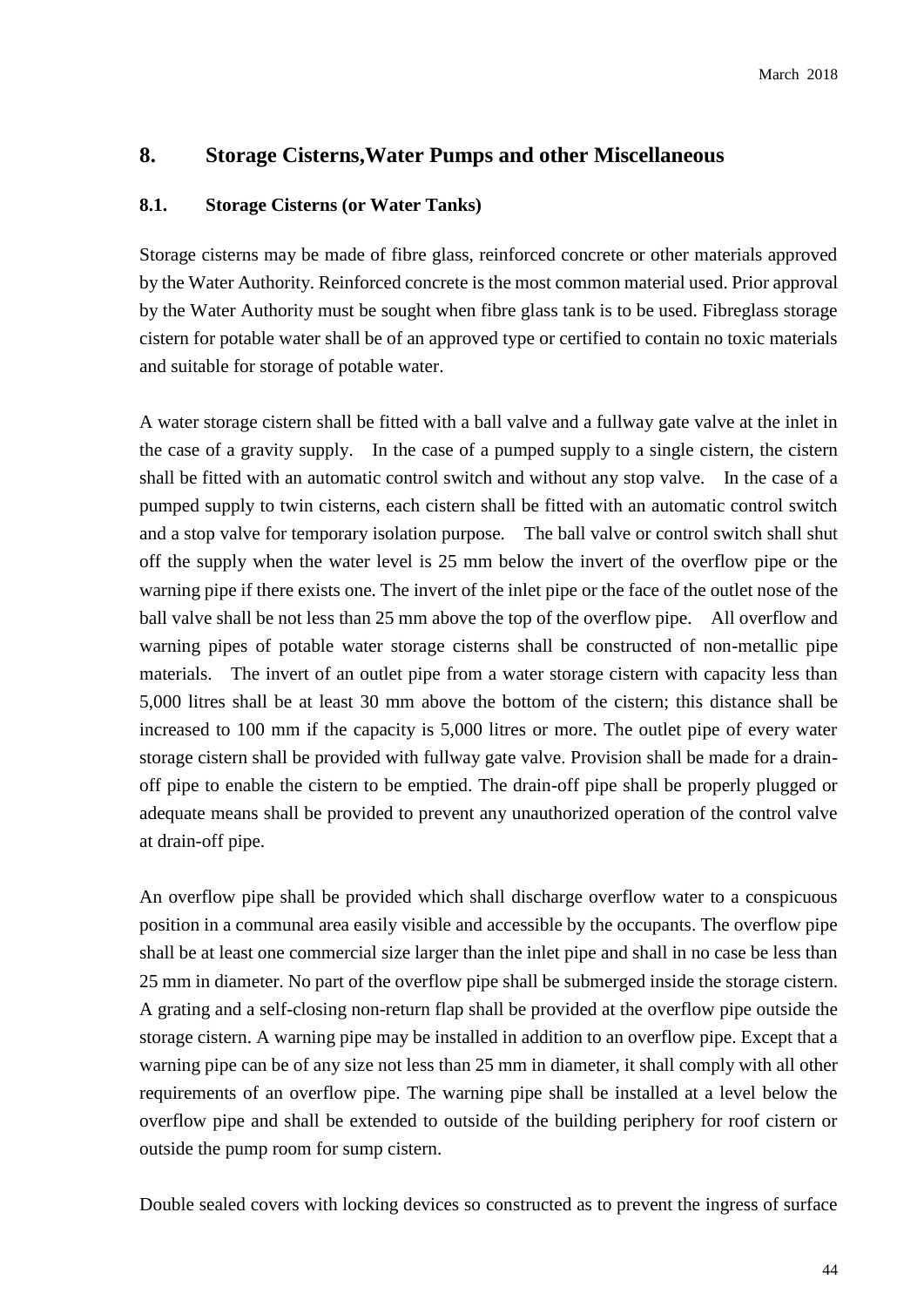water shall be provided for all storage cisterns other than cisterns for flushing and fire-fighting purposes. Storage cisterns shall be so positioned that they are free from obstruction and readily accessible via safe access for cleansing and to facilitate repairs. It shall be located so as to minimise the risk of contamination of the stored water.

When the storage cistern for potable water is to be placed adjoining to a storage cistern for non-potable water, a physical break shall be provided between the two cisterns, i.e. walls and slabs of the two cisterns must be separated while tie beams linking the cisterns for structural requirements are acceptable. The tie beams shall be constructed in such a manner that cross contamination of two cisterns via the tie beams is not possible.

All outlet pipes from the storage cistern should, whenever possible, be positioned at the opposite side to the inlet supply pipe to prevent stagnation of water.

Structural design of the cistern and its supports should be subject to the requirements of the Building Authority.

#### **8.1.1. Cleaning of Storage Cisterns**

Potable water storage cisterns should be cleaned regularly at least once every three months, or more frequently if necessary, in order to prevent the accumulation of dirt and rust which may lead to discoloured water and chokage of water meter. To facilitate cleaning of water storage cisterns, all internal surface of floors, walls (to full height) and soffits (except the cistern openings) of potable water storage cisterns should be lined with a white non-toxic smooth finish such as ceramic tiles. A notice plate/board should be provided to record the dates of cleaning of the water cisterns. The notice plate/board together with the cleaning dates records should be securely fixed at a conspicuous location easily accessible and visible by the residents and the building management staff.

The following steps outline the general procedures for cleaning of the potable water storage cisterns in buildings:

Preparation Stage

i) the management office shall notify the affected occupants the date and time of cleaning, duration of supply interruption and expected supply resumption time at conspicuous location easily visible by the occupants.

#### Cleaning Stage

- i) close the outlet valve of the cistern.
- ii) empty the cistern through the washout pipe.
- iii) thoroughly scrub and clean the cistern with fresh water.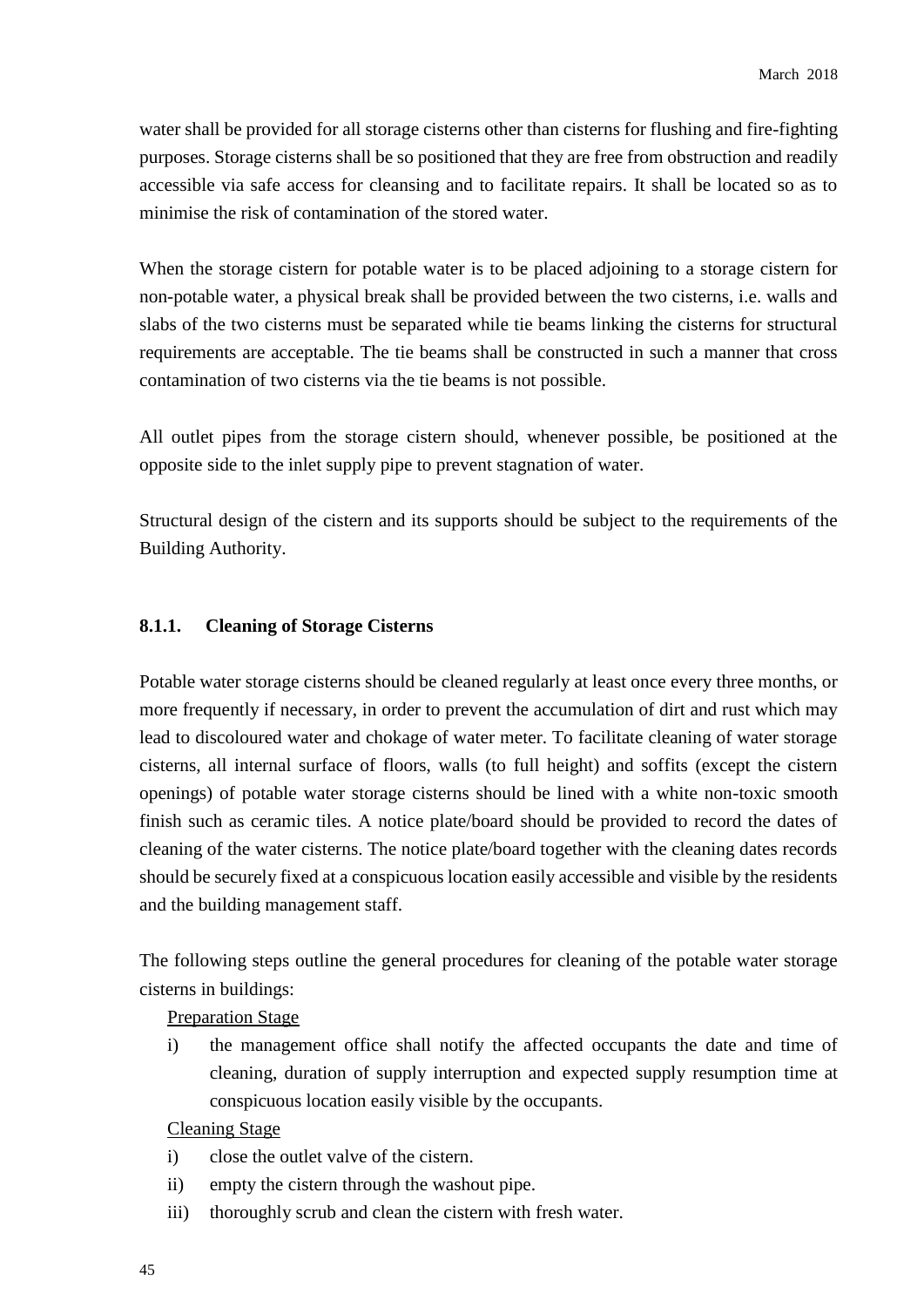- iv) drain away the water.
- v) scrub out the cistern thoroughly with a solution of chloride of lime or bleaching power containing not less than 50 parts of chlorine in one million parts of water.
- vi) rinse the cistern thoroughly with fresh water.
- vii) refill the cistern with fresh water.
- viii) the cistern is ready for use after the outlet valve is open.

## **8.1.2. Size of Storage Cisterns**

The storage capacities of water tanks must be approved by the Water Authority. The proportion of capacity of sump tank to roof tank shall be in the order of 1:3 or as advised by the Water Authority.

In general the storage capacities are recommended as follows:-

(i) Flushing Supply

| Salt Water | minimum $1/2$ day consumption     |
|------------|-----------------------------------|
| TMF        | 45 litres per flushing apparatus, |
|            | minimum 250 litres                |

## (ii) Domestic Water Supply

Sump and pump system

| Up to 10 flats | 135 litres/flat                    |
|----------------|------------------------------------|
|                | Total storage including sump tank  |
| $>10$ flats    | 90 litres for each additional flat |

## (iii) Trade/Commercial Water Supply

For industrial buildings, the entire internal service shall be supplied from storage tanks with separated outlets/downpipes feeding independent systems to serve separately the industrial and processing purposes and the other general and ablution appliances. These independent systems shall not be interconnected. The recommended capacity of storage tanks for industrial use is one-day demand.

For office buildings, theatres and other places of entertainment the provision of storage tanks will not be obligatory, and if storage is to be provided, this shall not exceed the capacity determined by the Water Authority.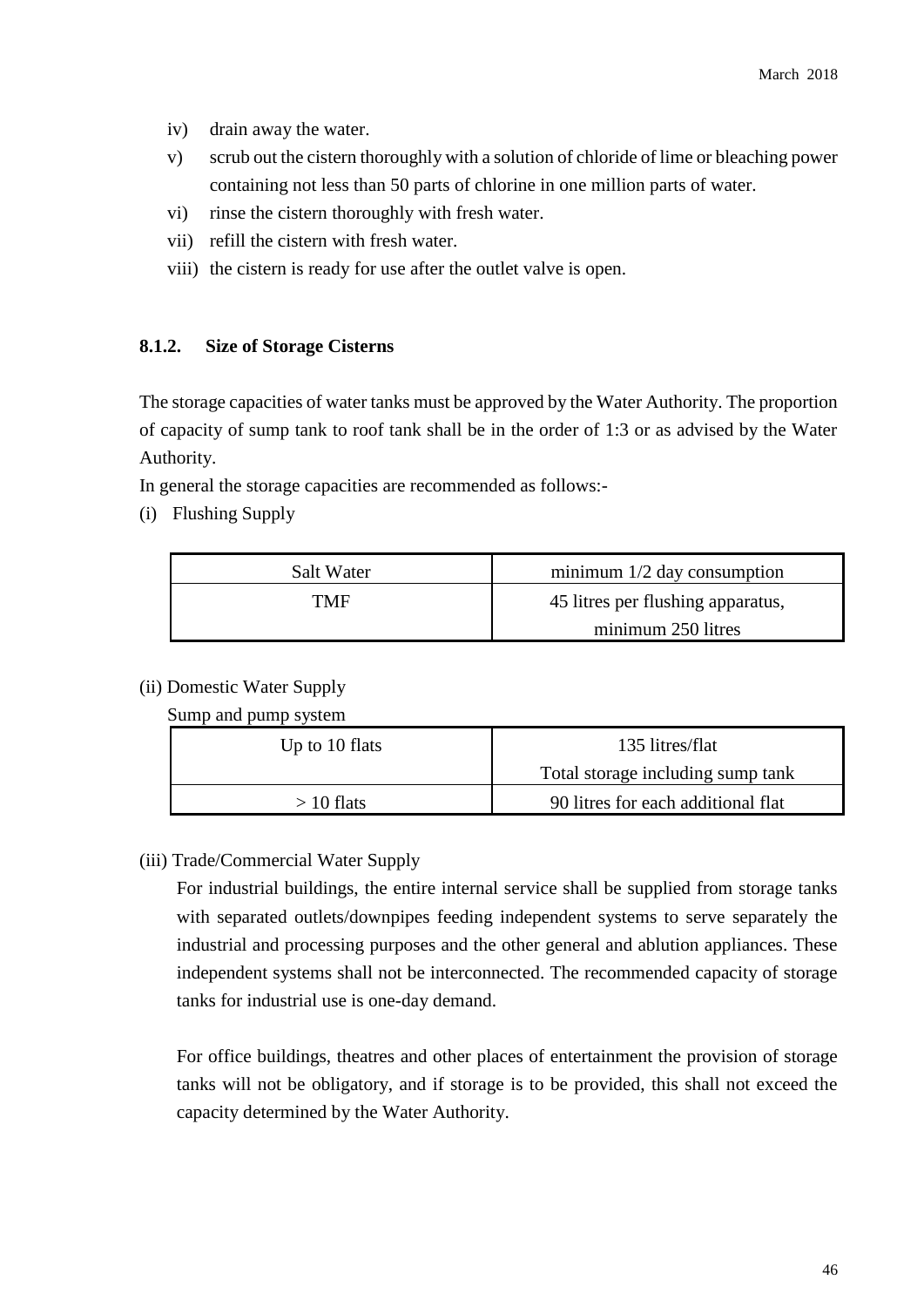#### **8.2. Water Pumps**

Where a sump-and-pump system is used, it shall be provided with a duplicate pumpset. The pumping capacity of the pumps shall not be less than the designed out-flow rate of the storage tank being supplied.

All pipework connections to and from pumps should be adequately supported and anchored against thrust to avoid stress on pump casings and to ensure proper alignment. Consideration should be given to minimise noise nuisance to adjacent consumers when choosing a pump system.

#### **8.3. Valves and Taps**

Individual stop valves shall be provided at all draw-off points or at a series of draw-off points if situated close together.

#### **8.3.1. Use of Pressure Reducing Valves (Fig. 21)**

No part in the internal pipeworks shall be subject to excessive high pressure. In case of excessive high pressure, the provision of break pressure tanks at a suitable level of the internal supply system would be a positive and reliable means to reduce the water pressure. Alternately, pressure reducing valves may be provided in lieu of break pressure tank. Application for the installation of pressure reducing valve should be submitted to the Water Authority for approval on the basis of the merits of each individual case.

Whenever a pressure reducing valve is installed, a bypass arrangement shall be incorporated with the provision of a second pressure reducing valve, except for fire service installations, to enable isolation of any defective pressure reducing valve for repair and replacement when necessary. A pressure indicator shall be provided for pressure monitoring and the associated pipes and fittings shall be able to withstand the maximum pressure that may arise upon the failure of the pressure reducing valve.

## **8.3.2. Tee-branch Valve**

A tee-branch valve refers to an isolation valve at a branch pipe and which is located close to the main pipe. To facilitate maintenance and repair, tee-branch valves shall be provided:

(i) for all underground water pipes.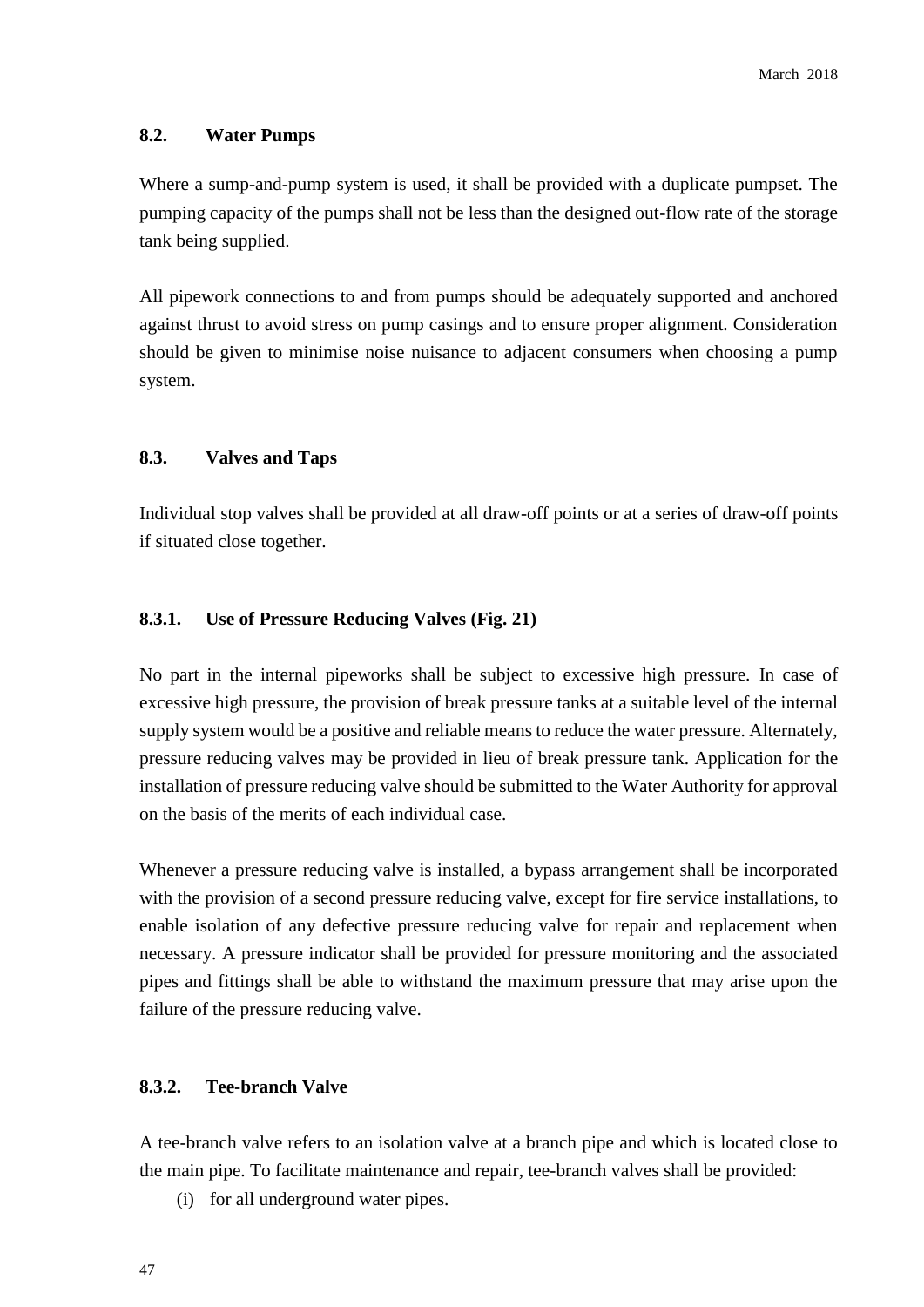- (ii) if the main pipe is a communal inside service.
- (iii) in a flushing system if the main pipe serves more than one domestic unit or commercial floor.

#### **8.3.3. Hot Water Mixing Valves**

Installation of hot water mixing valves may be approved provided that both the cold and hot water are drawn from the same source, *i.e.* both hot and cold water supplied from a common storage cistern, or under direct mains pressure.

#### **8.3.4. Taps**

When infra-red sensor operated automatic taps are used as inside services, a stop cock or gate valve must be installed at the upstream of each fitting for manual isolation of water supply.

Self-closing taps, of non-concussive type and of approved pattern, shall be used for the public or communal lavatory basins except for those in private clubs in which the use of screw-down tap is permissible.

#### **8.4. Earthing**

The metal work of an inside service shall not be used as an earth electrode. The use of nonmetallic pipes or fittings should not have had any effect on the earthing arrangement of the building. However, for some old buildings metallic water pipes might have been used to form part of the earthing arrangement. Under such circumstances, whenever an electrical insulation is to be introduced in the inside service, the applicant or his/her licensed plumber is advised to consult the registered electrician to confirm that the earthing arrangement in the premises/building is acceptable. If the earthing arrangement becomes substandard, then actions should be taken to comply with the Electricity (Wiring) Regulations.

#### **8.5. Separate Metering in Existing Premises**

The inside service shall be constructed from each flat to the existing common meter positions. The existing sump-and-pump system, if any, shall be provided with a standby pumpset unless this proves to be impracticable.

In an occupied building, a temporary by-pass arrangement as close to the delivery side of the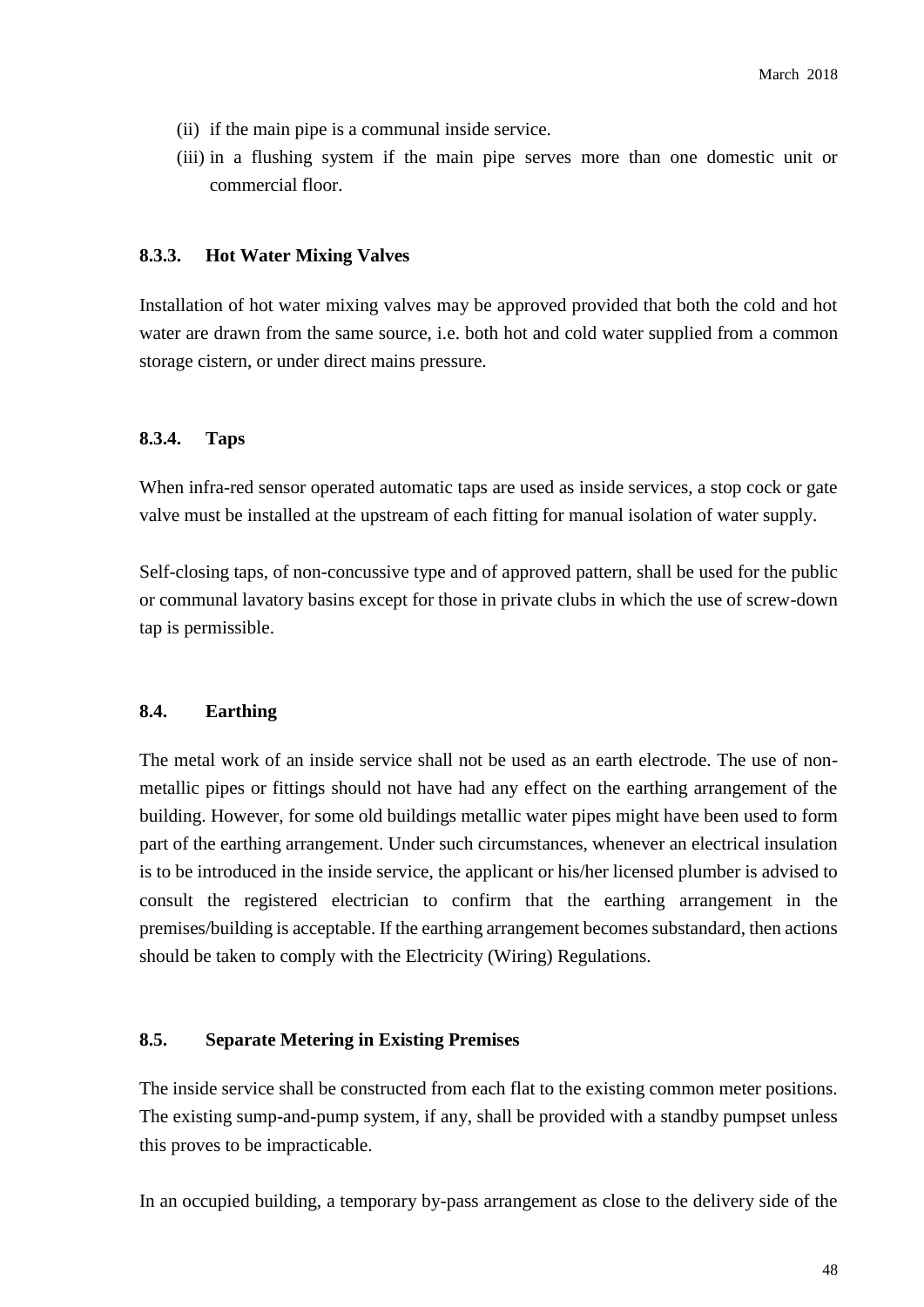meter as possible shall be provided to maintain water supply to various units of accommodation when plumbing work is being carried out on separate meter conversion. The temporary arrangement shall be such that the consumption is still measured by the bulk meter. This bypass arrangement must be removed immediately after the new separate meters are fixed. The bulk meter shall also be removed if no longer required.

# **8.6. Authorizing Private Developers/Authorized Persons to Undertake Water Supply Connection Works**

Developers and Authorized Persons are encouraged to employ approved contractors to carry out all or any of the following works:-

- (a) connection to the public drainage;
- (b) provision of water supply connection;
- (c) construction of run-in and repair of damaged footpaths.

This will improve developer's control of their development programmes. As reflected from a survey with Authorized Persons, the issue of Occupation Permits under this arrangement could be advanced by up to three months.

The unified form HBP1 "Application for Technical Audit of Run-in or Damaged Footways/Drainage/Water Supply Connection Works Carried Out by a Member of the Public" and the Practitioner's Guidelines on the scheme can be downloaded from the website http://www.devb-wb.gov.hk/.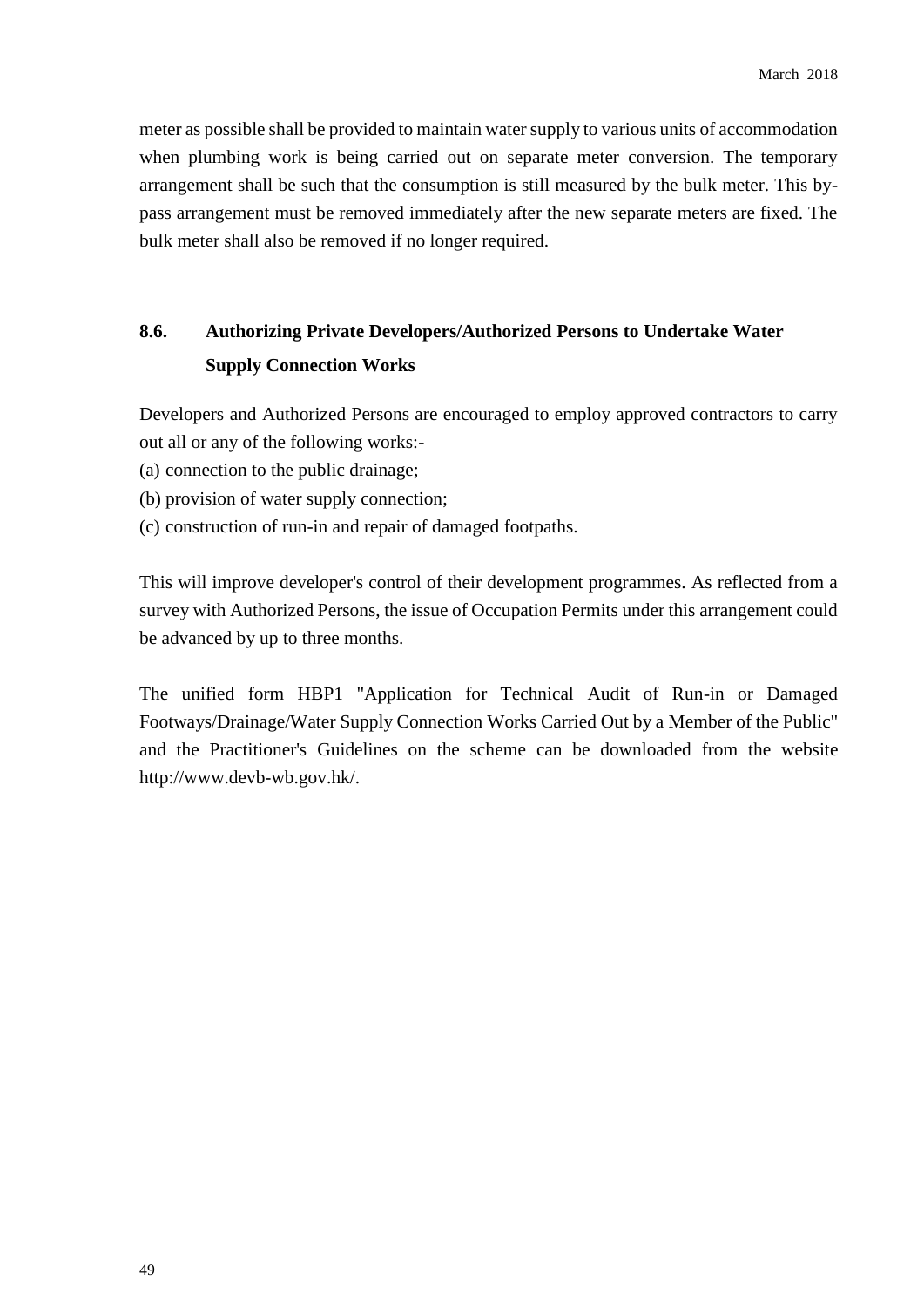## **9. Maintenance**

The common problems in the internal water supply systems are water quality complaints, weak supply pressure and seepage / leakage of water. The main causes of these problems are usually due to corroded pipes and/or uncleaned storage cisterns, choked pipes and/or unauthorized alteration of inside service, and leaking pipe or pipe burst respectively. In this respect, the management office or the agent is recommended to:-

- (i) thoroughly clean every fresh water storage cistern and scrub with a solution of chloride of lime or bleaching powder at least once every three months;
- (ii) to conduct regular checks to the plumbing system to ensure that it conforms to the approved conditions;
- (iii) to rectify any corroded pipes and irregularities immediately.

No system can be guaranteed forever but its service life can be greatly improved by proper maintenance and identifying initial signs of defects before they have a chance of further propagation.

Regular maintenance of the internal water supply system will not only help ensure that the plumbing system performs as it is intended but also minimize the cost of repair work required to rectify the damage to the plumbing system. A typical maintenance schedule is shown below for reference:-

| Component         | Action                                                                  |
|-------------------|-------------------------------------------------------------------------|
| <b>Meters</b>     | Take meter reading and check water consumption for early signs of       |
|                   | leakage                                                                 |
|                   | Check the meter in correct working order                                |
| meter and valve   | Ensure ease of opening to access doors/covers                           |
| chamber rooms     | Clean out as necessary                                                  |
| Pipework          | Check supports and inspect for loose-fittings                           |
|                   | Check for soundness of pipework                                         |
|                   | Inspect for signs of corrosion and leakage                              |
|                   | Disconnect any unused pipes and fittings connected to the service       |
|                   | installations                                                           |
| Pumps             | Check operation of pumps in order and ensure noise levels to be minimal |
| Pressure reducing | Check the pressure at the upstream and downstream of valve within       |
| valves            | acceptable limits                                                       |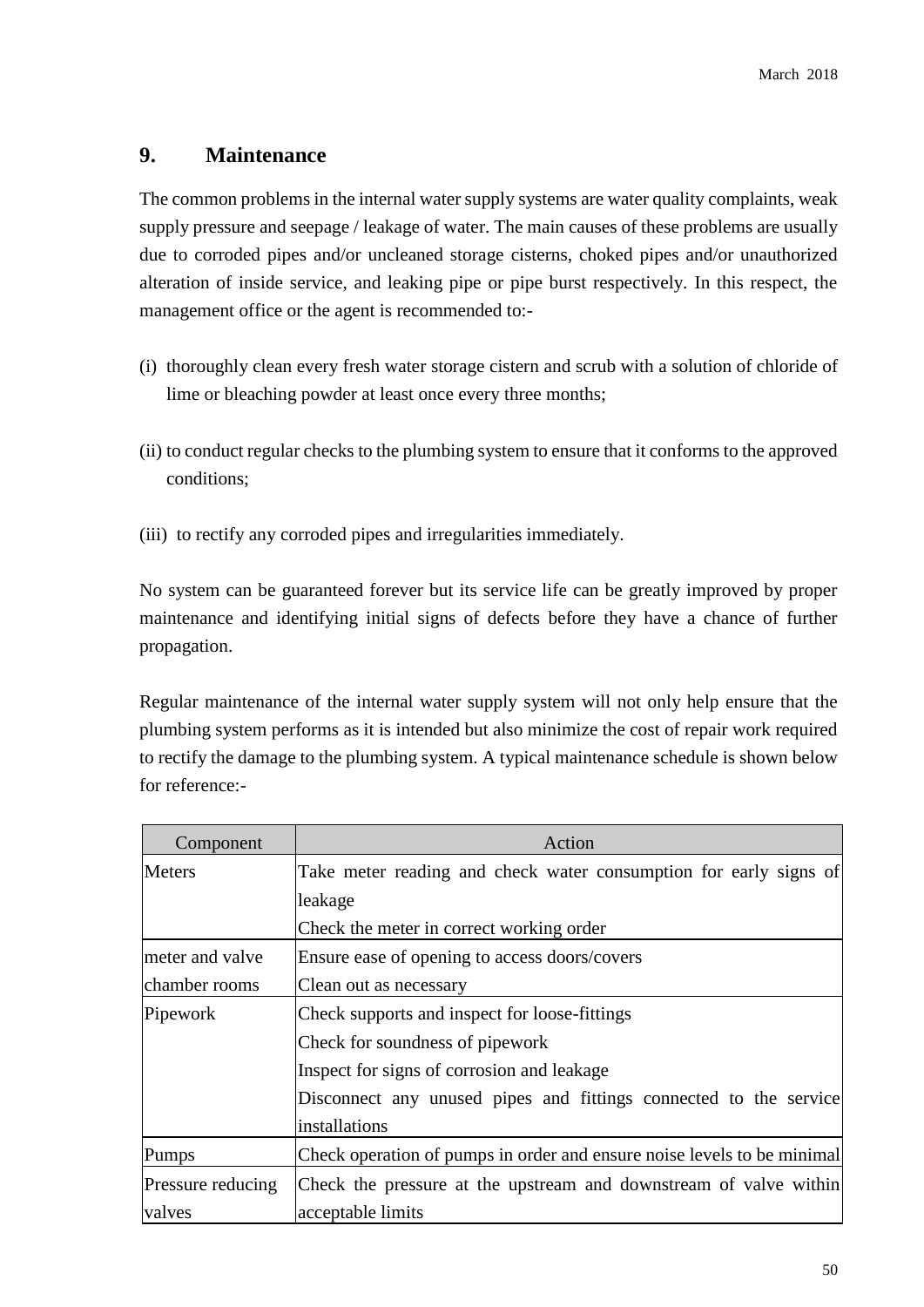| Storage cisterns | Clean the potable water storage cisterns under a proper cleaning       |  |  |
|------------------|------------------------------------------------------------------------|--|--|
|                  | procedure once every three months, or more frequently if necessary     |  |  |
|                  | ensure no cross connection between water storage tanks of different    |  |  |
|                  | natures                                                                |  |  |
|                  | look for signs of leakage or overflow                                  |  |  |
|                  | check for stagnant water, e.g. dust on surface of water                |  |  |
|                  | check conditions of cistern supports                                   |  |  |
|                  | confirm operation of overflow and warning pipes                        |  |  |
|                  | ensure the cover is of double sealed type, under lock and effective in |  |  |
|                  | preventing ingress of water                                            |  |  |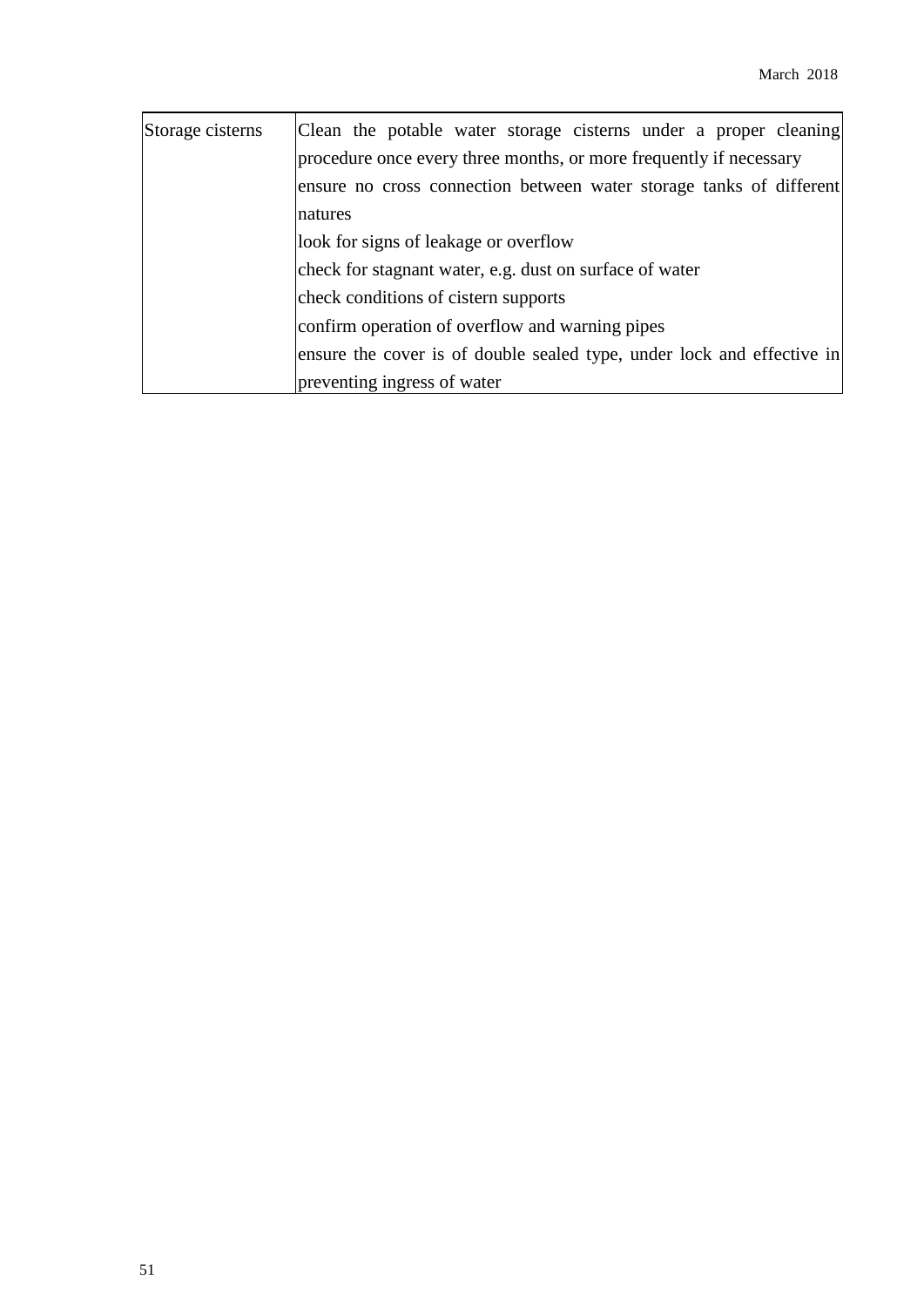| <b>Points to Consider</b>                                 | <b>Criteria</b>                                                                                                                                                                                                                                                                                                                                                                                                                                                                                                                                                                                                                                                                                               |  |
|-----------------------------------------------------------|---------------------------------------------------------------------------------------------------------------------------------------------------------------------------------------------------------------------------------------------------------------------------------------------------------------------------------------------------------------------------------------------------------------------------------------------------------------------------------------------------------------------------------------------------------------------------------------------------------------------------------------------------------------------------------------------------------------|--|
| <b>Potable &amp; Flushing Supplies</b><br>$\mathbf{A}$    |                                                                                                                                                                                                                                                                                                                                                                                                                                                                                                                                                                                                                                                                                                               |  |
| $\mathbf{A1}$<br><b>Government Supply Mains:</b>          |                                                                                                                                                                                                                                                                                                                                                                                                                                                                                                                                                                                                                                                                                                               |  |
| available water pressure<br>(i)                           | Pressure being adequate with regard to<br>the elevation of the premises.                                                                                                                                                                                                                                                                                                                                                                                                                                                                                                                                                                                                                                      |  |
|                                                           | The levels (in meters above principal<br>datum) should be specified in the VPLD.                                                                                                                                                                                                                                                                                                                                                                                                                                                                                                                                                                                                                              |  |
| capacity of supply system<br>(ii)                         | Capacity of the system being adequate.                                                                                                                                                                                                                                                                                                                                                                                                                                                                                                                                                                                                                                                                        |  |
| (iii) location                                            | Suitable Government supply main nearest<br>to the premises.                                                                                                                                                                                                                                                                                                                                                                                                                                                                                                                                                                                                                                                   |  |
| (iv)<br>size                                              | Adequate to supply the premises.                                                                                                                                                                                                                                                                                                                                                                                                                                                                                                                                                                                                                                                                              |  |
| A2<br><b>Connection Pipe:</b>                             |                                                                                                                                                                                                                                                                                                                                                                                                                                                                                                                                                                                                                                                                                                               |  |
| location<br>(i)                                           | Nearest to the suitable Government<br>supply main.                                                                                                                                                                                                                                                                                                                                                                                                                                                                                                                                                                                                                                                            |  |
| (ii)<br>size                                              | supply<br>all<br>Adequate<br>to<br>proposed<br>plumbing installations.<br>Minimum size of 40 mm dia. for flushing<br>supply.<br>(HKWSR 8.8 & 8.15)                                                                                                                                                                                                                                                                                                                                                                                                                                                                                                                                                            |  |
| alignment<br>(iii)                                        | All pipework before meter positions shall<br>be exposed or laid in a proper service<br>duct.<br>(HKWSR 1.2, 7.3 & 8.8)                                                                                                                                                                                                                                                                                                                                                                                                                                                                                                                                                                                        |  |
| <b>Water Meter/Check Meter Position:</b><br>$\mathbf{A}3$ |                                                                                                                                                                                                                                                                                                                                                                                                                                                                                                                                                                                                                                                                                                               |  |
| location<br>$\left( i\right)$                             | The siting of a meter shall be determined<br>by the Water Authority.<br>Meters shall be arranged in groups and<br>sited at convenient locations in communal<br>area and housed in meter rooms/boxes.<br>Meters on indirect supply systems shall<br>be sited at roof level or at other<br>convenient locations and housed in meter<br>rooms/boxes.<br>Check meter positions will be required at<br>the connections to the common inside<br>service and to the sump tank.<br>Salt water supply will not be metered, but<br>a meter position shall be provided.<br>Proper drainage, lighting and flood<br>prevention facilities should be provided at<br>the meter room.<br>(WWR 27, HKWSR 1.4, 1.5, 1.11, 1.12, |  |

# **Appendix A1: Checklist for Vetting Plumbing Proposals**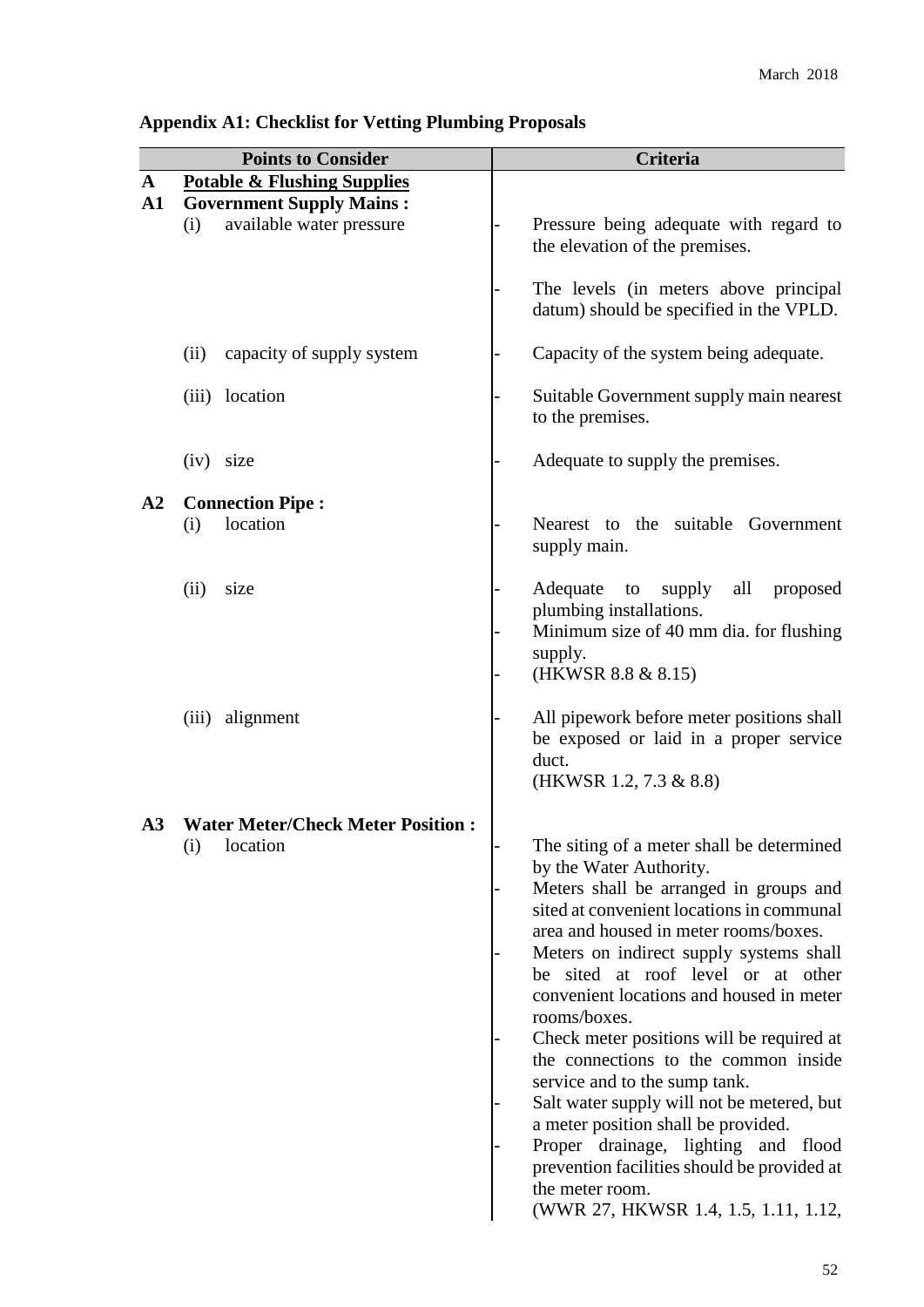|                   | <b>Points to Consider</b>                  | Criteria                                                                                                                                                                                                                                                                                                                                                                                                                                                                                                                                                                                                                                                                                                                      |
|-------------------|--------------------------------------------|-------------------------------------------------------------------------------------------------------------------------------------------------------------------------------------------------------------------------------------------------------------------------------------------------------------------------------------------------------------------------------------------------------------------------------------------------------------------------------------------------------------------------------------------------------------------------------------------------------------------------------------------------------------------------------------------------------------------------------|
|                   |                                            | 1.16, 7.7, 7.10, 8.9 & 8.16                                                                                                                                                                                                                                                                                                                                                                                                                                                                                                                                                                                                                                                                                                   |
|                   | (ii)<br>size                               | Size of water meter should be adequate to<br>meet the estimated consumption.                                                                                                                                                                                                                                                                                                                                                                                                                                                                                                                                                                                                                                                  |
|                   | no. required<br>(iii)                      | All domestic units shall be separately<br>metered.<br>The number of domestic units in village<br>houses shall be indicated clearly for<br>estimating the number of meters.<br>(HKWSR 1.1)                                                                                                                                                                                                                                                                                                                                                                                                                                                                                                                                     |
|                   | (iv) type of metered supply                | Water<br>supplies<br>classified<br>are<br>into<br>domestic, construction,<br>shipping<br>and<br>trade purposes.<br>(WWR 2)                                                                                                                                                                                                                                                                                                                                                                                                                                                                                                                                                                                                    |
|                   | (v)<br>arrangement                         | A standard meter position should be<br>provided with bushes or reducers at both<br>sides of the meter position and with a<br>distance piece of hollow tube with<br>conspicuous holes drilled through the<br>body placed in between.<br>A longscrew<br>(connector)<br>shall<br>be<br>provided<br>immediately after the bush or reducer at<br>the delivery side.<br>Meters shall be arranged in groups and<br>sited at convenient locations in communal<br>area and housed in meter rooms/boxes.<br>(HKWSR 1.3, 1.4, 1.5, 1.12, & 7.7)<br>Horizontal clearance between the meters<br>and the nearest wall, and the vertical<br>clearance between meters<br>shall<br>be<br>indicated at the meter room/box layouts<br>and plans. |
|                   | fittings<br>(vi)                           | PVC-U fittings shall be used at meter<br>position if PVC-U materials are used as<br>inside service.<br>Brass fittings shall be used at meter<br>position if copper, lined galvanized steel<br>or thermal plastic materials are used<br>inside service.<br>(HKWSR 10.3)                                                                                                                                                                                                                                                                                                                                                                                                                                                        |
| ${\bf A4}$<br>(i) | <b>Water Storage Cisterns:</b><br>location | Every cistern shall be located so as to<br>minimize the risk of contamination of the<br>stored water.<br>(WWR Sch 2 Pt III Para 4 & 9, HKWSR)<br>4.6, 4.7 & 4.10)                                                                                                                                                                                                                                                                                                                                                                                                                                                                                                                                                             |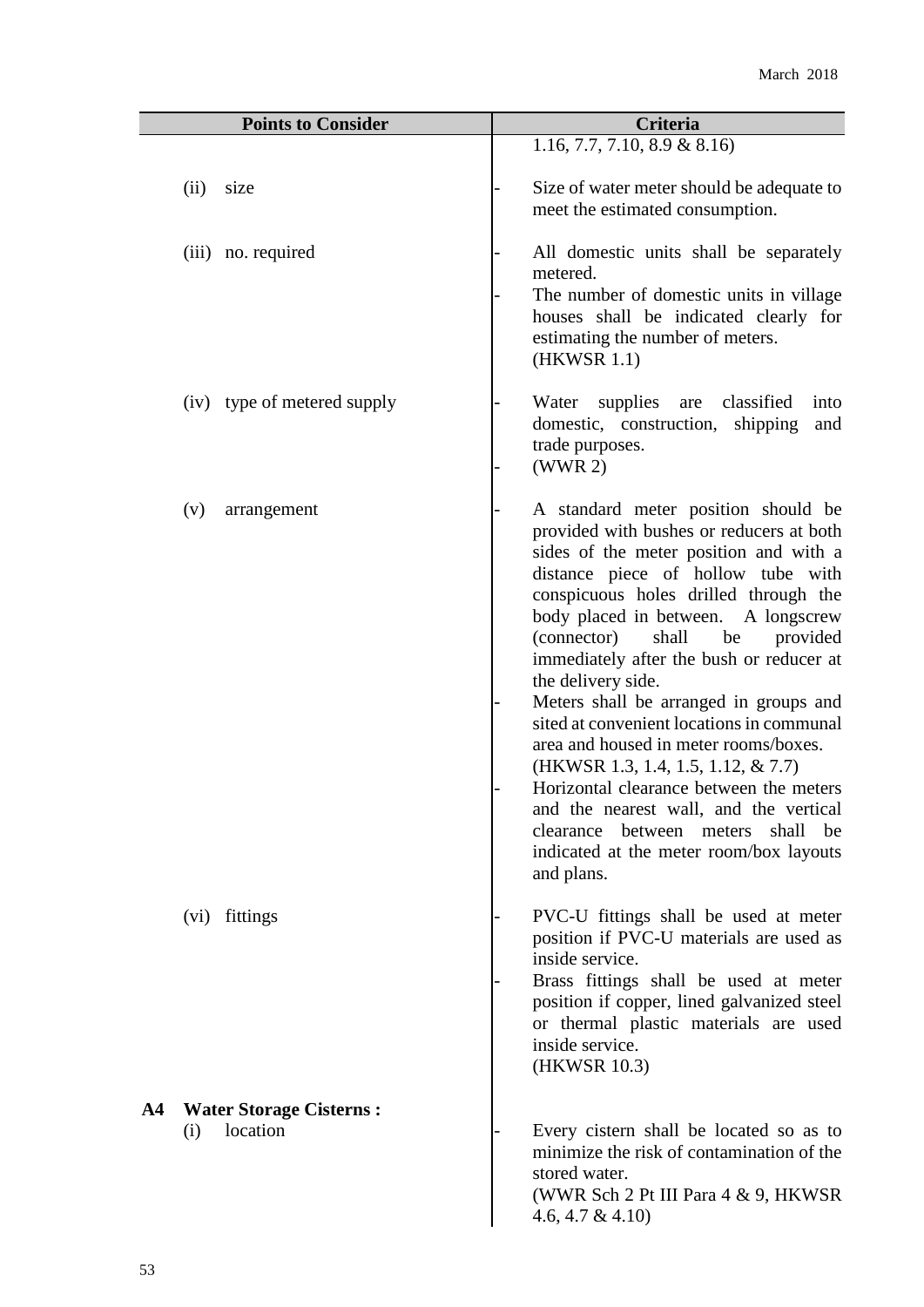| <b>Points to Consider</b> | <b>Criteria</b>                                                                                                                                                                                                                                                                                                                                                                                                                                                                                                                                                                                                                                                                                                                                                                        |
|---------------------------|----------------------------------------------------------------------------------------------------------------------------------------------------------------------------------------------------------------------------------------------------------------------------------------------------------------------------------------------------------------------------------------------------------------------------------------------------------------------------------------------------------------------------------------------------------------------------------------------------------------------------------------------------------------------------------------------------------------------------------------------------------------------------------------|
| (ii)<br>storage capacity  | For domestic buildings, the total volume<br>of the roof storage tank and sump tank<br>shall be on the basis of 135 litres for each<br>of the first 10 flats and 90 litres thereafter<br>for each additional flat. The proportion<br>of capacity of sump tank to roof tank shall<br>be in the order of 1:3 or as advised by the<br>Water Authority.<br>For industrial use, the permissible                                                                                                                                                                                                                                                                                                                                                                                              |
|                           | capacity of storage tank is one day<br>demand.<br>For temporary mains fresh water flushing,<br>the capacity of the water storage tank<br>shall be limited to 45 litres per flushing<br>apparatus with a minimum of 250 litres.<br>For salt water flushing supply, there is no<br>limit to the storage capacity but a storage<br>of no less than half a day's consumption<br>is recommended.<br>(HKWSR 1.17, 3.12, 7.1, 8.13 & 8.18)                                                                                                                                                                                                                                                                                                                                                    |
| (iii) material            | Every cistern shall be constructed of<br>concrete, galvanized steel or<br>other<br>approved material.<br>Fibeglass storage cisterns for potable<br>water shall be of an approved type.<br>All flushing water tanks must be of salt<br>water resistant materials.<br>(WWR Sch 2 Pt III Para 2 & 3, HKWSR<br>4.11 & 8.19)                                                                                                                                                                                                                                                                                                                                                                                                                                                                |
| (iv) associated fittings  | Cisterns shall be fitted with a ball valve<br>controlled inlet in the case of a gravity<br>supply or with an automatic control<br>switch in the case of a pumped supply.<br>An overflow pipe of one commercial size<br>larger than the inlet pipe, and in no case<br>less than 25 mm diameter, shall be fitted<br>to each cistern and shall be extended to<br>terminate in a conspicuous position in a<br>area easily visible<br>and<br>communal<br>accessible by the occupants.<br>A stop valve shall be provided on the<br>outlet of every cistern and provision shall<br>be made for a drain off pipe to enable the<br>cistern to be emptied.<br>Safe access shall be provided to all<br>cisterns by means of a secure permanent<br>ladder or readily available portable<br>ladder. |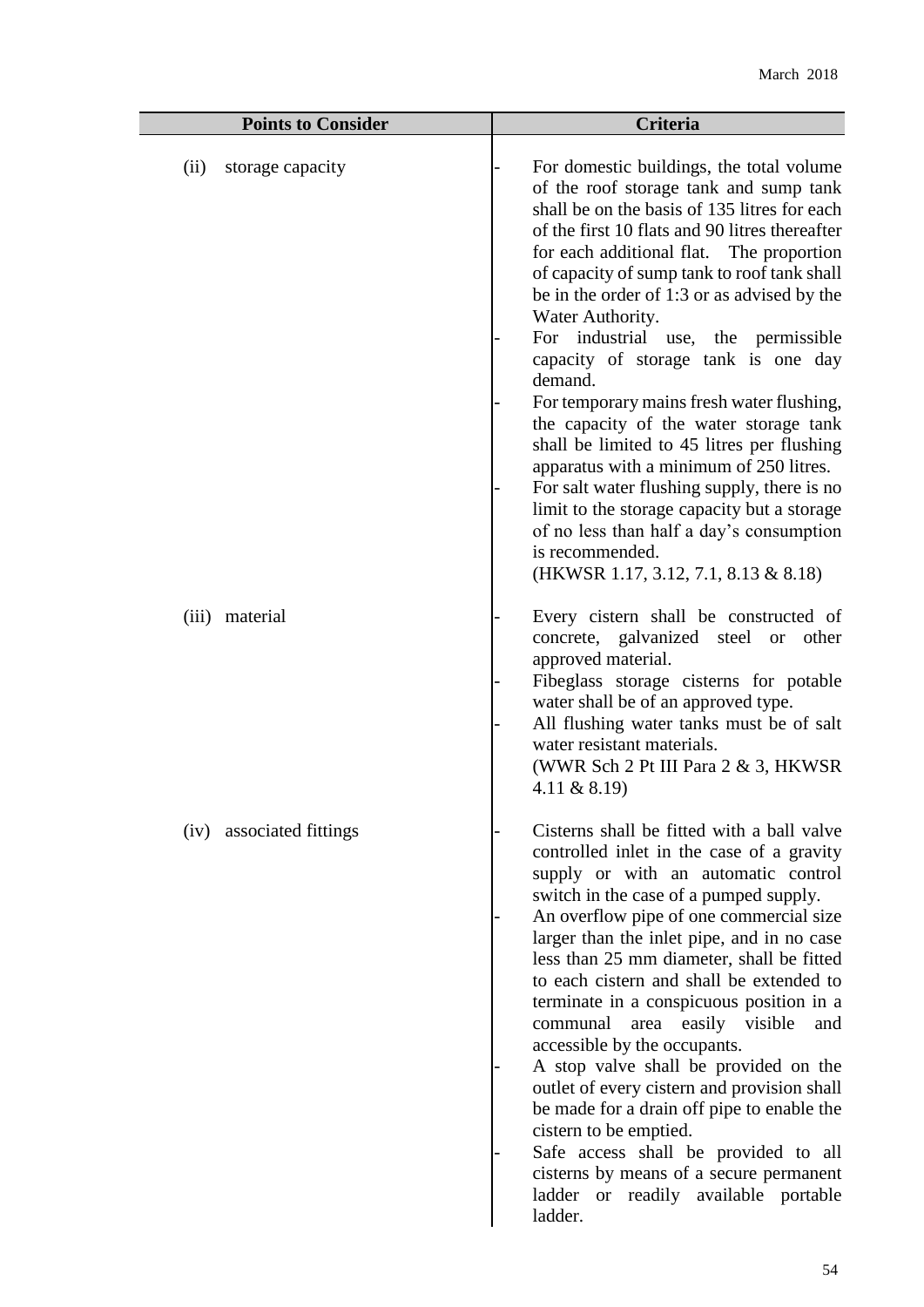|                | <b>Points to Consider</b>                      | Criteria                                                                                                                                                                                                                                                                                                                                                                                                                                                                                                                                                                                 |
|----------------|------------------------------------------------|------------------------------------------------------------------------------------------------------------------------------------------------------------------------------------------------------------------------------------------------------------------------------------------------------------------------------------------------------------------------------------------------------------------------------------------------------------------------------------------------------------------------------------------------------------------------------------------|
|                |                                                | A grating and a self-closing non-return<br>flap shall be provided at the overflow pipe<br>outside the storage cistern.<br>Double sealed covers with locking<br>devices shall be provided for all storage<br>cisterns other than cisterns for flushing<br>and fire-fighting purposes.<br>(WWR Sch 2 Pt III Para. 5, 6, 7 & 10,<br>HKWSR 4.1, 4.2, 4.3, 4.4, 4.5, 4.6 & 4.8)                                                                                                                                                                                                               |
| A <sub>5</sub> | <b>Water Pumps:</b><br>pumping capacity<br>(i) | Not less than the designed outflow rate of<br>the storage cistern being supplied.                                                                                                                                                                                                                                                                                                                                                                                                                                                                                                        |
|                | provision of standby pump<br>(ii)              | A standby pumpset shall be provided.<br>(HKWSR 3.3)                                                                                                                                                                                                                                                                                                                                                                                                                                                                                                                                      |
| ${\bf A6}$     | <b>Pipings:</b>                                |                                                                                                                                                                                                                                                                                                                                                                                                                                                                                                                                                                                          |
|                | (i)<br>material                                | Pipes made of ductile iron, unplasticized<br>polyvinyl<br>chloride<br>$(uPVC)$ ,<br>lined<br>galvanized steel, stainless steel, copper,<br>polyethylene or polybutylene of approved<br>grades may be used for a fresh water<br>inside service.<br>All flushing water tanks and associated<br>fittings and pipeworks etc. must be of salt<br>water resistant materials, e.g. uPVC,<br>vitreous earthenware, cast iron, gunmetal<br>etc. to the approval of the Water<br>Authority<br>(WWR Sch 2 Pt I Para 1(3), 1(4), 5, 9, 12,<br>13 & 16, HKWSR 1.8, 2.8, 3.10, 7.14,<br>$8.19 \& 10.2$ |
|                |                                                |                                                                                                                                                                                                                                                                                                                                                                                                                                                                                                                                                                                          |
|                | (ii)<br>size                                   | Depends on the no. and types of fittings<br>served.<br>No pipe shall be less than 20 mm<br>diameter, except that a branch pipe may<br>be 15 mm diameter if the pipe run is short<br>and the pipe supplies only one draw-off<br>point.<br>(WWR Sch 2 Pt I Para 2)                                                                                                                                                                                                                                                                                                                         |
|                | (iii) routing/alignment                        | All pipework before meter positions shall<br>be exposed or laid in proper service duct.<br>(HKWSR 1.2, 2.2, 3.1, 7.3 & 8.8)<br>The pipings which solely serve a<br>particular flat/unit should not run through<br>other flats/units and minimize to run at<br>common / public<br>area<br>far<br>as<br>as<br>practicable.                                                                                                                                                                                                                                                                 |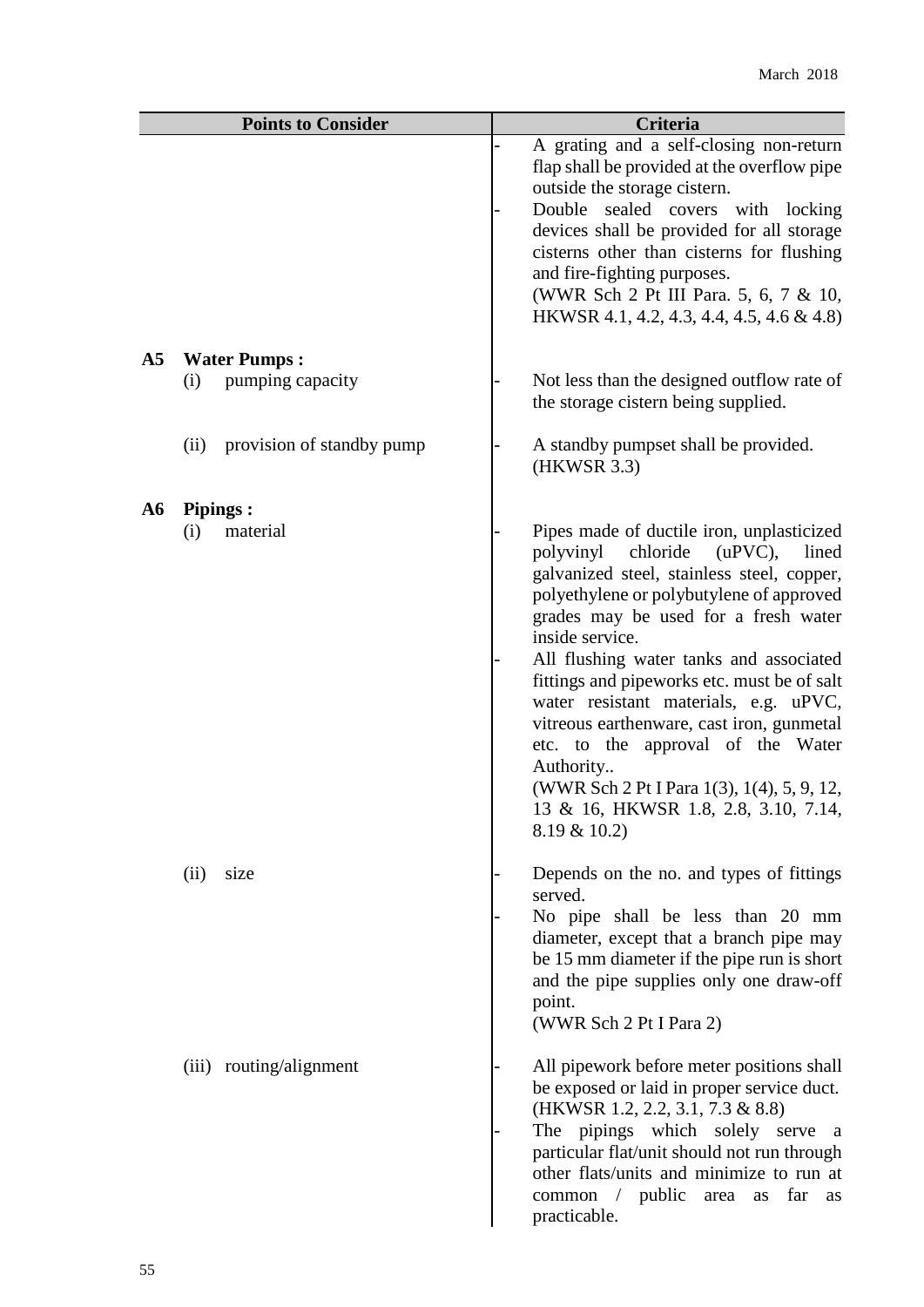|    | <b>Points to Consider</b> | <b>Criteria</b>                                                                                                                                                                                                                                                                                                                                                                                                                                                                                                                                                                                                                                                                                                                                      |
|----|---------------------------|------------------------------------------------------------------------------------------------------------------------------------------------------------------------------------------------------------------------------------------------------------------------------------------------------------------------------------------------------------------------------------------------------------------------------------------------------------------------------------------------------------------------------------------------------------------------------------------------------------------------------------------------------------------------------------------------------------------------------------------------------|
|    |                           |                                                                                                                                                                                                                                                                                                                                                                                                                                                                                                                                                                                                                                                                                                                                                      |
| A7 | <b>Control Valves:</b>    |                                                                                                                                                                                                                                                                                                                                                                                                                                                                                                                                                                                                                                                                                                                                                      |
|    | size<br>(i)               | Depends on the size of the pipings.                                                                                                                                                                                                                                                                                                                                                                                                                                                                                                                                                                                                                                                                                                                  |
|    |                           |                                                                                                                                                                                                                                                                                                                                                                                                                                                                                                                                                                                                                                                                                                                                                      |
|    | (ii)<br>type              | A loose jumper type stopcock shall be<br>provided and placed with spindle in the<br>vertical position<br>before<br>the<br>meter<br>position.                                                                                                                                                                                                                                                                                                                                                                                                                                                                                                                                                                                                         |
|    |                           | Fullway gate valves shall be fitted before<br>meter positions when the meters are sited<br>at roof level.                                                                                                                                                                                                                                                                                                                                                                                                                                                                                                                                                                                                                                            |
|    |                           | Cisterns shall be fitted with a ball valve<br>and a fullway gate valve at the inlet in the<br>case of a gravity supply or with an<br>automatic control switch and without any<br>stop valve in the case of a pumped supply.<br>Fullway gate valve should be provided on<br>the outlets of every cistern.<br>Spring taps, of non-concussive type and<br>of approved pattern, shall be used for<br>public or communal lavatory basins.<br>For connections larger than 40 mm<br>diameter, a gate valve shall be provided<br>before the meter position and a non-return<br>or check valve fitted on the delivery side<br>as close as possible to the meter.<br>(HKWSR 1.10, 1.14, 1.15, 2.4, 3.4, 4.1,<br>$4.2, 7.5, 7.8, 7.9, 7.11, 8.11, 8.12 \& 8.17$ |
|    | location<br>(iii)         | Individual stop valves shall be provided at<br>all draw-off points or at a series of draw-<br>off points if situated close together.<br>(HKWSR 1.7 & 7.13)<br>Boundary valves shall be provided at the<br>connection points as close to the lot<br>boundary as possible.<br>(HKWSR 1.11, 1.16, 3.7, 7.10, 8.16 &<br>9.5)<br>A tee-branch valve refers to an isolation<br>valve at a branch pipe and which is<br>located close to the main pipe.<br>To<br>facilitate maintenance and repair, tee-<br>branch valves shall be provided :<br>for all underground water pipes;<br>if the main pipe is a communal<br>inside service;                                                                                                                       |
|    |                           | in a flushing system if the main pipe<br>serves more than one domestic unit<br>or commercial floor.<br>(HKWSR 1.9, 2.10, 3.13, 5.13, 6.15, 7.16)                                                                                                                                                                                                                                                                                                                                                                                                                                                                                                                                                                                                     |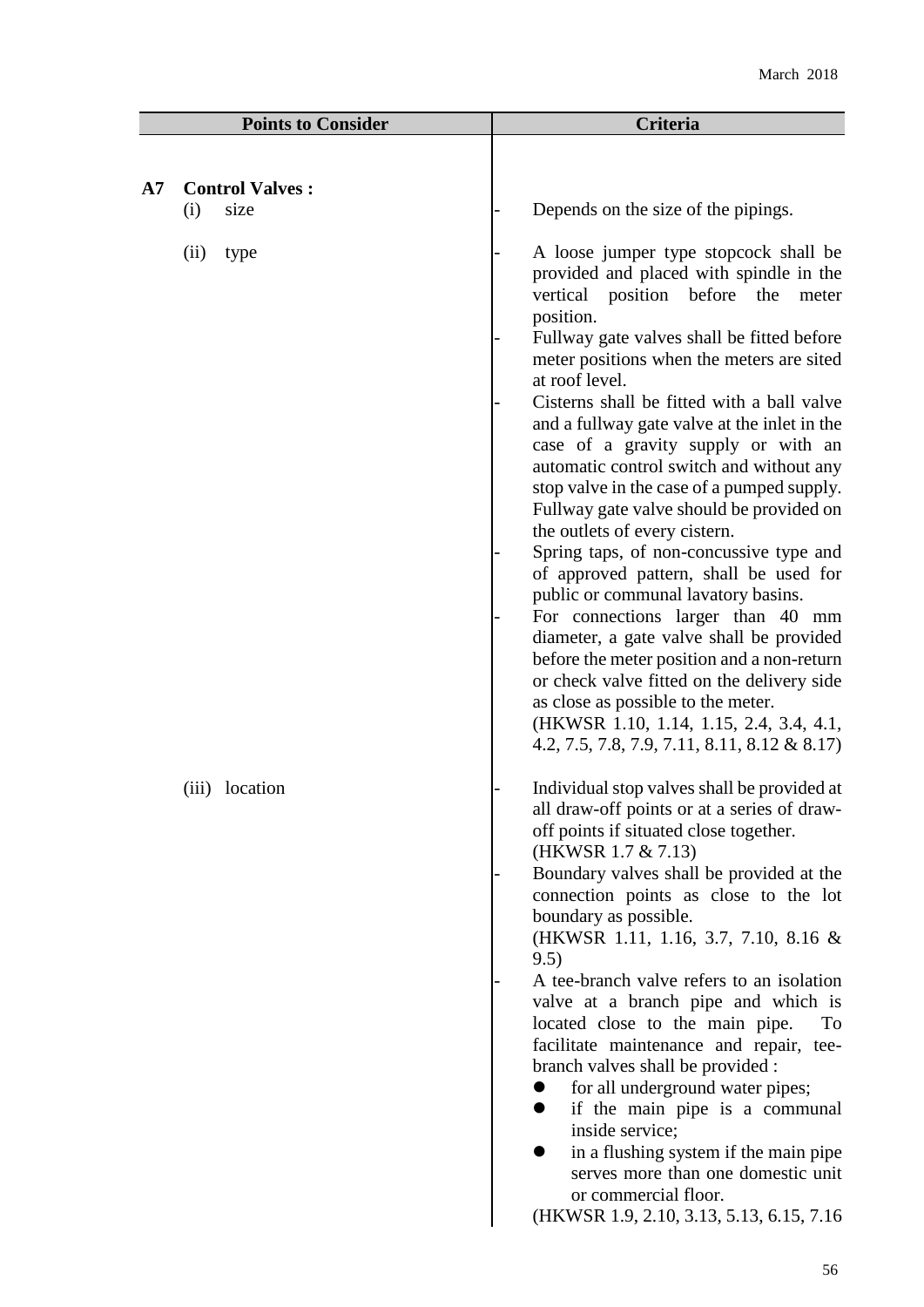|            | <b>Points to Consider</b>                               | Criteria                                                                                                                                                                                                                                                                                                                                                                                                                                                                                                                                                                                                                                                                                                                                                                                                                          |
|------------|---------------------------------------------------------|-----------------------------------------------------------------------------------------------------------------------------------------------------------------------------------------------------------------------------------------------------------------------------------------------------------------------------------------------------------------------------------------------------------------------------------------------------------------------------------------------------------------------------------------------------------------------------------------------------------------------------------------------------------------------------------------------------------------------------------------------------------------------------------------------------------------------------------|
|            |                                                         | & 8.7)<br>A stop valve which solely serves a<br>particular flat/unit should be provided<br>inside the flat/unit as close as to the<br>boundary line of such flat/unit.                                                                                                                                                                                                                                                                                                                                                                                                                                                                                                                                                                                                                                                            |
| ${\bf A8}$ | <b>Hot Water System:</b><br>type of water heater<br>(i) | The following types of water heaters may,<br>with the written permission of the Water<br>Authority, be connected direct to a main :<br>non-pressure type water heaters where no<br>●<br>restriction of flow can be effected beyond<br>the inlet control valve;<br>cistern type water heaters;<br>instantaneous water heaters where the<br>guaranteed test pressure of the water<br>heater is at least $1\frac{1}{2}$ times the static head<br>available at the water heater;<br>electric water heaters of the thermal<br>storage type;<br>having a guaranteed test pressure at<br>least $1\frac{1}{2}$ times the static head<br>available at the water heater; and<br>not being provided with an individual<br>expansion pipe but complying with<br>WWR Sch 2 Pt IV Para 11<br>(WWR Sch 2 Pt IV Para $1(2)(a)(b)(c)$<br>$\&$ (d)) |
|            | (ii)<br>compliance with WWR/<br><b>HKWSR</b>            | Should refer to WWR Sch 2 Pt IV &<br>HKWSR Chapter $5 & 6$ for details.                                                                                                                                                                                                                                                                                                                                                                                                                                                                                                                                                                                                                                                                                                                                                           |
| A9         | <b>Cooling/Air-Conditioning System:</b>                 |                                                                                                                                                                                                                                                                                                                                                                                                                                                                                                                                                                                                                                                                                                                                                                                                                                   |
|            | (i)<br>purpose                                          | Approvals for the use of mains water<br>(fresh or salt) may be given to meet the<br>following requirements :<br>closed circuit cooling systems for<br>any purpose where operational<br>losses are negligible and no water is<br>rejected to waste;<br>cooling systems involving no loss<br>through evaporation and where all<br>the water is re-used after cooling for<br>an industrial process;<br>evaporative<br>cooling<br>systems<br>essential to an industrial process,<br>whether this be for cooling or for air-<br>conditioning purposes and provided<br>system losses<br>that<br>arise<br>from                                                                                                                                                                                                                           |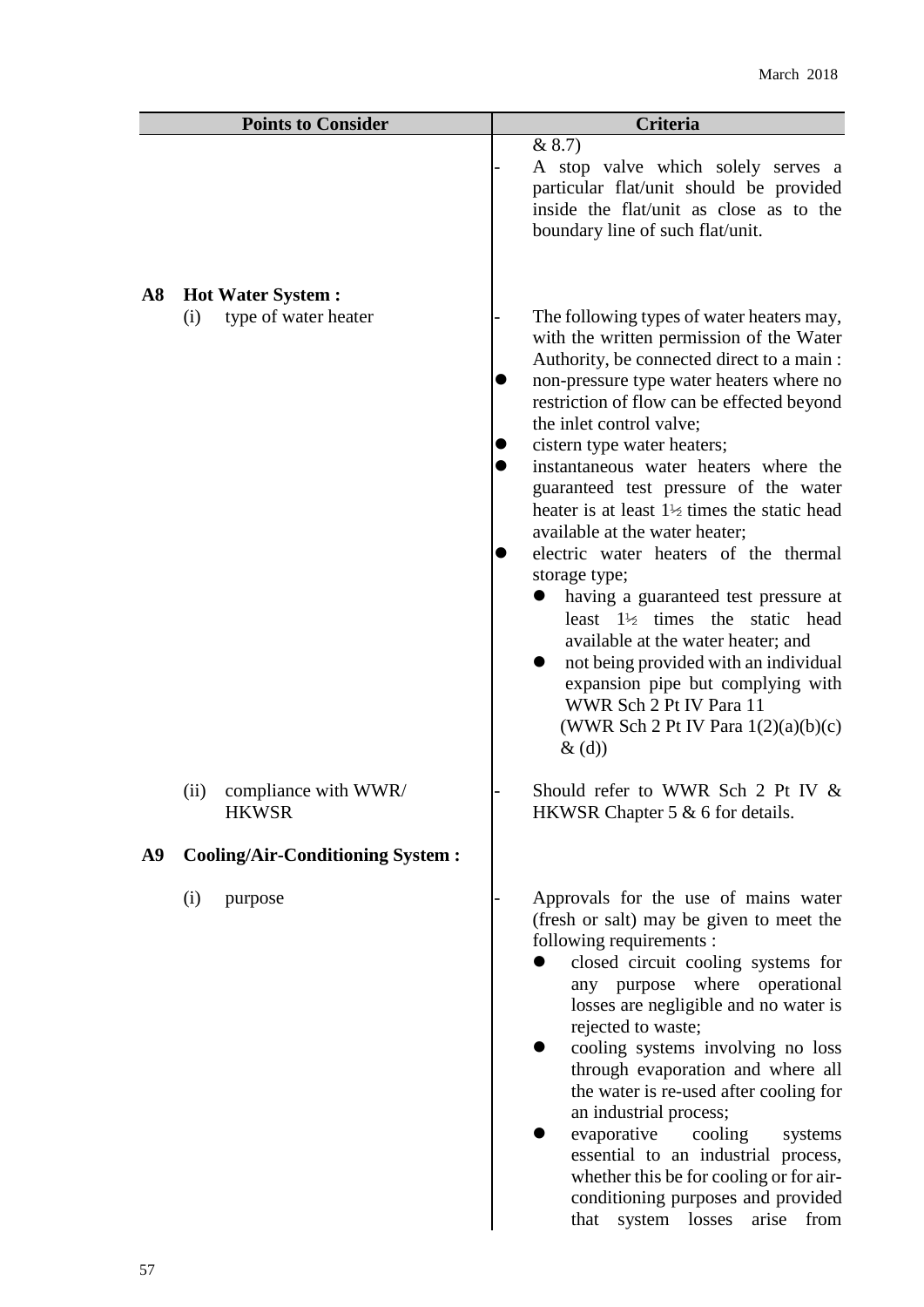|      | <b>Points to Consider</b>                                                               | <b>Criteria</b>                                                                                                                                                                                                                                                                                                                                                                                                        |
|------|-----------------------------------------------------------------------------------------|------------------------------------------------------------------------------------------------------------------------------------------------------------------------------------------------------------------------------------------------------------------------------------------------------------------------------------------------------------------------------------------------------------------------|
|      |                                                                                         | evaporation only;<br>evaporative cooling/air<br>conditioning/humidification system<br>for essential purposes other than<br>industrial processes provided that<br>system losses arise from evaporation<br>only;<br>humidification<br>essential<br>to<br>an<br>industrial process.                                                                                                                                       |
| (ii) | type                                                                                    | use of mains water for cooling/air-<br>conditioning and humidification purposes<br>within the first 2 categories above.<br>use of mains water for cooling/air-<br>conditioning and humidification purposes<br>within the last 3 categories above; the<br>applicant must demonstrate that the type<br>of evaporate plant proposed is of an<br>enclosed design from which wastage of<br>water by splashing is prevented. |
|      | (iii) estimated consumption                                                             | Demand can be met by the Distribution<br>Supply System.                                                                                                                                                                                                                                                                                                                                                                |
| (iv) | any alternative private source                                                          | The applicant must prove that the demand<br>cannot be effectively met by alternative<br>means (e.g. air cooling, private source or<br>a sea water supply is impractical)                                                                                                                                                                                                                                               |
|      | <b>A10 Typical Schematic Plumbing Diagram</b><br>for food business (restaurant)/kitchen | kitchen equipment connected to the potable<br>supply are divided into the following<br>categories:                                                                                                                                                                                                                                                                                                                     |
| (i)  | provision of off-tank                                                                   | Cat $1$ – direct supply by tapping over<br>without connecting to water pipe (except<br>water heater)                                                                                                                                                                                                                                                                                                                   |
| (ii) | Details of kitchen equipment to be<br>submitted to WSD                                  | $Cat 2(a) - off-tank supply with submerged$<br>inlet and for drinking purpose.                                                                                                                                                                                                                                                                                                                                         |
|      |                                                                                         | Cat $2(b)$ – off-tank supply with<br>submerged inlet but NOT for drinking<br>purpose                                                                                                                                                                                                                                                                                                                                   |
|      |                                                                                         | Cat $3$ – off-tank supply to hydro-vent<br>system                                                                                                                                                                                                                                                                                                                                                                      |
|      |                                                                                         | Separate water tanks are used for different<br>categories of kitchen equipment to avoid<br>backward and cross contamination of<br>water                                                                                                                                                                                                                                                                                |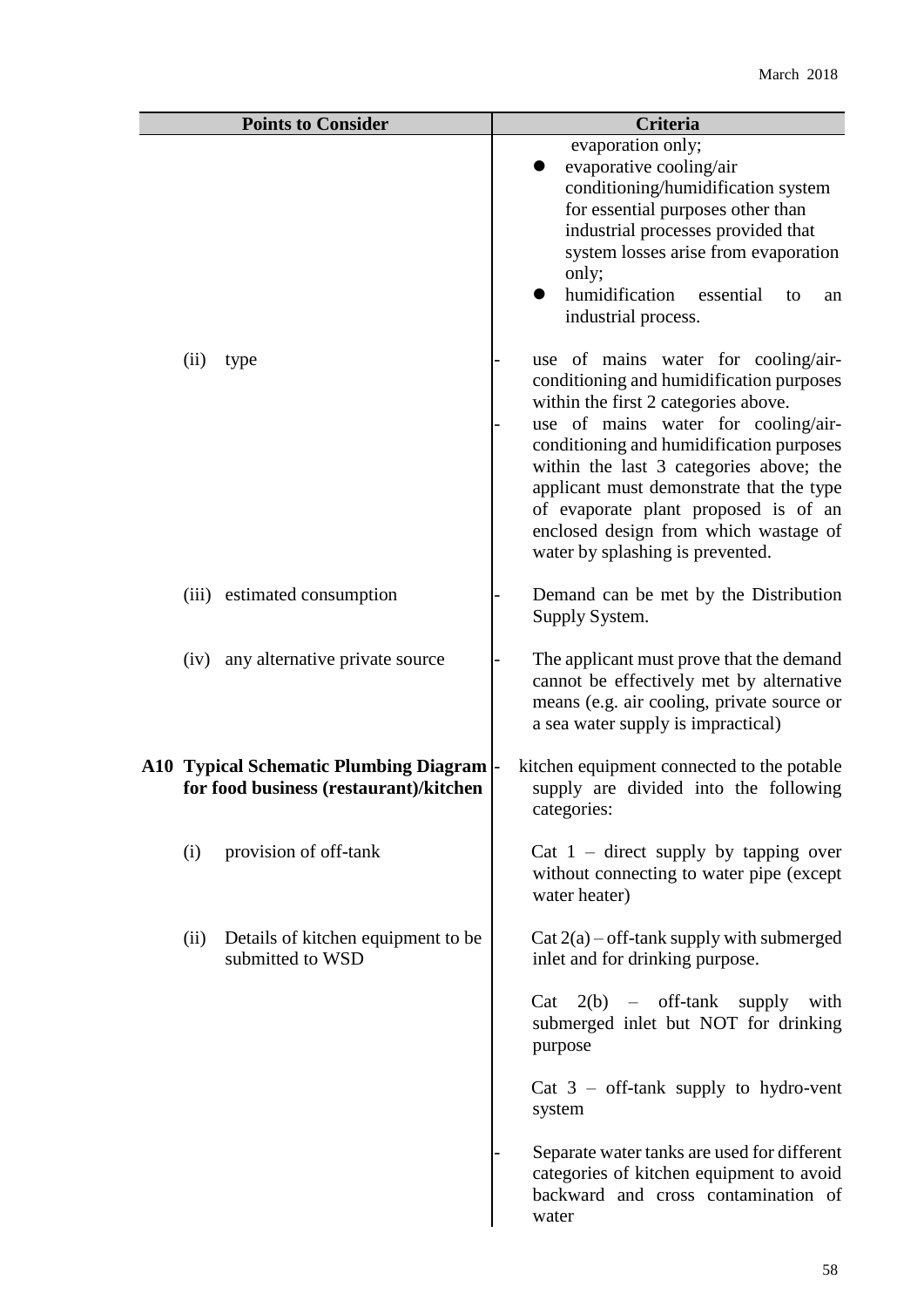| <b>Points to Consider</b> |       | Criteria                                                                      |                                                                                                                                                                                                                                                                                                        |
|---------------------------|-------|-------------------------------------------------------------------------------|--------------------------------------------------------------------------------------------------------------------------------------------------------------------------------------------------------------------------------------------------------------------------------------------------------|
|                           |       |                                                                               | refer to the typical schematic plumbing<br>diagram at Fig. 36 for further details and<br>equipment<br>kitchen<br>required<br>to<br>be<br>submitted to WSD                                                                                                                                              |
|                           |       | A11 Water Using Apparatus (e.g. drinking<br>fountain, wall-mounted dispenser) | The types of water using apparatus shall<br>be clearly stated in the VPLD.                                                                                                                                                                                                                             |
| B<br>B1                   |       | <b>Fire Service Supply</b><br><b>Government Supply Mains:</b>                 |                                                                                                                                                                                                                                                                                                        |
|                           | (i)   | available water pressure                                                      | Pressure being adequate with regard to<br>the elevation of the premises.                                                                                                                                                                                                                               |
|                           | (ii)  | location                                                                      | Suitable Government supply main nearest                                                                                                                                                                                                                                                                |
|                           | (iii) | size                                                                          | to the premises.<br>Not less than the size of the connection<br>required.                                                                                                                                                                                                                              |
|                           | (iv)  | unrestricted/restricted supply                                                | information may be given to the applicant<br>upon request.                                                                                                                                                                                                                                             |
|                           | (v)   | single end/double ends feed                                                   | information may be given to the applicant<br>upon request.                                                                                                                                                                                                                                             |
| B <sub>2</sub>            |       | <b>Connection Pipes:</b>                                                      |                                                                                                                                                                                                                                                                                                        |
|                           | (i)   | location                                                                      | suitable Government<br>the<br>Nearest to<br>supply main.                                                                                                                                                                                                                                               |
|                           | (ii)  | size                                                                          | Size required by applicant not greater<br>than that of the available Government<br>supply main.                                                                                                                                                                                                        |
|                           | (iii) | alignment                                                                     | The fire service connection should be<br>located close to the lot boundary or close<br>to the point of connection from internal<br>distribution main whichever is applicable.<br>All pipe work before the check meter<br>position shall be exposed or laid in a<br>proper service duct.<br>(HKWSR 9.5) |
| <b>B3</b>                 | (i)   | <b>Check Meter Position:</b><br>location                                      | A check meter position should be located<br>so as to free from flood and obstruction<br>and should be located close to the lot<br>boundary and connection to Waterworks                                                                                                                                |

main or close to the point of connection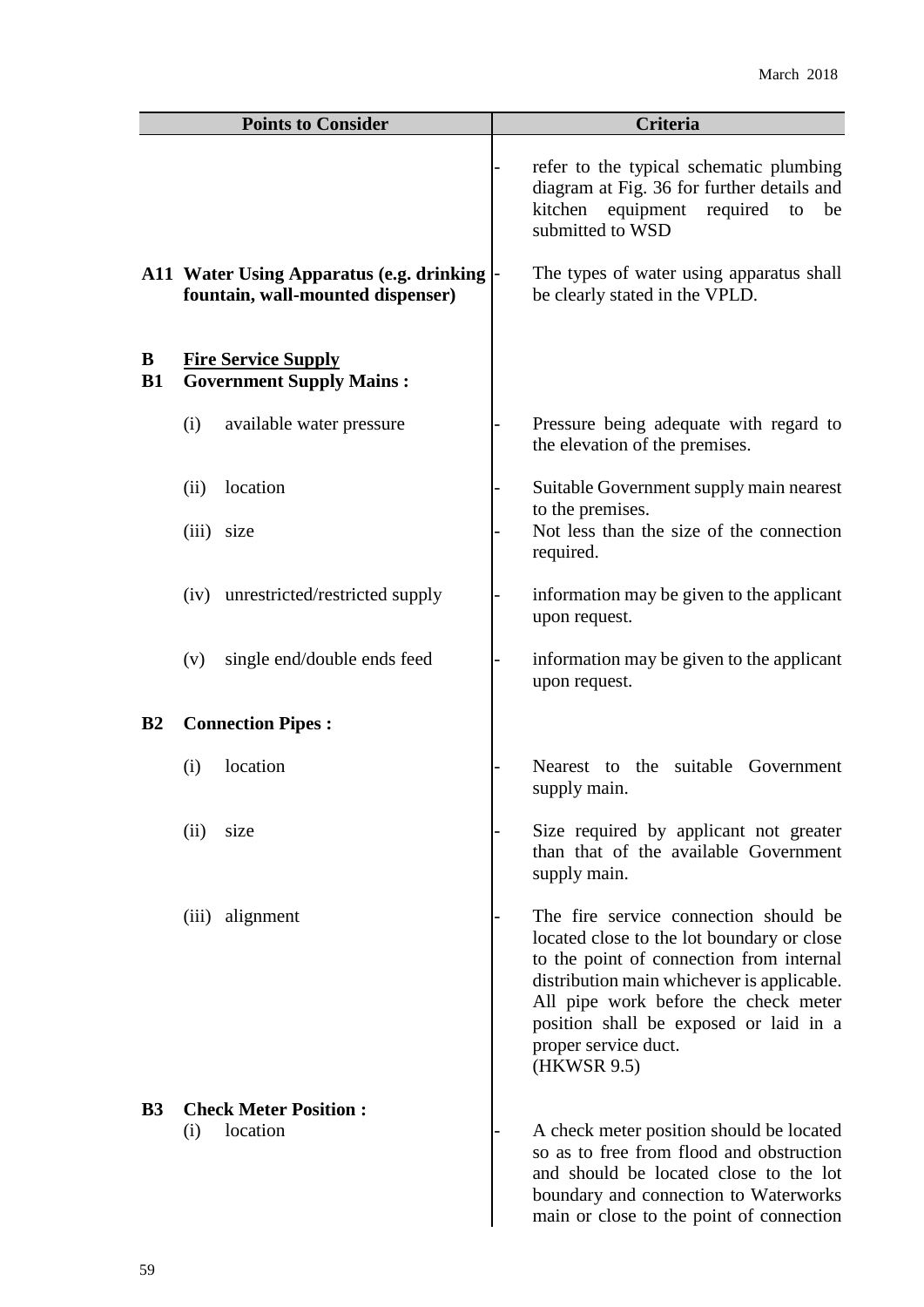| <b>Points to Consider</b> |       | <b>Criteria</b>                |  |                                                                                                                                                                                                                                                                                                                                                                                                                                                                                                                                                                                                                                                                                                                                                                                                                                                                                                                                                                                            |
|---------------------------|-------|--------------------------------|--|--------------------------------------------------------------------------------------------------------------------------------------------------------------------------------------------------------------------------------------------------------------------------------------------------------------------------------------------------------------------------------------------------------------------------------------------------------------------------------------------------------------------------------------------------------------------------------------------------------------------------------------------------------------------------------------------------------------------------------------------------------------------------------------------------------------------------------------------------------------------------------------------------------------------------------------------------------------------------------------------|
|                           |       |                                |  | from internal distribution main whichever<br>is applicable.<br>(HKWSR 9.5)                                                                                                                                                                                                                                                                                                                                                                                                                                                                                                                                                                                                                                                                                                                                                                                                                                                                                                                 |
|                           |       |                                |  | The check meter position should be<br>provided for each different fire services<br>system such as fire hydrant/hose reel,<br>sprinkler, drencher, street fire hydrant for<br>checking consumption, wastage<br>and<br>misuse.                                                                                                                                                                                                                                                                                                                                                                                                                                                                                                                                                                                                                                                                                                                                                               |
|                           | (ii)  | size                           |  | Depends on size of piping.                                                                                                                                                                                                                                                                                                                                                                                                                                                                                                                                                                                                                                                                                                                                                                                                                                                                                                                                                                 |
| <b>B4</b>                 |       | <b>Water Storage Cisterns:</b> |  |                                                                                                                                                                                                                                                                                                                                                                                                                                                                                                                                                                                                                                                                                                                                                                                                                                                                                                                                                                                            |
|                           | (i)   | location                       |  | Storage cisterns shall be so positioned<br>that they are free from obstruction and<br>readily accessible via safe access.<br>(WWR Sch 2 Pt III Para $4(a)$ & 9,<br><b>HKWSR 4.6)</b>                                                                                                                                                                                                                                                                                                                                                                                                                                                                                                                                                                                                                                                                                                                                                                                                       |
|                           | (ii)  | material                       |  | Every cistern shall be constructed of<br>concrete, galvanized steel<br>other<br><b>or</b><br>approved material.<br>(WWR Sch 2 Pt III Para $2 \& 3$ )                                                                                                                                                                                                                                                                                                                                                                                                                                                                                                                                                                                                                                                                                                                                                                                                                                       |
|                           | (iii) | associated fittings            |  | Cisterns shall be fitted with a ball valve<br>controlled inlet in case of a gravity supply<br>or with an automatic control switch in the<br>case of a pumped supply.<br>An overflow pipe of one commercial size<br>larger than the inlet pipe, and in no case<br>less than 25 mm diameter, shall be fitted<br>to each cistern and shall be extended to<br>terminate in a conspicuous position in a<br>communal area easily visible<br>and<br>accessible by the occupants. A grating<br>and a self-closing non-return flap shall be<br>provided at the overflow pipe outside the<br>storage cistern.<br>A stop valve shall be provided on the<br>outlet of every cistern and provision shall<br>be made for a drain-pipe to enable the<br>cistern to be emptied.<br>Safe access shall be provided to all<br>cisterns by means of a secure permanent<br>ladder or readily available portable<br>ladder.<br>(WWR Sch 2 Pt III Para 5, 6, 7 & 10,<br>HKWSR 4.1, 4.2, 4.3, 4.4, 4.5, 4.6 & 4.8) |
|                           | (i)   | materials                      |  | Piping on a fresh water fire service shall<br>be made of wrought iron, steel, copper,                                                                                                                                                                                                                                                                                                                                                                                                                                                                                                                                                                                                                                                                                                                                                                                                                                                                                                      |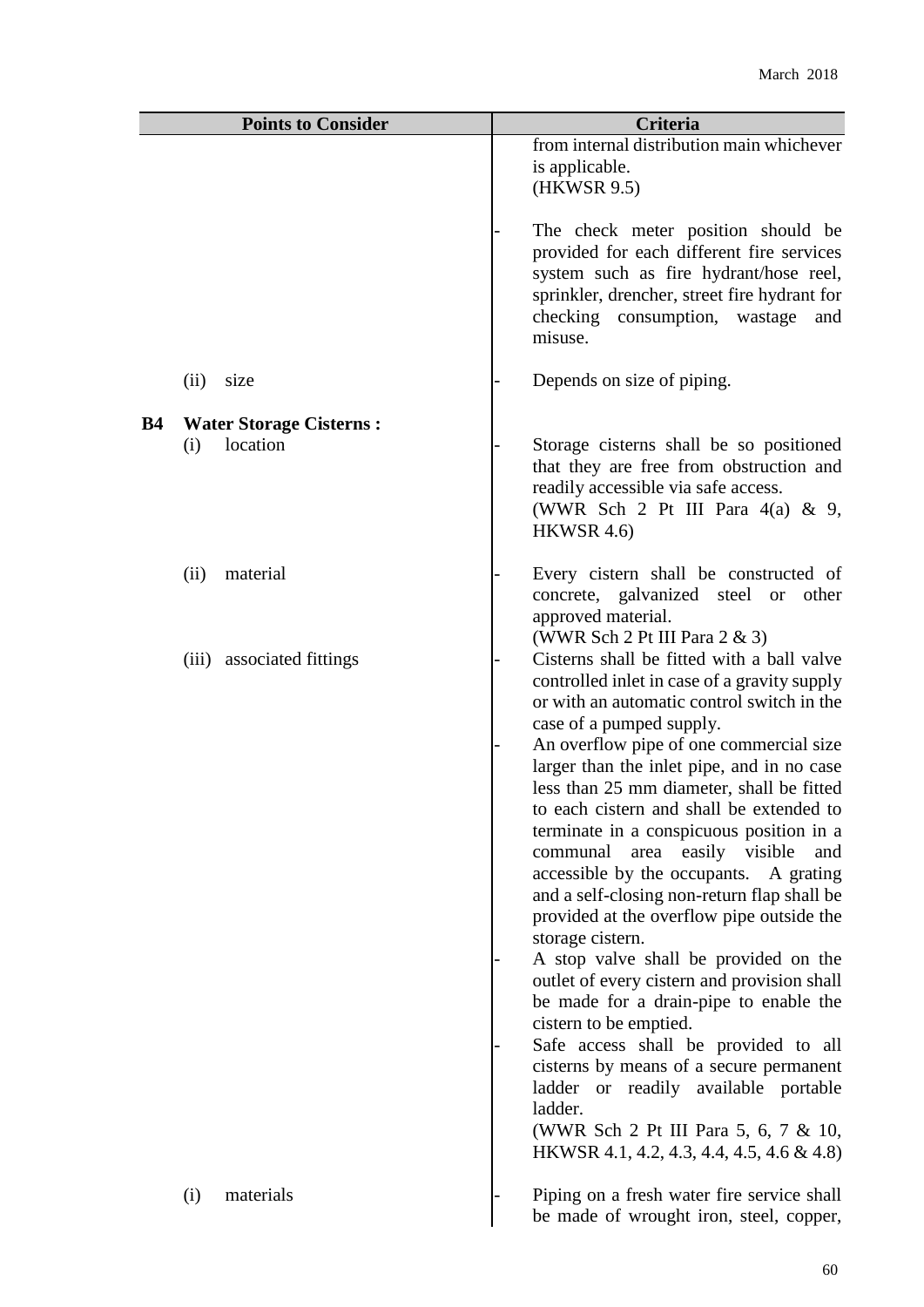|                | <b>Points to Consider</b>             | <b>Criteria</b>                                                                                                                                                                                                                                                                                                                                                                                                                                                                                                                                                                                                                                                                                                                                                                                                                                                                                                         |
|----------------|---------------------------------------|-------------------------------------------------------------------------------------------------------------------------------------------------------------------------------------------------------------------------------------------------------------------------------------------------------------------------------------------------------------------------------------------------------------------------------------------------------------------------------------------------------------------------------------------------------------------------------------------------------------------------------------------------------------------------------------------------------------------------------------------------------------------------------------------------------------------------------------------------------------------------------------------------------------------------|
| B <sub>5</sub> | <b>Pipings</b>                        | ductile iron.<br>Pipes made of ductile iron or galvanized<br>steel with suitable lining and fittings<br>capable of withstanding the corrosive<br>effect of salt water must be used in a salt<br>water fire service.<br>(WWR Sch 2 Pt I Para 1(1), HKWSR 9.3<br>& 9.4)                                                                                                                                                                                                                                                                                                                                                                                                                                                                                                                                                                                                                                                   |
|                | routing/alignment<br>(ii)             | An independent connection shall be<br>provided from the Government water<br>main for the fire service installation.<br>All pipe work before the check meter<br>position shall be exposed or laid in a<br>proper service duct to facilitate inspection<br>and/or repairs.<br>(HKWSR 9.5)                                                                                                                                                                                                                                                                                                                                                                                                                                                                                                                                                                                                                                 |
| <b>B6</b>      | <b>Control Valves:</b><br>(i)<br>type | Cisterns shall be fitted with a ball valve<br>and a fullway gate valve at the inlet in the<br>case of a gravity supply or with an<br>automatic control switch and without any<br>stop valve in the case of a pumped supply.<br>Fullway gate valves shall be provided on<br>all the outlets of every cistern and<br>provision shall be made for a drain-off<br>pipe to enable the cistern to be emptied.<br>A fullway gate valve and a non-return<br>valve have to be installed on the fire<br>service as close to the Government water<br>supply connection as possible.<br>direct<br>Where<br>connections<br>to<br>sprinkler/drencher system are to be from<br>mains,<br>additional<br>Government<br>an<br>butterfly valve, shall be installed at a point<br>on the supply pipe before the fire service<br>inlet and as close as possible to the control<br>valves of the connections.<br>(HKWSR 4.1, 4.2, 9.6 & 9.10) |
|                | (ii)<br>size                          | Depends on size of piping.                                                                                                                                                                                                                                                                                                                                                                                                                                                                                                                                                                                                                                                                                                                                                                                                                                                                                              |
|                | (iii) location                        | As close to the Government water supply<br>connection as possible.<br>When direct<br>connections to sprinkler/drencher system<br>are to be from Government mains, an<br>additional butterfly valve,<br>shall be<br>installed at a point on the supply pipe<br>before the fire service inlet and as close as                                                                                                                                                                                                                                                                                                                                                                                                                                                                                                                                                                                                             |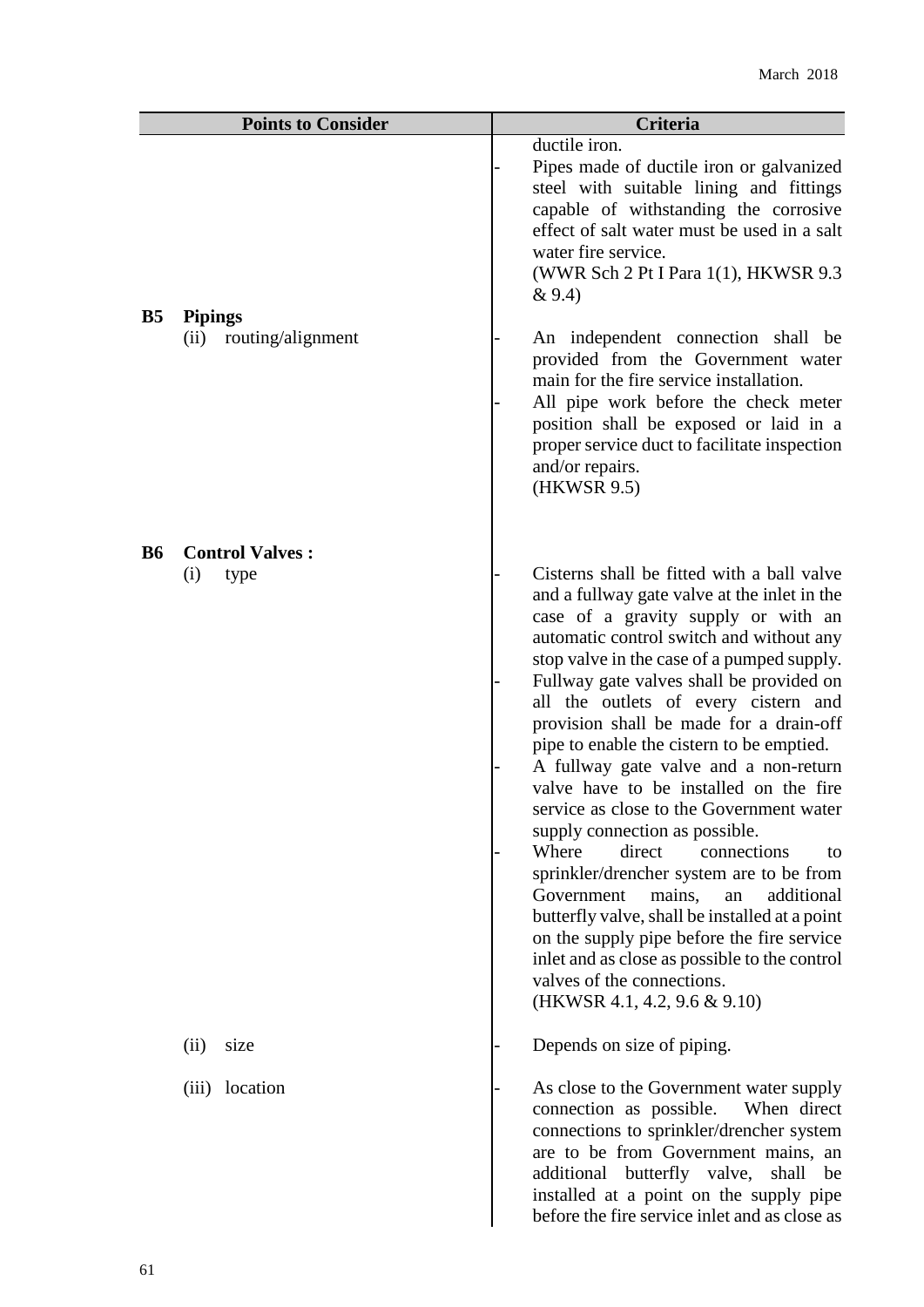| <b>Points to Consider</b> |                    | Criteria                                                                                                                                                                                       |  |  |
|---------------------------|--------------------|------------------------------------------------------------------------------------------------------------------------------------------------------------------------------------------------|--|--|
| B7                        | Compliance         | possible to the control valves of the<br>connections.<br>Tee-branch valves shall be provided for<br>all underground water pipes.<br>(HKWSR 9.6, 9.7 & 9.10)                                    |  |  |
|                           | arrangement<br>(i) | Independent of other water<br>supply<br>arrangements. A salt water installation<br>may be primed with fresh water.<br>Fire service ring mains.<br>(HKWSR 9.1, 9.2, 9.11, 9.12, 9.15 &<br>9.16) |  |  |
|                           | (ii)<br>type       | Sprinkler/Drencher System.<br>Hydrant/hose Reel System.<br>(HKWSR 9.8 - 9.14)                                                                                                                  |  |  |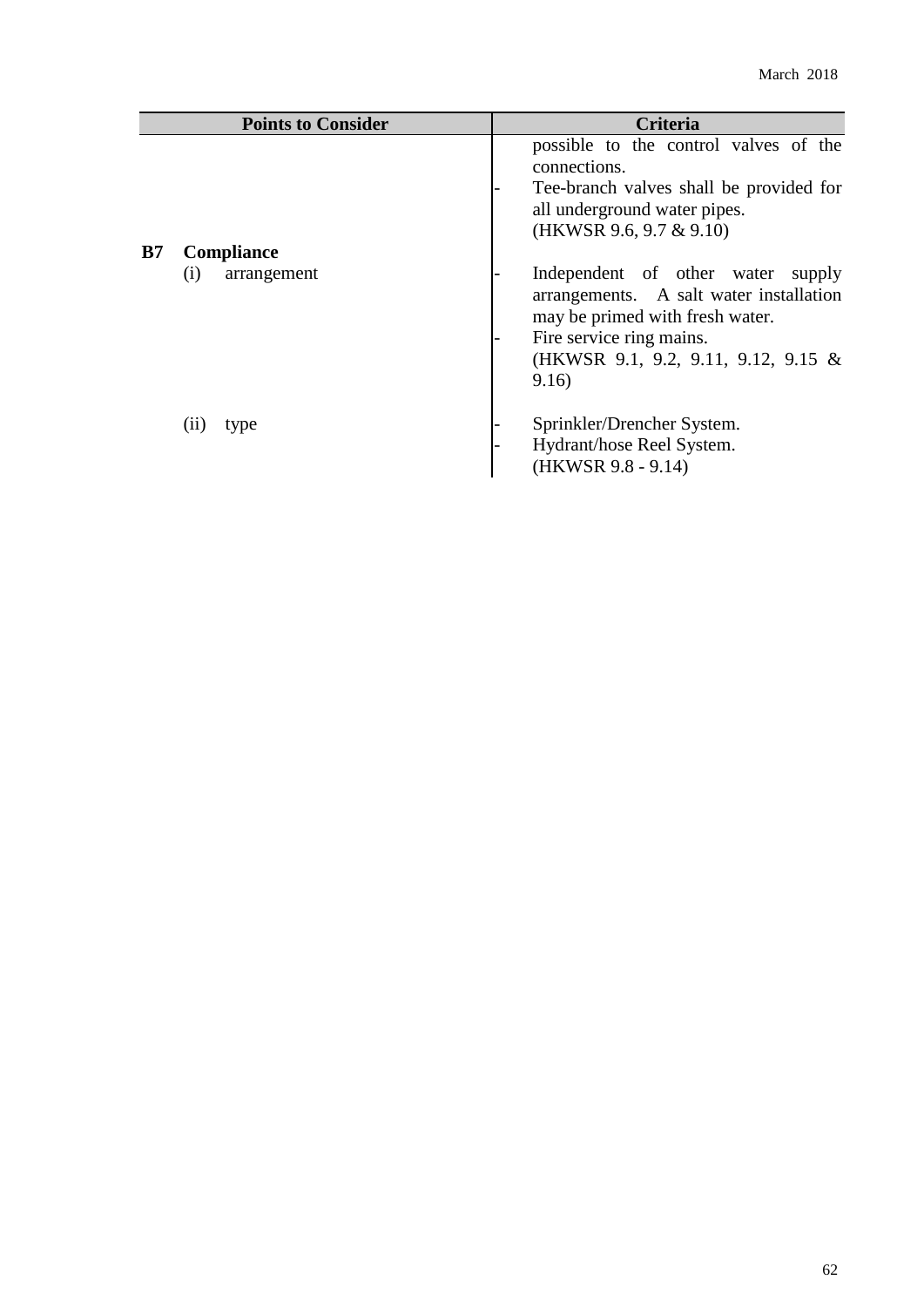## **Appendix A2: Common Mistakes by Practitioners**

Plumbing systems shall be designed, constructed, operated and maintained to prevent contamination, wastage and misuse of mains water. Plumbing arrangement shall be so designed as to minimize concealed piping as far as possible, and all pipes and fittings shall be properly supported.

The following shall be observed when submitting the plumbing submissions:

- $\triangleright$  Some of the plumbing layout plans submitted are illegible for vetting. Magnified the characters and the plumbing alignment in the revised drawings are required.
- $\triangleright$  Detailed meter schedule with its respective address should be provided for our easy identification.
- $\triangleright$  For trade purposes, estimated daily consumption should be provided so as to determine the size of water meter.

The followings are some common mistakes found in the plumbing submissions.

| A) Common Mistakes for Meter/Check Meter Positions (Fig 22) |                                                                                                                                                                                                                                                                                                                                                                                                          |                                                                    |  |  |
|-------------------------------------------------------------|----------------------------------------------------------------------------------------------------------------------------------------------------------------------------------------------------------------------------------------------------------------------------------------------------------------------------------------------------------------------------------------------------------|--------------------------------------------------------------------|--|--|
| 1.                                                          | The check meter positions are not located close to the lot boundary<br>and connection to the Government mains.                                                                                                                                                                                                                                                                                           | <b>WSD</b><br><b>Requirement</b><br><b>HKWSR</b><br>1.11<br>& 1.16 |  |  |
| 2.                                                          | Size of potable and flushing supply connections is not indicated.                                                                                                                                                                                                                                                                                                                                        |                                                                    |  |  |
| 3.                                                          | A loose jumper type valve in lieu of a fullway gate valve is fixed<br>at the inlet side of the salt water flushing supply check meter<br>position. A non-return valve has not been fitted on the delivery side<br>as close as possible to the check meter position.                                                                                                                                      | <b>HKWSR 8.17</b>                                                  |  |  |
| 4.                                                          | Detailed drawing with dimensions showing the arrangement of<br>meter position in meter box/cabinet and the fitting at the meter<br>position is not given, e.g. a clear side distance from the centre of<br>meter position on the delivery side to the internal wall of the meter<br>cabinet/room should be indicated and the vertical distance space<br>between each meter position should be indicated. |                                                                    |  |  |
| 5.                                                          | The meters are housed in a multi-function room used for other<br>purpose, e.g. fire service.                                                                                                                                                                                                                                                                                                             | HKWSR 1.4                                                          |  |  |
| 6.                                                          | No proper floor drain is provided in the meter room.                                                                                                                                                                                                                                                                                                                                                     | HKWSR 1.4                                                          |  |  |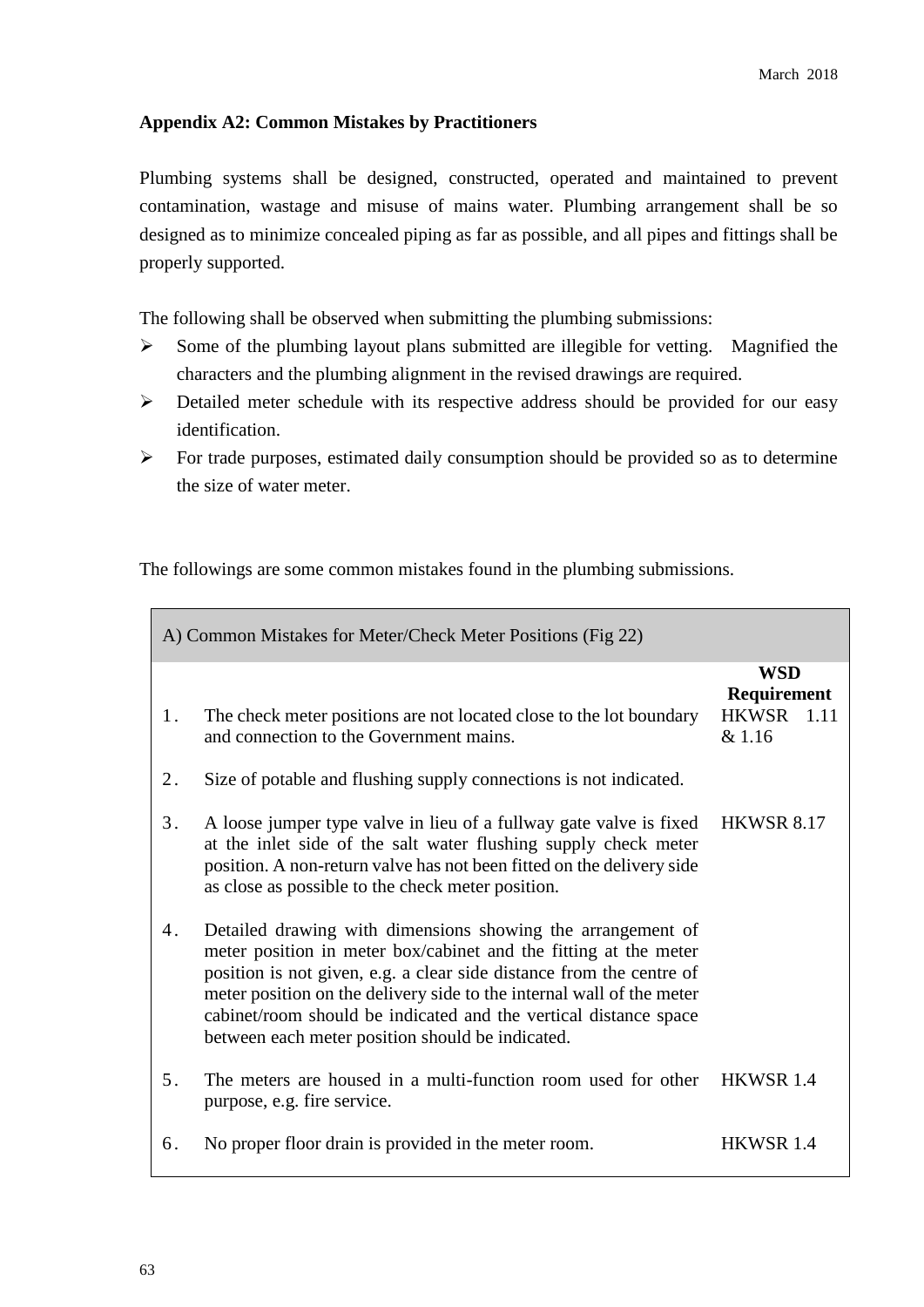| 7.             | The meter positions in the meter room are arranged in groups with<br>front-row and back-row making meter reading and maintenance<br>difficult. |            |
|----------------|------------------------------------------------------------------------------------------------------------------------------------------------|------------|
| 8 <sub>1</sub> | Meter sizes are not indicated. The premises that the meters are<br>serving to are not specified.                                               |            |
| 9.             | All pipework before meter positions are not exposed or laid in a<br>proper service duct to facilitate inspection and repairs.                  | HKWSR 1.1  |
|                | 10. No safe, free and uninterrupted access to the meter room/box is<br>provided as an entrance at communal area.                               | HKWSR 1.4D |
|                | 11. For meters arranged in groups, no meter position shall be lower<br>than 300mm nor higher than 1500mm above the floor level.                | HKWSR 1.5  |
|                | 12. Meter/check meter position is not close to the connection point.                                                                           |            |
|                | 13. The clear effective pipe length and interval height at check meter<br>position are not indicated.                                          |            |
|                | B) Common Mistakes for Inside Service (Fig 23)                                                                                                 |            |
| 1.             | Types of water heaters to be used are not indicated.                                                                                           |            |
| 2.             | Sizes of supply pipes are not specified.                                                                                                       |            |
| 3.             | Stop valve is not provided to the supply pipe serving the series of<br>draw-off points.                                                        | HKWSR 1.7  |
| 4.             | The hot-water draw-off point is not at the left hand side according<br>to the conventional practice.                                           |            |
| 5.             | A receptacle, e.g. a sink is not indicated at the draw-off point.                                                                              |            |
| 6.             | The piping which solely serve a particular flat/unit is not avoided<br>running through other flats/units.                                      |            |
| 7.             | Size of proposed incoming connection(s)/metered connection/<br>water meter(s) are not correctly sized in the whole system.                     |            |
| 8.             | Flushing water pipe spans across and over the fresh water tank.                                                                                |            |
| 9.             | Tee-branch valve is missing.                                                                                                                   |            |
| 10.            | Number of domestic units in village house is not indicated clearly.                                                                            |            |
| 11.            | Types of water using apparatus to be used are not indicated.                                                                                   |            |
|                | C) Common Mistakes for Sump and Pump System (Fig 24)                                                                                           |            |

H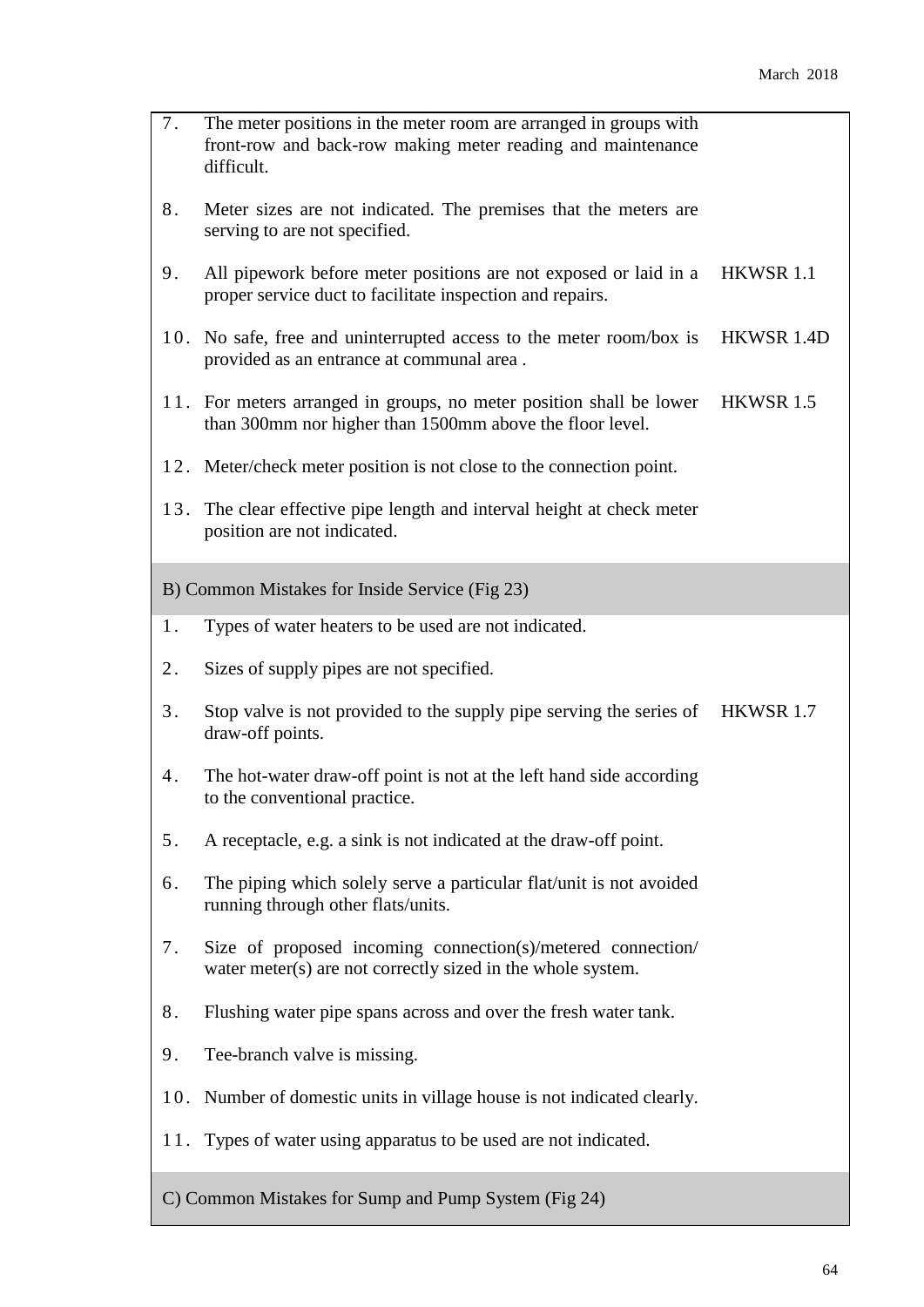| 1. | Details of the storage tank, e.g. storage capacity, materials of the<br>tank and the silencer pipe in the storage tank are not specified.                                                                                                               |                   |
|----|---------------------------------------------------------------------------------------------------------------------------------------------------------------------------------------------------------------------------------------------------------|-------------------|
| 2. | A fullway gate valve is not provided on the drain-off pipe.                                                                                                                                                                                             | HKWSR 4.2         |
| 3. | Details of overflow pipe, e.g. size, alignment are not indicated.                                                                                                                                                                                       | HKWSR 4.3         |
| 4. | The overflow pipe was submerged inside the storage cistern and<br>sited above the inlet.                                                                                                                                                                | HKWSR 4.3         |
| 5. | Fullway gate valves have not been provided to the outlet of the<br>storage cistern. The outlet was not positioned at the opposite side<br>to the inlet supply pipe. Size of outlet pipe was not shown.                                                  | HKWSR 4.2<br>&4.8 |
| 6. | Pump rate and head are not specified.                                                                                                                                                                                                                   |                   |
| 7. | Cistern is not fitted with a ball valve and a fullway gate valve at the<br>inlet in the case of a gravity supply or with an automatic control<br>switch and without any stop valve in the case of a pumped supply.<br>Size of inlet pipe was not shown. | HKWSR 4.1         |
| 8. | The drain-off pipe is not properly plugged.                                                                                                                                                                                                             | HKWSR 4.2         |
| 9. | The overflow pipe is not at least one commercial size larger than<br>the inlet pipe, or less than 25mm in diameter.                                                                                                                                     | HKWSR 4.3         |
|    | 10. Fittings installed at pumped feeder.                                                                                                                                                                                                                |                   |
|    | 11. Overflow pipe size is not twice the diameter of largest inlet for HKWSR 6.3.2.3<br>flushing water tank with more than one inlet.                                                                                                                    |                   |
|    | D) Common Mistakes for Watering Flower Beds Plumbing System (Fig 25)                                                                                                                                                                                    |                   |
| 1. | Detailed dimensions showing the arrangement of the water meter<br>in a meter box and the fittings at the meter position are not shown.                                                                                                                  |                   |
| 2. | No check meter position is provided. The check meter position is<br>not located close to the lot boundary and connection to the<br>Government mains.                                                                                                    | <b>HKWSR 1.11</b> |
| 3. | Tee-branch valves are not provided at the branch pipe serving a<br>series of supply points.                                                                                                                                                             | HKWSR 1.9         |
| 4. | A stop valve is not installed on each vertical supply standpipe.                                                                                                                                                                                        | HKWSR 1.7         |
| 5. | The total aggregate planting area and the estimated daily<br>consumption are not given. The flower beds are not highlighted on<br>the layout plan for easy identification.                                                                              |                   |
| 6. | The orientation of the site is not indicated.                                                                                                                                                                                                           |                   |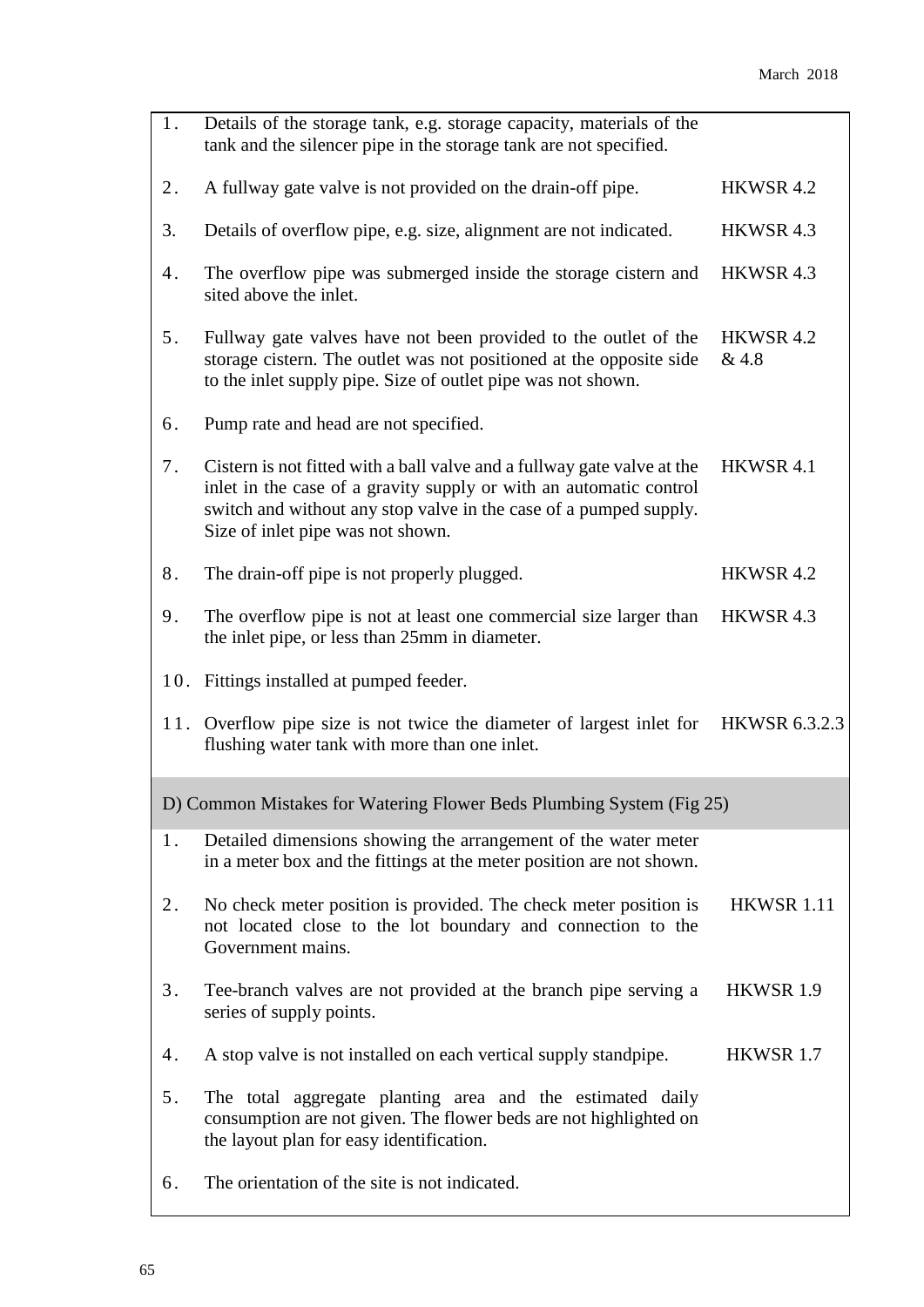| 7.  | Meter position is not indicated on the layout plan.                                                                                       |                    |
|-----|-------------------------------------------------------------------------------------------------------------------------------------------|--------------------|
| 8.  | Sizes of supply pipes is not specified.                                                                                                   |                    |
| 9.  | The layout plan is not drawn to scale.                                                                                                    |                    |
|     |                                                                                                                                           |                    |
|     | 10. The aggregated area of watering flower bed under concessionary<br>usage is less than 30 square meters.                                | <b>HKWSR 6.2.9</b> |
| 11. | The height of draw-off standpipe is not indicated.                                                                                        |                    |
|     |                                                                                                                                           |                    |
|     | E) Common Mistakes for Fire Service (Fig 26)                                                                                              |                    |
| 1.  | A fullway gate valve and a non-return valve are not installed on the<br>fire service close to the government water supply connection.     | HKWSR 9.6          |
| 2.  | Size of check meter is not indicated. Detailed drawing showing the<br>arrangement of check meter position is not given.                   |                    |
| 3.  | No additional butterfly valve is provided for the direct fed sprinkler<br>system.                                                         | <b>HKWSR 9.10</b>  |
| 4.  | The check meter is housed inside a pump room, not in a designated<br>meter room.                                                          |                    |
| 5.  | The overflow pipe is not discharged to a conspicuous position<br>outside the pump room.                                                   | HKWSR 4.3          |
| 6.  | A tee-branch valve is not provided to the underground water pipes<br>to facilitate maintenance and repair.                                | HKWSR 1.9          |
| 7.  | Individual stop valve is not provided for the street fire hydrant.                                                                        |                    |
| 8.  | No typical installation details for the street fire hydrant is given.                                                                     |                    |
| 9.  | No fullway gate valve is provided to the supply pipe of each hose<br>reel.                                                                |                    |
| 10. | The fire hose reel outlets is not housed in glass-fronted cabinets<br>secured under lock and key.                                         | <b>HKWSR 9.14</b>  |
| 11. | Check meter position is not provided for each of the systems such<br>as fire hydrant/hose reel, sprinkler, drencher, street fire hydrant. | HKWSR 9.5A         |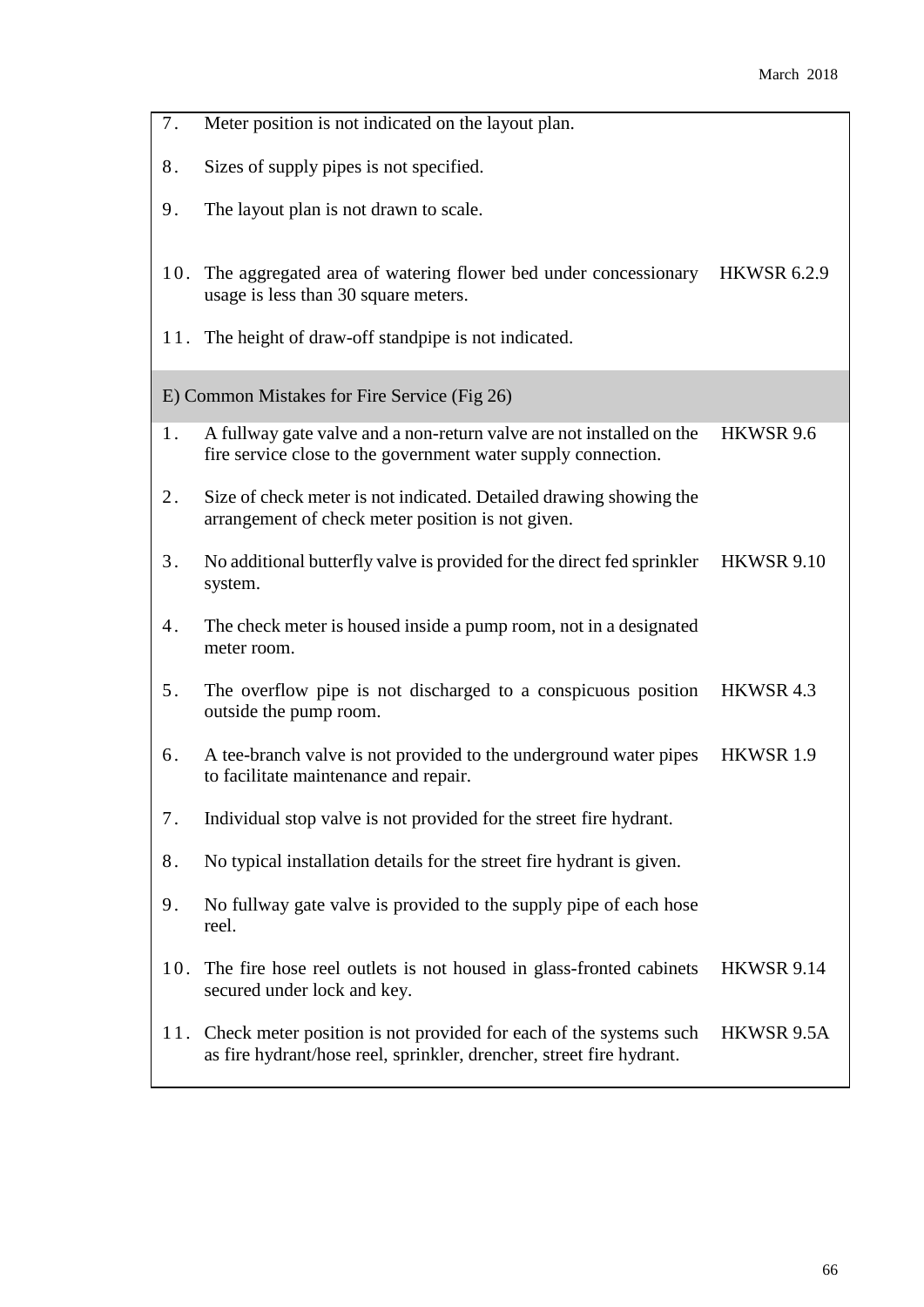## **Appendix A3: Check List on Documents for Inclusion in Plumbing Proposals**

# **Part I – General Information**

Address of Premises:

Name of Consumer: (In English) (In Chinese)

| Contact Tel No.: |  |
|------------------|--|
|                  |  |

| Email address: |  |
|----------------|--|
|                |  |

ASN No. / CCID No. (if applicable):

WSD Reference No. (if applicable):

# **Part II – Documents to be included**

The plumbing proposal/supplementary information includes: -

Please tick the appropriate boxes

|     |                                                                                                                                                                  | Enclosed in<br>plumbing<br>proposals | Not.<br>Applicable |
|-----|------------------------------------------------------------------------------------------------------------------------------------------------------------------|--------------------------------------|--------------------|
| (1) | Form WWO542 duly completed and signed                                                                                                                            |                                      |                    |
| (2) | Site location plan<br>in scale of not less than 1:1000<br>showing the location and boundary of the<br>development<br>locations should be marked with datum level |                                      |                    |
| (3) | Connection layout plan<br>showing the alignment and size of the proposed<br>connection pipes from the government main up<br>to the sump tank of the development  |                                      |                    |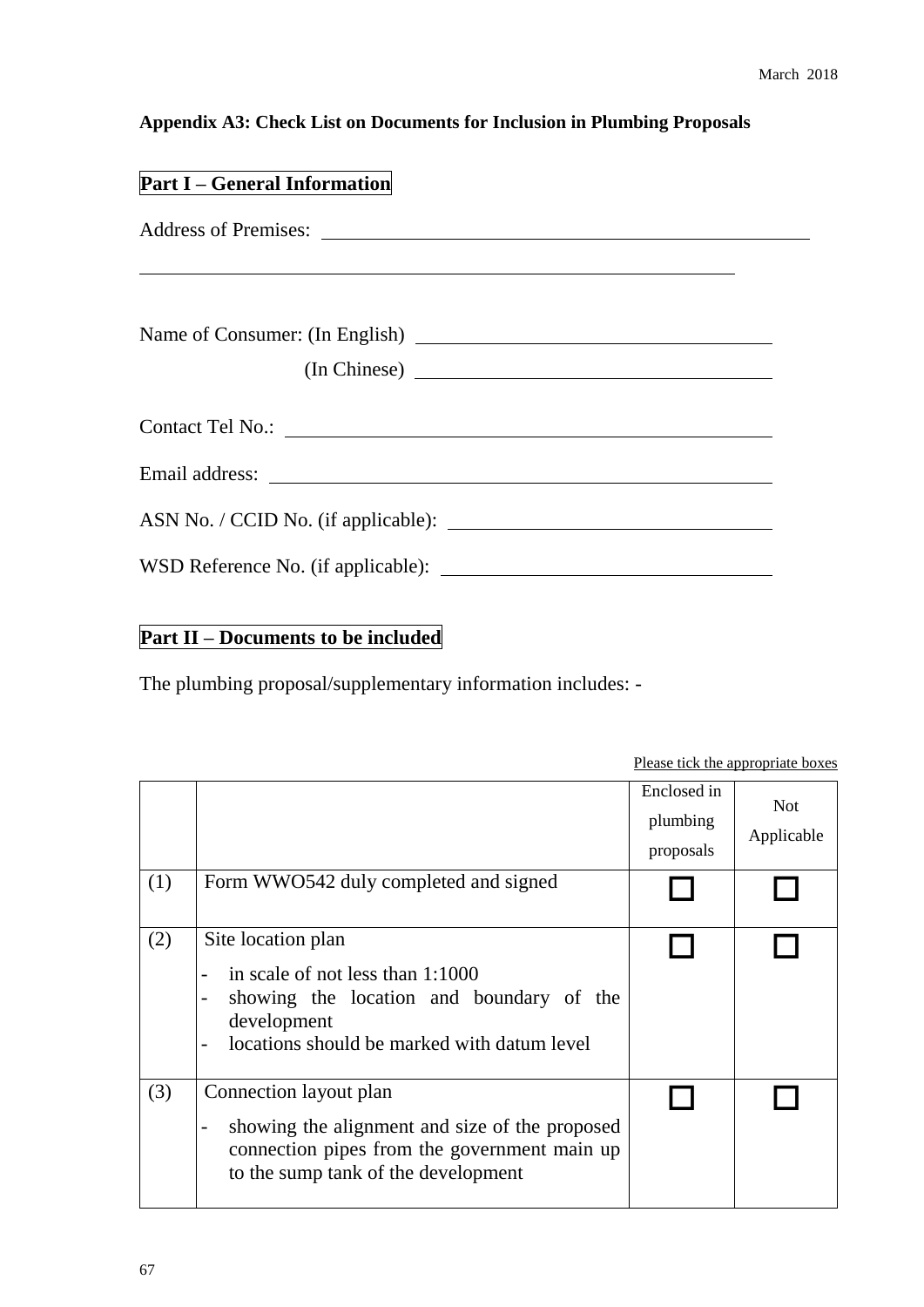|     |                                                                                                                                                                                                                                                                                                                                                                                | Enclosed in<br>plumbing<br>proposals | <b>Not</b><br>Applicable |
|-----|--------------------------------------------------------------------------------------------------------------------------------------------------------------------------------------------------------------------------------------------------------------------------------------------------------------------------------------------------------------------------------|--------------------------------------|--------------------------|
| (4) | Underground pipes layout plan<br>showing the proposed alignment and size of<br>underground pipes to be laid in the development                                                                                                                                                                                                                                                 |                                      |                          |
| (5) | Vertical plumbing line diagrams (VPLD)<br>indicating the draw-off points and<br>their<br>$\overline{\phantom{0}}$<br>locations, the valves, the pipe materials and sizes<br>and joint methods to be used<br>containing information on the type and nature of<br>water using apparatus including water heater,<br>kitchen equipment, drink dispenser, drinking<br>fountain etc. |                                      |                          |
| (6) | Building Floor Layout Plan (applicable to the<br>drawings of the developments having restaurants,<br>retails, etc., under separate meter arrangement)<br>showing the locations of these types of<br>businesses and their respective meter positions                                                                                                                            |                                      |                          |
| (7) | Meter room/box layout<br>indicating typical meter room(s)/box(es) only<br>showing the detailed layout of the meter<br>room/box with dimensions<br>showing details including the fittings at the meter<br>positions                                                                                                                                                             |                                      |                          |
| (8) | Meter schedule<br>showing the address of each premises in the<br>building that requires individually metered water<br>supply                                                                                                                                                                                                                                                   |                                      |                          |
| (9) | Fitment schedule<br>number of flats/units in each block of the<br>-<br>building<br>number of draw-off points and sanitary fittings in<br>$\qquad \qquad -$<br>each/unit<br>daily consumption for all trade<br>estimated<br>-<br>purposes with calculation                                                                                                                      |                                      |                          |